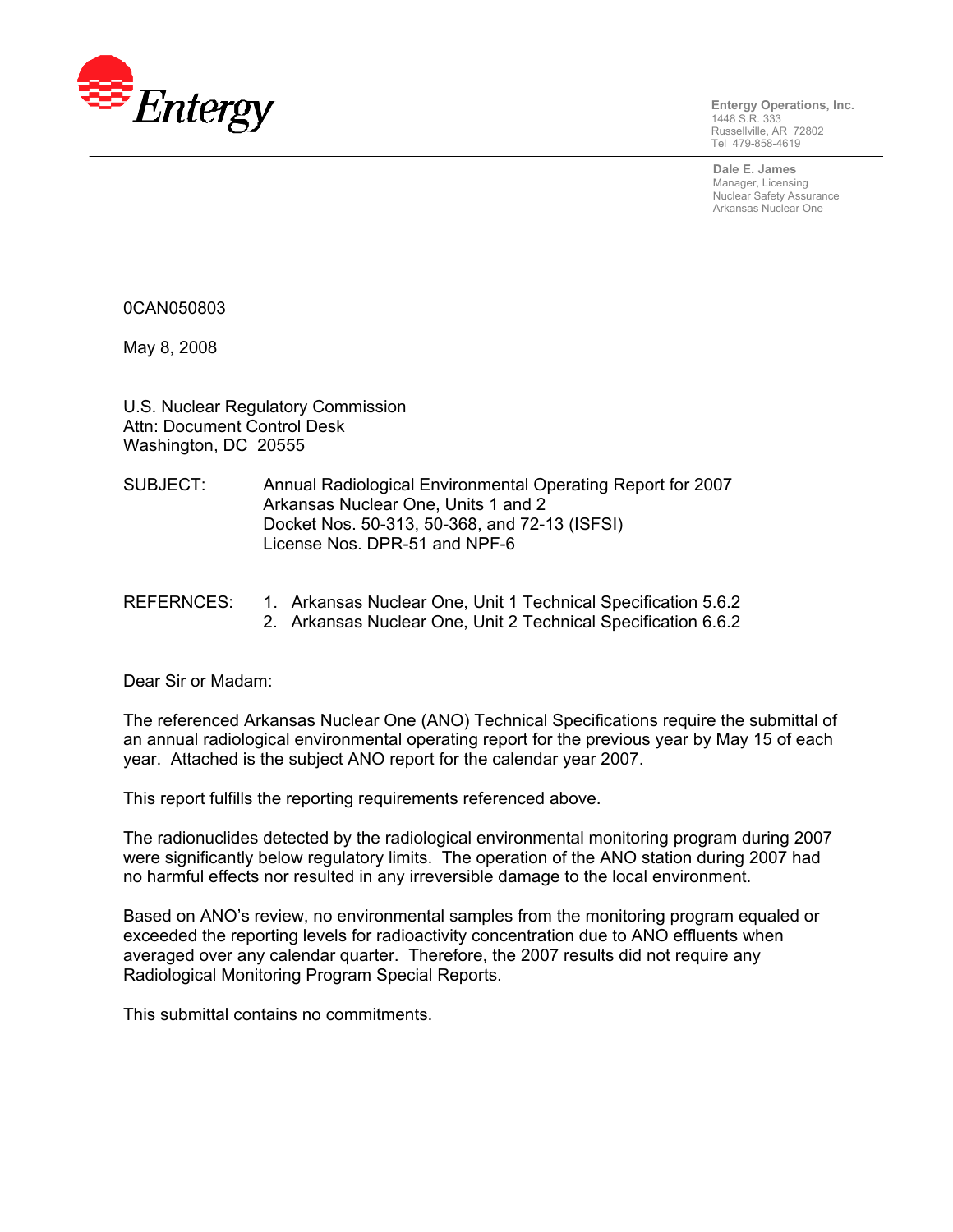0CAN050803 Page 2 of 2

Should you have any questions regarding this report, please contact me.

Sincerely,

11461

Dale E. James Manager, Licensing

DEJ/rwc

Attachment: Annual Radiological Environmental Operating Report for 2007

cc: Mr. Elmo E. Collins Regional Administrator U. S. Nuclear Regulatory Commission Region IV 612 E. Lamar Blvd., Suite 400 Arlington, TX 76011-4125

> NRC Senior Resident Inspector Arkansas Nuclear One P. O. Box 310 London, AR 72847

U. S. Nuclear Regulatory Commission Attn: Mr. Alan B. Wang MS O-7 D1 Washington, DC 20555-0001

Mr. Bernard R. Bevill Director Division of Radiation Control and Emergency Management Arkansas Department of Health & Human Services P.O. Box 1437 Slot H-30 Little Rock, AR 72203-1437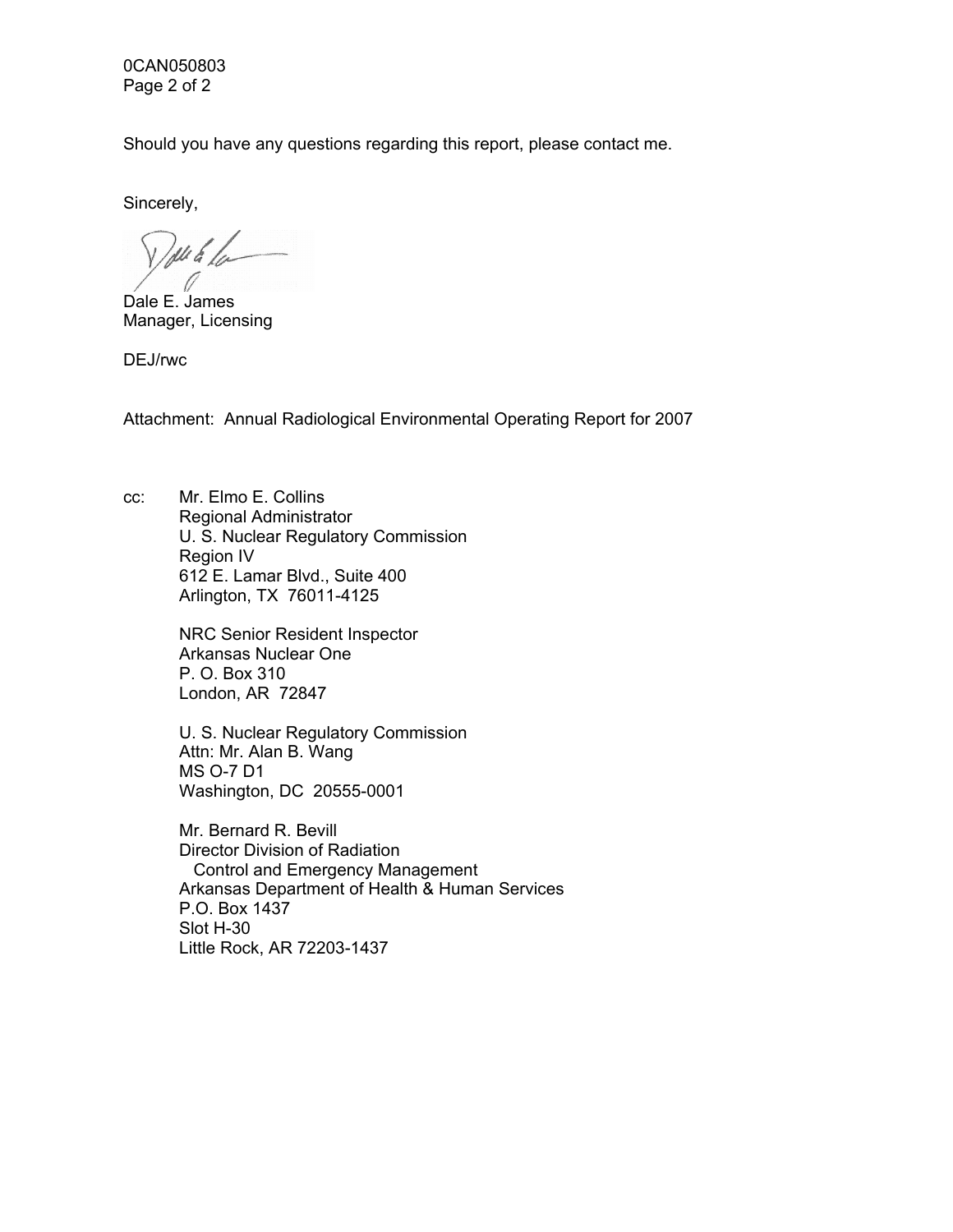**Attachment** 

**0CAN050803** 

**Annual Radiological Environmental Operating Report for 2007**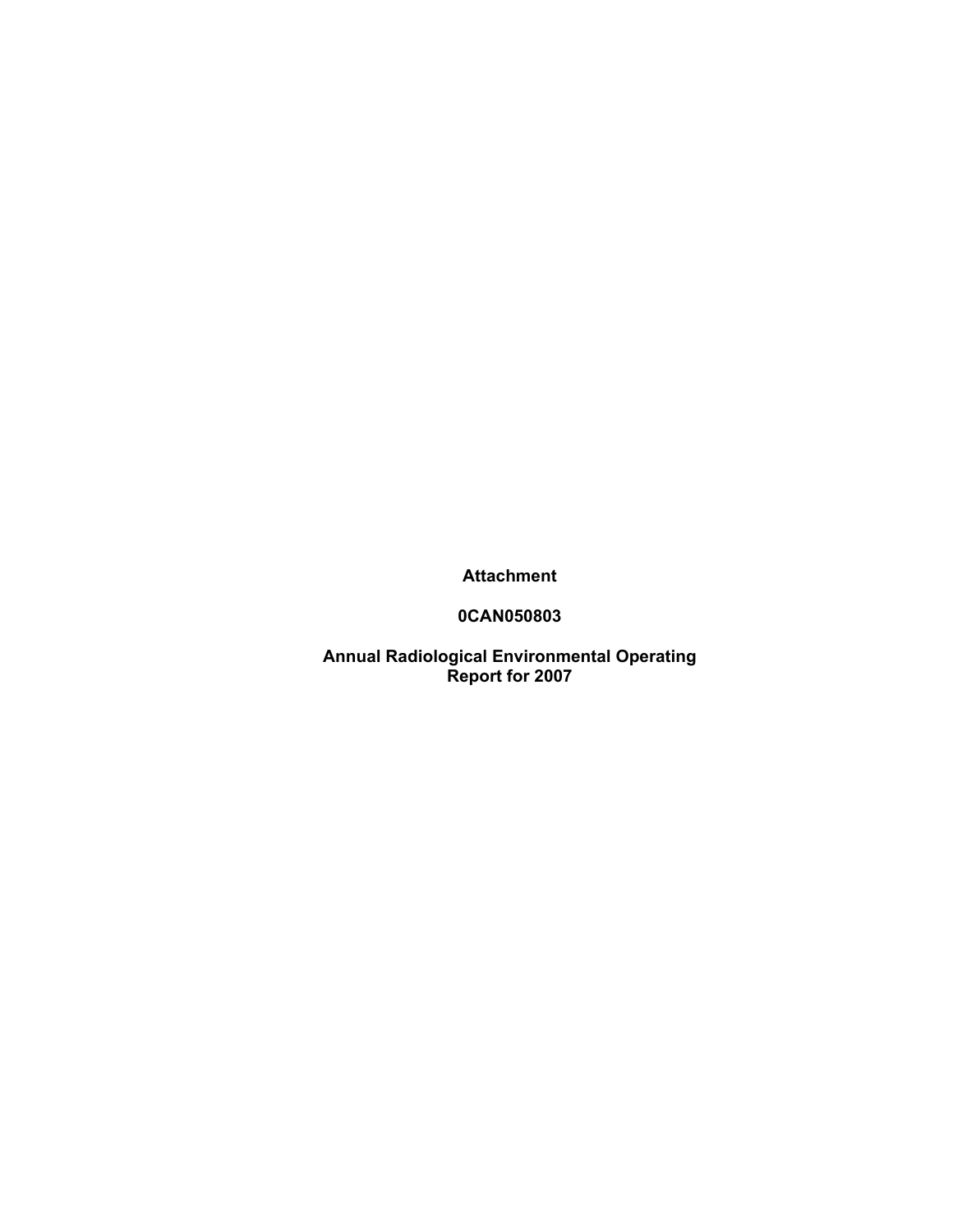Attachment to 0CAN050803 Page 1 of 49

## **ARKANSAS NUCLEAR ONE - UNITS 1 AND 2**

**ANNUAL RADIOLOGICAL ENVIRONMENTAL OPERATING REPORT FOR 2007**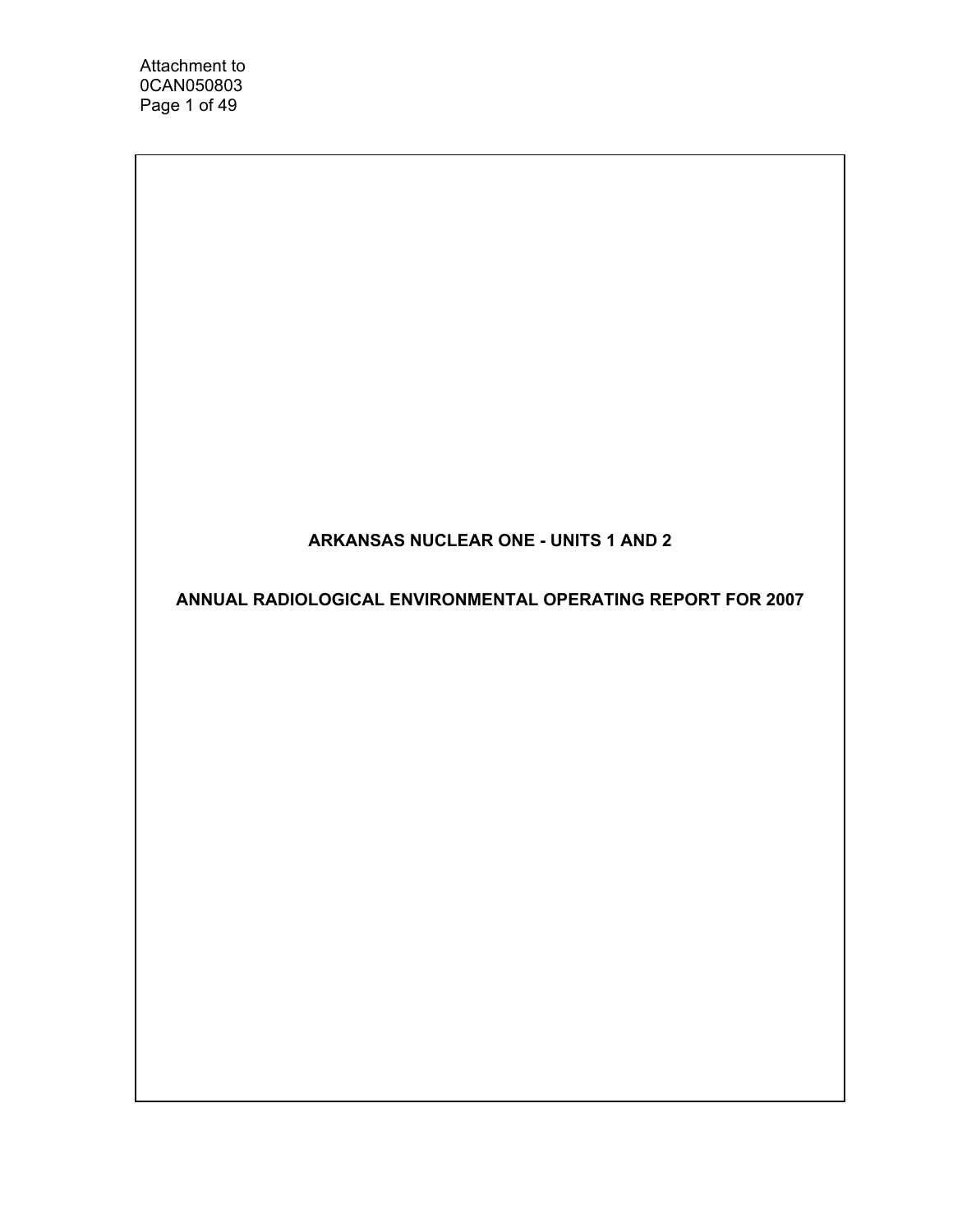## **TABLE OF CONTENTS**

|     | <b>SUMMARY</b>                                            | 7  |
|-----|-----------------------------------------------------------|----|
| 1.0 | <b>INTRODUCTION</b>                                       | 10 |
|     | 1.1 Radiological Environmental Monitoring Program         | 10 |
|     | 1.2 Pathways Monitored                                    | 10 |
|     | <b>1.3 Land Use Census</b>                                | 11 |
| 2.0 | <b>INTERPRETATION AND TRENDS OF RESULTS</b>               | 21 |
|     | 2.1 Air Particulate and Radioiodine Sample Results        | 21 |
|     | 2.2 Thermoluminescent Dosimetry Sample Results            | 21 |
|     | 2.3 Water Sample Results                                  | 22 |
|     | 2.4 Sediment Sample Results                               | 23 |
|     | 2.5 Milk Sample Results                                   | 23 |
|     | 2.6 Fish Sample Results                                   | 23 |
|     | 2.7 Food Product Sample Results                           | 24 |
|     | 2.8 Land Use Census Results                               | 24 |
|     | 2.9 Interlaboratory Comparison Results                    | 24 |
|     | 3.0 RADIOLOGICAL ENVIRONMENTAL MONITORING PROGRAM SUMMARY | 27 |
|     | 3.1 2007 Program Results Summary                          | 27 |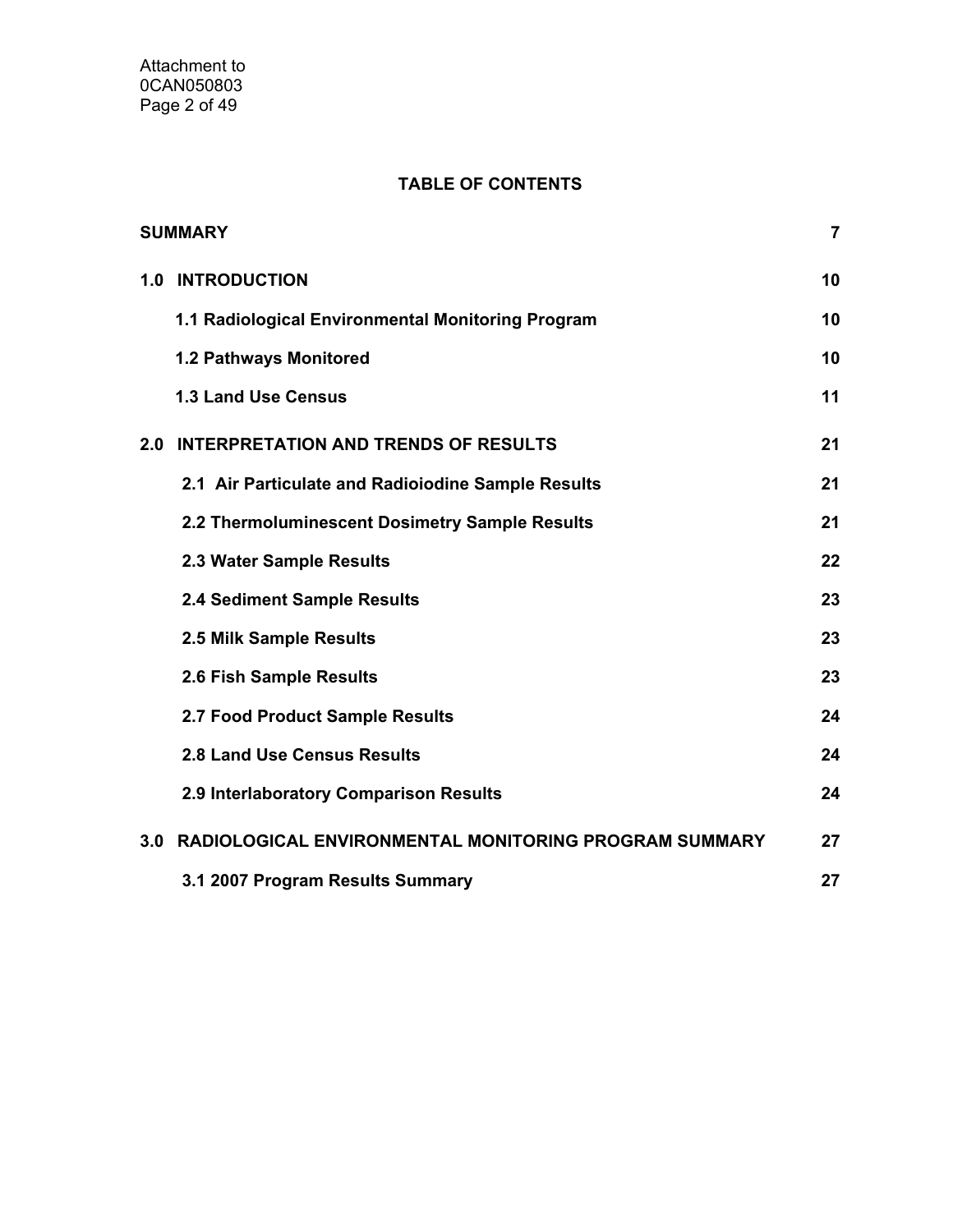Attachment to 0CAN050803 Page 3 of 49

## **LIST OF TABLES**

| TABLE 1.1 RADIOLOGICAL ENVIRONMENTAL SAMPLING PROGRAM                     | 12  |
|---------------------------------------------------------------------------|-----|
| TABLE 2.1 2007 LAND USE CENSUS                                            | 25  |
| TABLE 3.1 RADIOLOGICAL ENVIRONMENTAL MONITORING<br><b>PROGRAM SUMMARY</b> | 28. |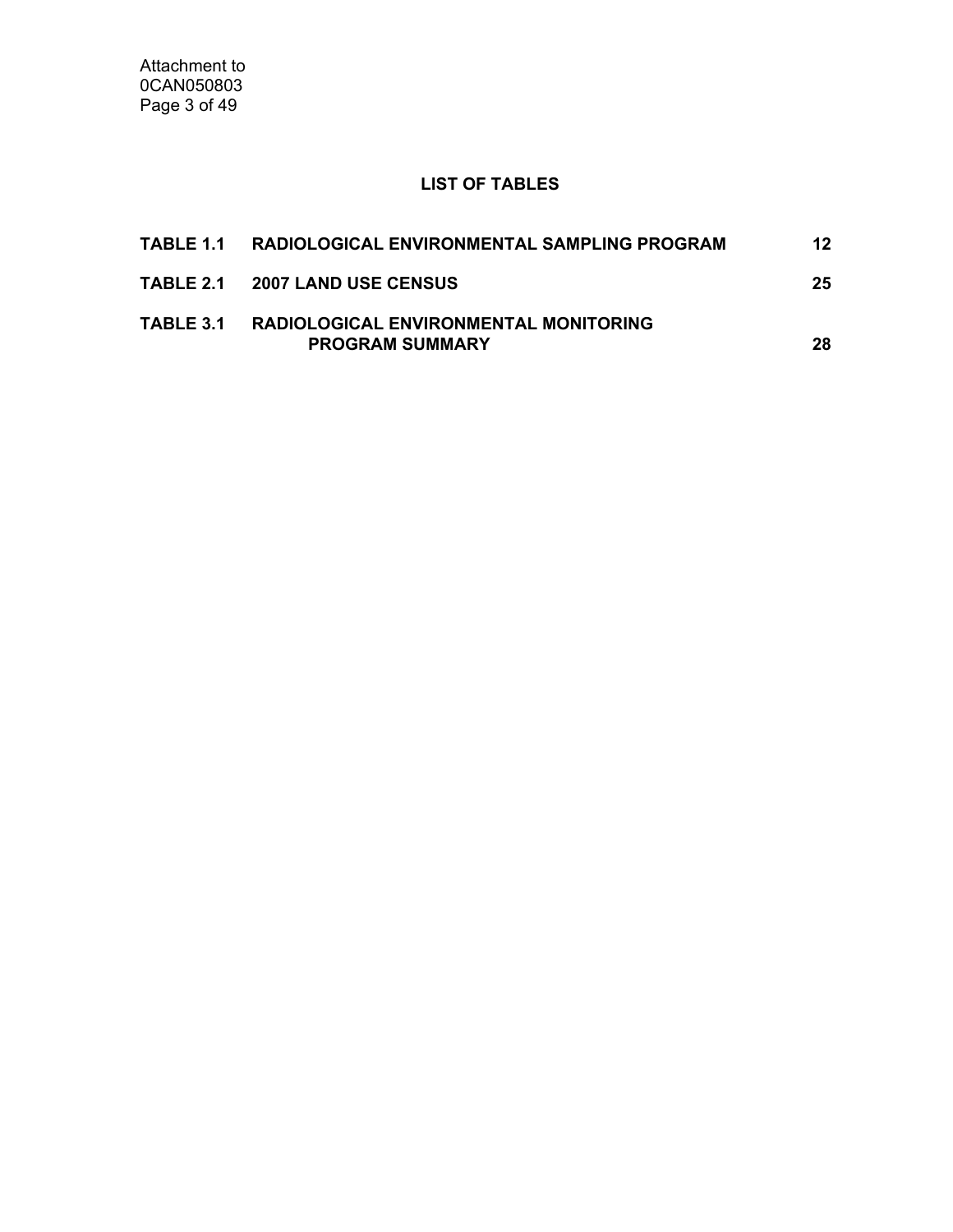Attachment to 0CAN050803 Page 4 of 49

## **LIST OF FIGURES**

| <b>FIGURE 1-1</b> | <b>SAMPLE COLLECTION SITES – NEAR FIELD</b> | 19 |
|-------------------|---------------------------------------------|----|
| <b>FIGURE 1-2</b> | <b>SAMPLE COLLECTION SITES – FAR FIELD</b>  | 20 |
| <b>FIGURE 2-1</b> | <b>TLD RADIATION DOSE</b>                   | 26 |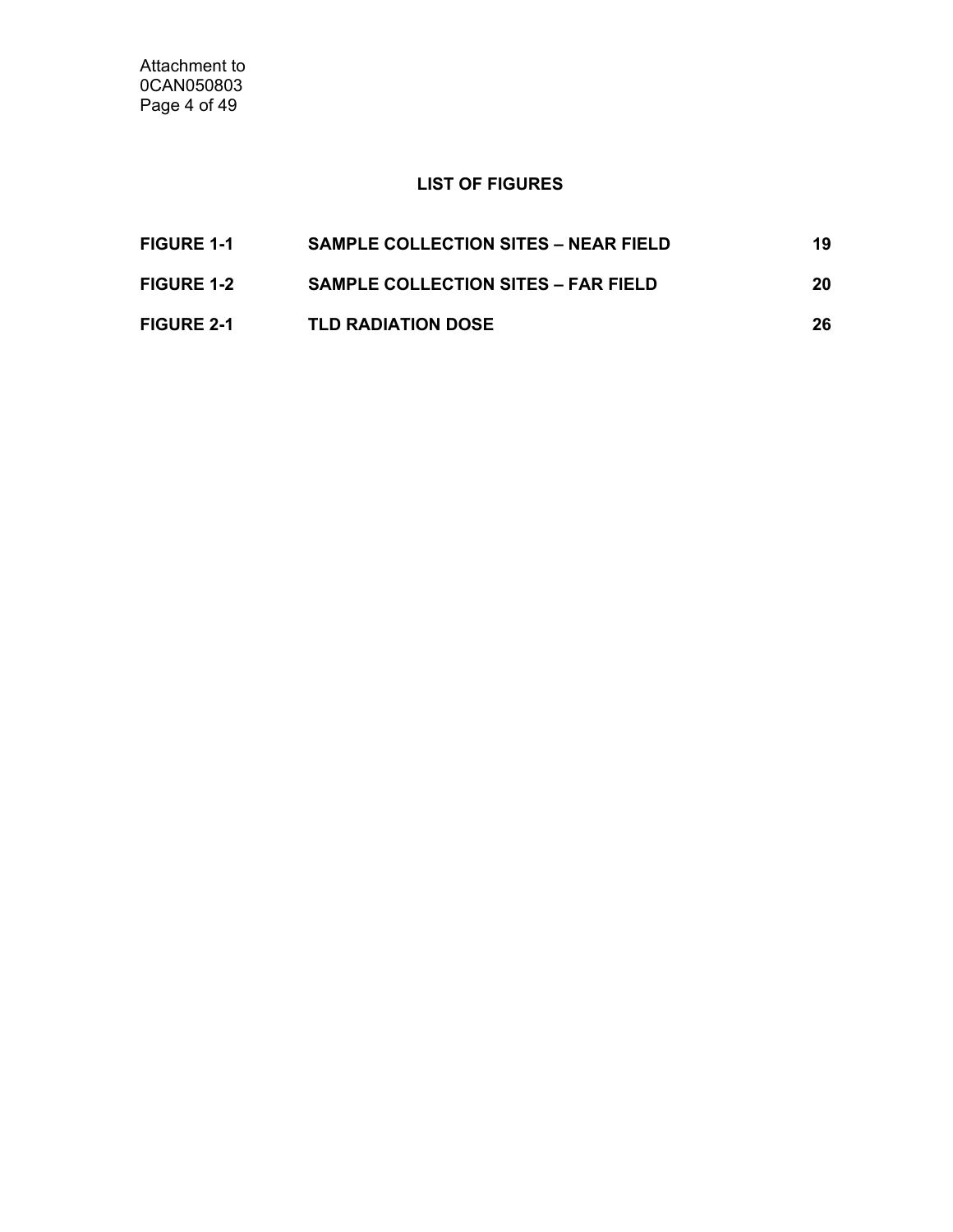Attachment to 0CAN050803 Page 5 of 49

## **LIST OF ATTACHMENTS**

| <b>ATTACHMENT 1</b> | <b>2007 RADIOLOGICAL MONITORING REPORT</b><br><b>SUMMARY OF MONITORING RESULTS</b> | 32  |
|---------------------|------------------------------------------------------------------------------------|-----|
| ATTACHMENT 2        | INTERLABORATORY COMPARISON PROGRAM                                                 | 44  |
| <b>ATTACHMENT 3</b> | <b>SEDIMENT DOSE CALCULATIONS</b>                                                  | 48. |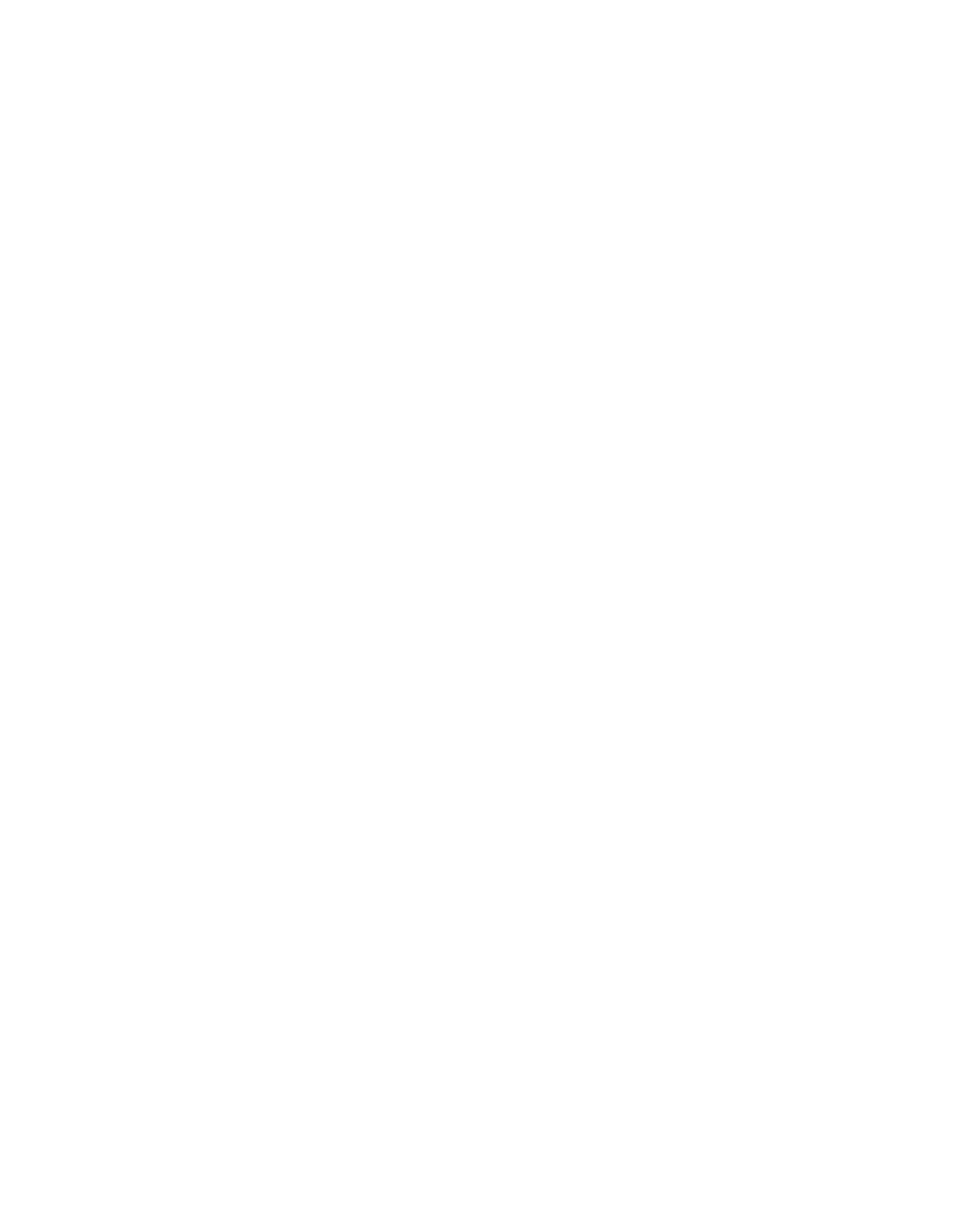#### **Summary**

The Annual Radiological Environmental Operating Report (AREOR) presents data obtained through analyses of environmental samples collected for Arkansas Nuclear One's (ANO's) Radiological Environmental Monitoring Program (REMP) for the period January 1, 2007 through December 31, 2007. This report fulfills the requirements of ANO Unit 1 Technical Specification 5.6.2 and Unit 2 Technical Specification 6.6.2.

During 2007 as in previous years, ANO detected radionuclides attributable to plant operations at the discharge location (Station 8) where previously monitored liquid radioactive effluent from the plant is periodically discharged in accordance with the regulatory criteria established in the Offsite Dose Calculation Manual (ODCM). ANO personnel routinely monitor results from this area in order to note any trends. The review of results from this area indicates the following:

- Tritium levels in the surface water media continue to be below regulatory reporting limits and are consistent with concentrations that would typically be seen at this location as discussed in Section 2.3 of this AREOR.
- Cesium-137 levels in the sediment media are not demonstrating any consistent increase in comparison to previous years. Review indicates that results for 2007 were within the range of previous operational levels as discussed in Section 2.4 of this AREOR.

Gross beta concentrations at the Station 14 (City of Russellville) indicator drinking water location continue to remain consistent with previous operational measurements and similar to the levels detected at the Station 57 (City of Danville) control drinking water location.

#### **Radiological Environmental Monitoring Program**

ANO established the REMP prior to the station becoming operational (1974) to provide data on background radiation and radioactivity normally present in the area. ANO has continued to monitor the environment by sampling air, water, sediment, fish and food products, as well as measuring radiation directly. ANO also samples milk if milk-producing animals are present commercially within five miles of the plant.

The REMP includes sampling indicator and control locations within an approximately 20-mile radius of the plant. The REMP utilizes indicator locations near the site to show any increases or buildup of radioactivity that might occur due to station operation, and control locations farther away from the site to indicate the presence of only naturally occurring radioactivity. ANO personnel compare indicator results with control and preoperational results to assess any impact ANO operation might have had on the surrounding environment.

In 2007, ANO personnel collected environmental samples for radiological analysis. They compared results of indicator locations with control locations and previous studies and concluded that overall no significant relationship exists between ANO operation and effect on the plant environs. The review of 2007 data, in many cases, showed undetectable radiation levels in the environment and in all instances, no definable trends related to significant pathways associated with ANO.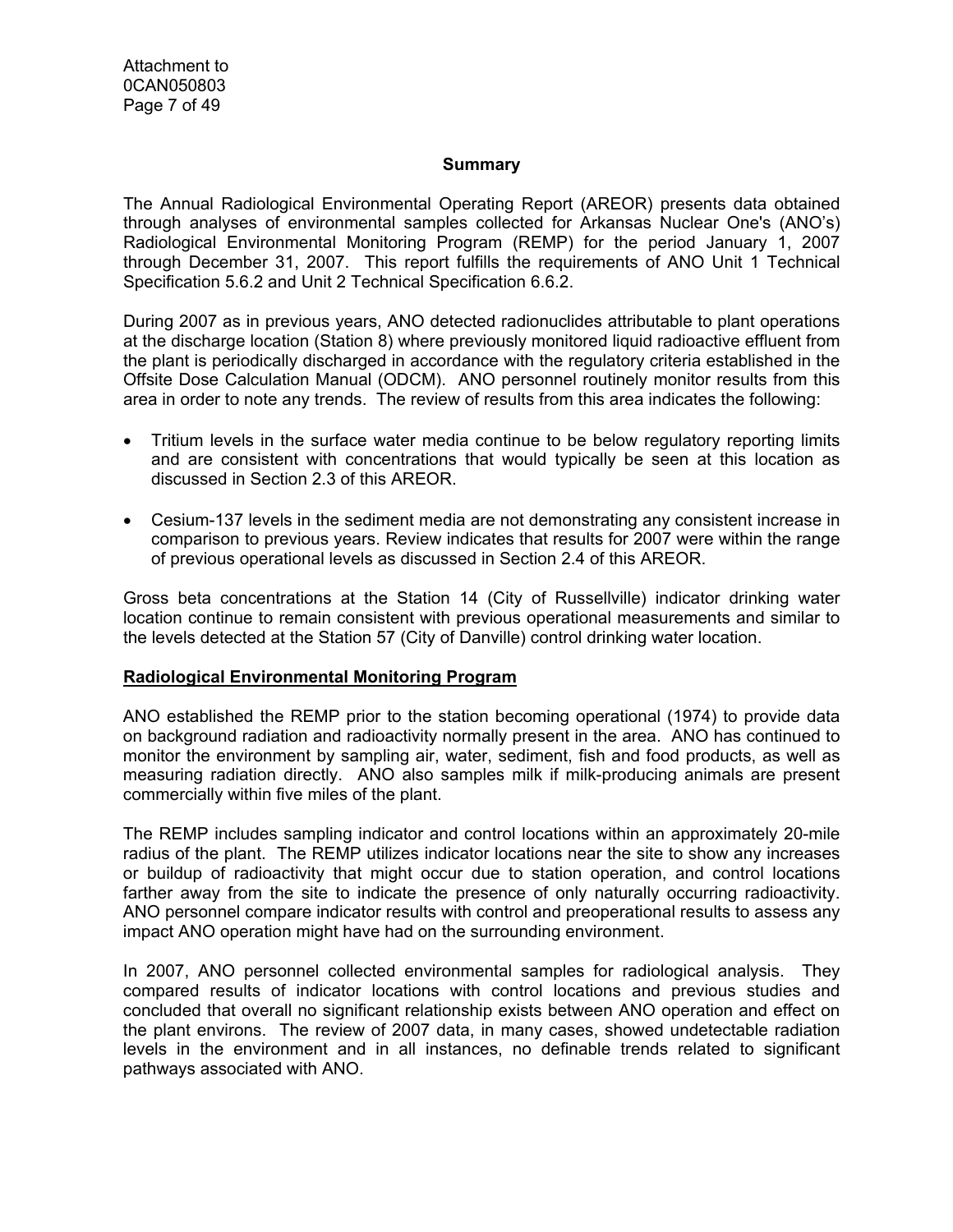#### **Harmful Effects or Irreversible Damage**

The REMP monitoring did not detect any harmful effects or evidence of irreversible damage in 2007. Therefore, no analysis or planned course of action to alleviate problems was necessary.

#### **Reporting Levels**

ANO's review indicates that no samples equaled or exceeded reporting levels for radioactivity concentration in environmental samples due to ANO effluents, as outlined in Units 1 and 2 Offsite Dose Calculation Manual (ODCM) Table 2.6-3, when averaged over any calendar quarter. Therefore, 2007 results did not trigger any Radiological Monitoring Program Special Reports.

#### **Radioactivity Not Attributable to ANO**

The ANO REMP has detected radioactivity attributable to other sources. These include the 25th Chinese nuclear test explosion in 1980 and the radioactivity plume release due to reactor core degradation at the Chernobyl Nuclear Power Plant in 1986. Prior to 1981, the ANO REMP detected radioactivity resulting from nuclear weapons testing, with Cesium-137 continuing to be periodically detected.

#### **Comparison to Federal and State Programs**

ANO personnel compared REMP data to state monitoring programs as results became available. Historically, the programs used for comparison have included the U.S. Nuclear Regulatory Commission (NRC) thermoluminescent dosimtery (TLD) Direct Radiation Monitoring Network and the Arkansas Department of Health (ADH).

The NRC TLD Network Program was discontinued in 1998. Historically these results have compared to those from the ANO REMP. ANO TLD results continue to remain similar to the historical average and continue to verify that plant operation is not affecting the ambient radiation levels in the environment.

The ADH and the ANO REMP entail similar radiological environmental monitoring program requirements. These programs include collecting air samples and splitting or sharing sample media such as water, sediment and fish. Both programs have obtained similar results over previous years.

#### **Sample Deviations**

• **Milk**

The REMP did not include milk sampling within five miles (8 km) of ANO in 2007 due to unavailability. ANO Units 1 and 2 ODCM require collection of milk samples if available commercially within 8 km (5 miles) of the plant. ANO personnel collected vegetation samples to monitor the ingestion pathway, as specified in the ODCM, because of milk unavailability.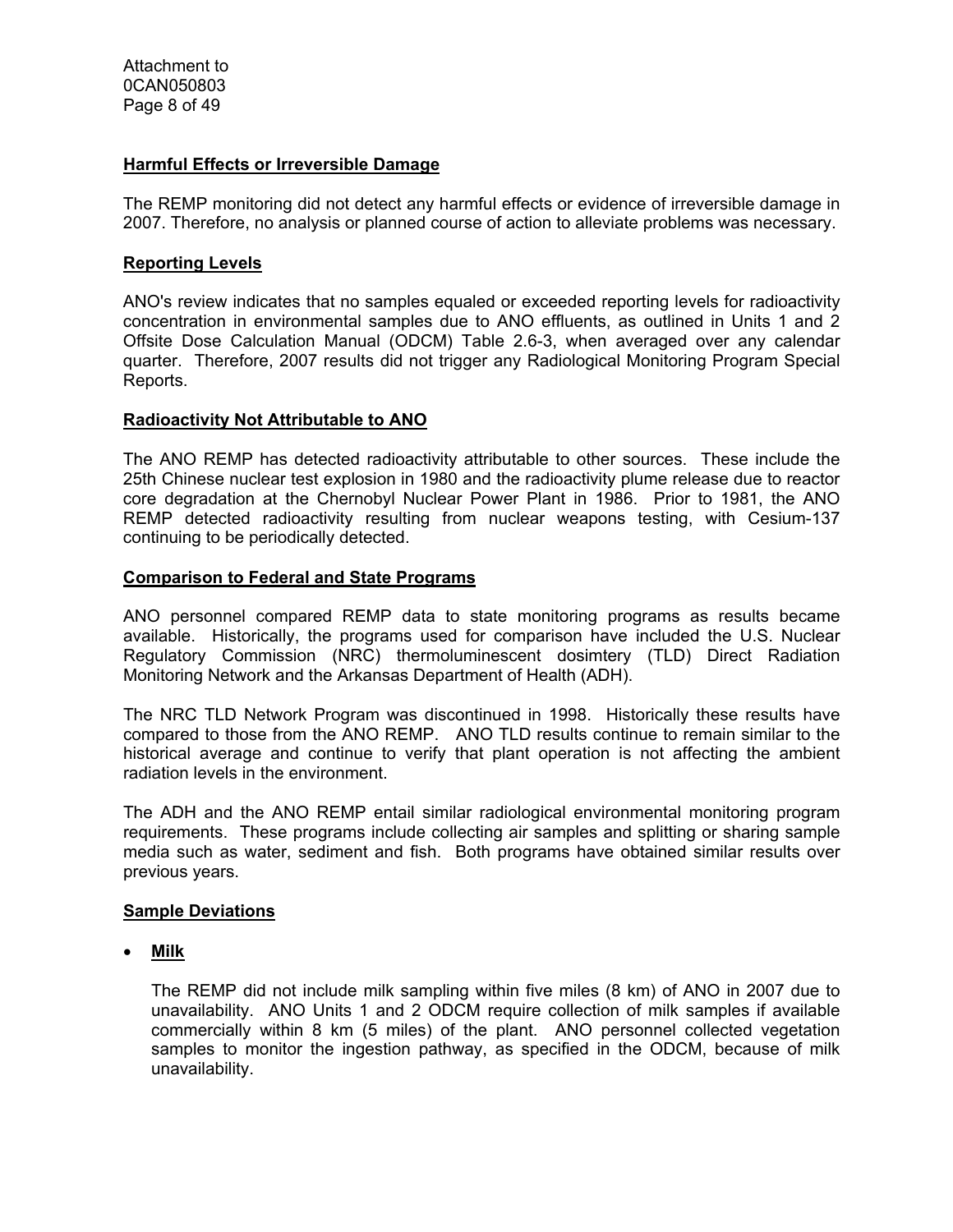#### • **Required Lower Limit of Detection (LLD) Values**

LLDs during this reporting period were within the acceptable limits required by Table 2.6-2 of the ANO Units 1 and 2 ODCM.

#### • **Air Samples**

Listed below are air sampler deviations that occurred during 2007 due to electrical power outages and equipment failure. These deviations did not result in the exceedance of the LLD values specified in the ODCM. As described in footnote (a) to ANO Units 1 and 2 ODCM Table 2.6-1, deviations are permitted from the required sampling schedule due to malfunction of sampling equipment and other legitimate reasons.

| <b>Station</b> | <b>Sampling Period</b> | Comment                                                                                                                       |  |  |
|----------------|------------------------|-------------------------------------------------------------------------------------------------------------------------------|--|--|
| 56             | 12/21/06 - 01/02/07    | Pump found not running. Out of service pump was<br>replaced with a new pump.                                                  |  |  |
| $\mathcal{P}$  | 02/20/07 - 03/06/07    | Air sample station totalizer not operating. Sample<br>pump running. Totalizer reset and started.                              |  |  |
| $\overline{2}$ | $03/06/07 - 03/20/07$  | sample station totalizer<br>Air<br>not<br>operating.<br>Totalizer replaced                                                    |  |  |
| 56             | $04/17/07 - 05/01/07$  | Air sample station totalizer not operating. Electric<br>motor volume totalizer was replaced with digital<br>volume totalizer. |  |  |

#### • **Missed Samples**

One first quarter TLD (Station 148) was discovered missing on April 11, 2007 due to the road sign post being removed. The second quarter TLD was placed into service by ANO personnel once discovered. This loss was an isolated instance that did not recur during the year. The recovery rate for TLDs during 2007 was 99% (95 of 96).

After deploying the second quarter environmental TLD's, it was discovered that the deployed set had received a significant transit dose. This dose proved to render the deployed TLD's useless and replacements were sent to ANO by the vendor. This event contributed to a period of 14 days where the direct radiation pathway was not monitored between the removal of the first quarter TLD's and the deployment of the replacement second quarter TLD's.

#### • **Unavailable Results**

ANO received analytical results in adequate time for inclusion in this report. In addition, ANO's review identified no missing results.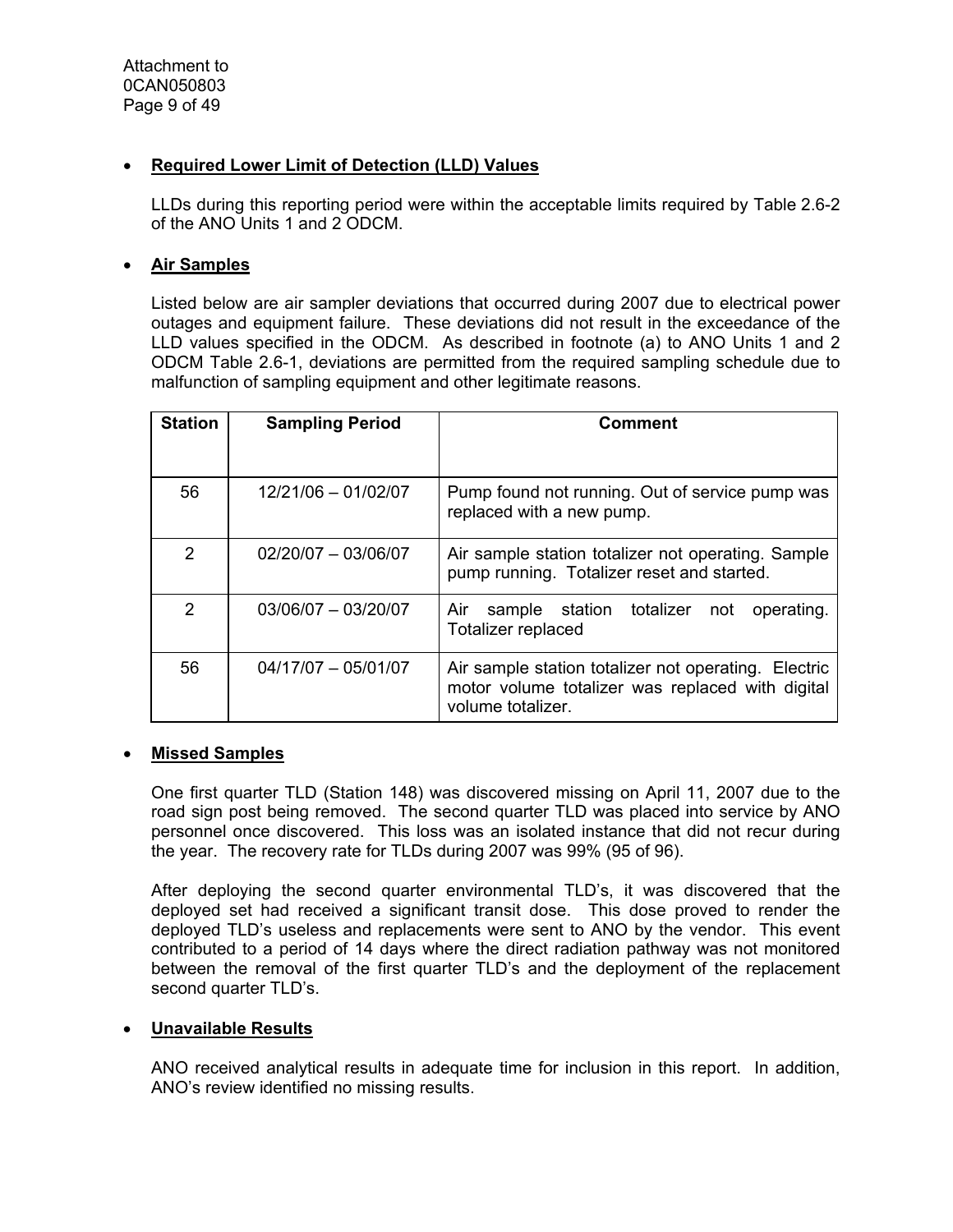#### **Program Modifications**

ANO made no modifications to the REMP during 2007.

#### **Attachments**

Attachment 1 contains results of air, TLD, water, sediment, fish, and food product samples collected in 2007. TLDs were analyzed by vendor (AREVA). All remaining samples were analyzed by River Bend Station's (RBS) Environmental Laboratory.

Attachment 2 also contains RBS' participation in the interlaboratory comparison program during 2007.

Attachment 3 contains dose calculations performed for sediment using a generalized equation from Regulatory Guide 1.109, "Calculation of Annual Doses to Man from Routine Releases of Reactor Effluents for the Purpose of Evaluating Compliance with 10 CFR Part 50, Appendix I."

#### **1.0 IINTRODUCTION**

#### **1.1 Radiological Environmental Monitoring Program**

ANO established the REMP to ensure that plant operating controls properly function to minimize any associated radiation endangerment to human health or the environment. The REMP is designed for:

- Analyzing important pathways for anticipated types and quantities of radionuclides released into the environment.
- Considering the possibility of a buildup of long-lived radionuclides in the environment and identifying physical and biological accumulations that may contribute to human exposures.
- Considering the potential radiation exposure to plant and animal life in the environment surrounding ANO.
- Correlating levels of radiation and radioactivity in the environment with radioactive releases from station operation.

#### **1.2 Pathways Monitored**

The airborne, direct radiation, waterborne and ingestion pathways are monitored as required by the ANO ODCM. A description of the ANO REMP utilized to monitor the exposure pathways is described in Table 1.1 and shown in Figures 1-1 and 1-2.

Section 2.0 of this report provides a discussion of 2007 sampling results and Section 3.0 provides a summary of results for the monitored exposure pathways.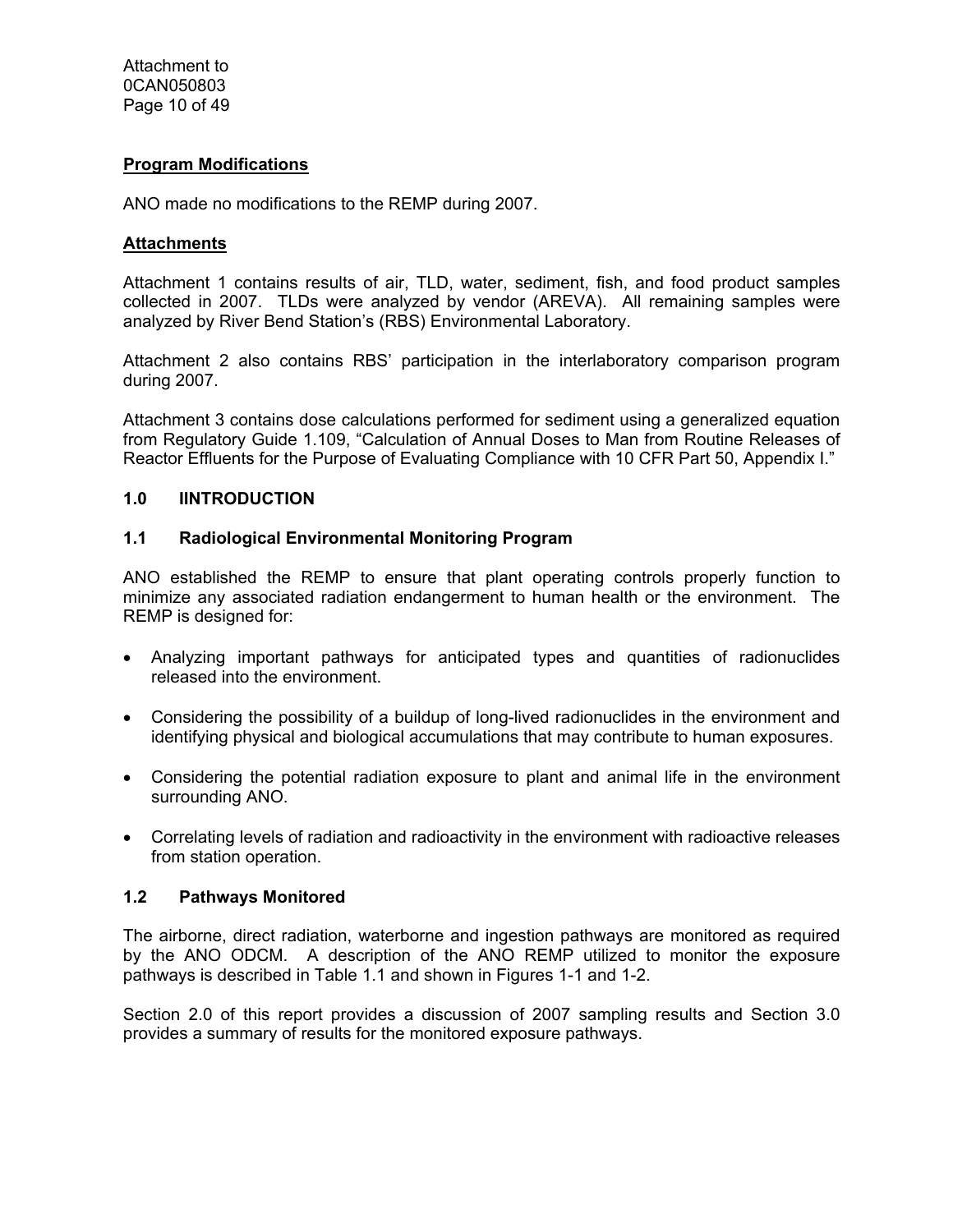Attachment to 0CAN050803 Page 11 of 49

#### **1.3 Land Use Census**

ANO personnel conduct a land use census biannually (once every two years) as required by ANO Units 1 and Unit 2 ODCM Section 2.6.2. The purpose of this census is to identify changes in uses of land within five miles of ANO that would require modifications to the REMP or ODCM. The most important criteria during this census are to determine location in each sector of the nearest:

- 1) Residence
- 2) Animal milked for human consumption
- 3) Garden of greater than 500 square feet producing fresh leafy (broadleaf) vegetables \*

The method used by ANO personnel for conducting the land use census is as follows:

- ANO personnel conducted door-to-door (drive by) field surveys in order to locate the nearest resident in each meteorological sector.
- Consultation with local agricultural authorities is used for the identification of commercial milk providers within five-miles of the Unit-1 reactor building.
- As a result of these surveys, the following information is obtained in each meteorological sector:
	- 1) Nearest permanent residence
	- 2) Nearest milking animal
- ANO personnel identify locations on the map, measure distances to ANO (or use a GPS system) and record results.
- Locations, if any, are identified which yield a calculated dose or dose commitments greater than those currently calculated in the ODCM.
- ANO personnel compare results to previous census.
- **\*** ANO personnel do not perform a garden census since ODCM Section 2.6.2 allows the routine sampling of broadleaf vegetation in the highest D/Q sector near the site boundary in lieu of the garden census.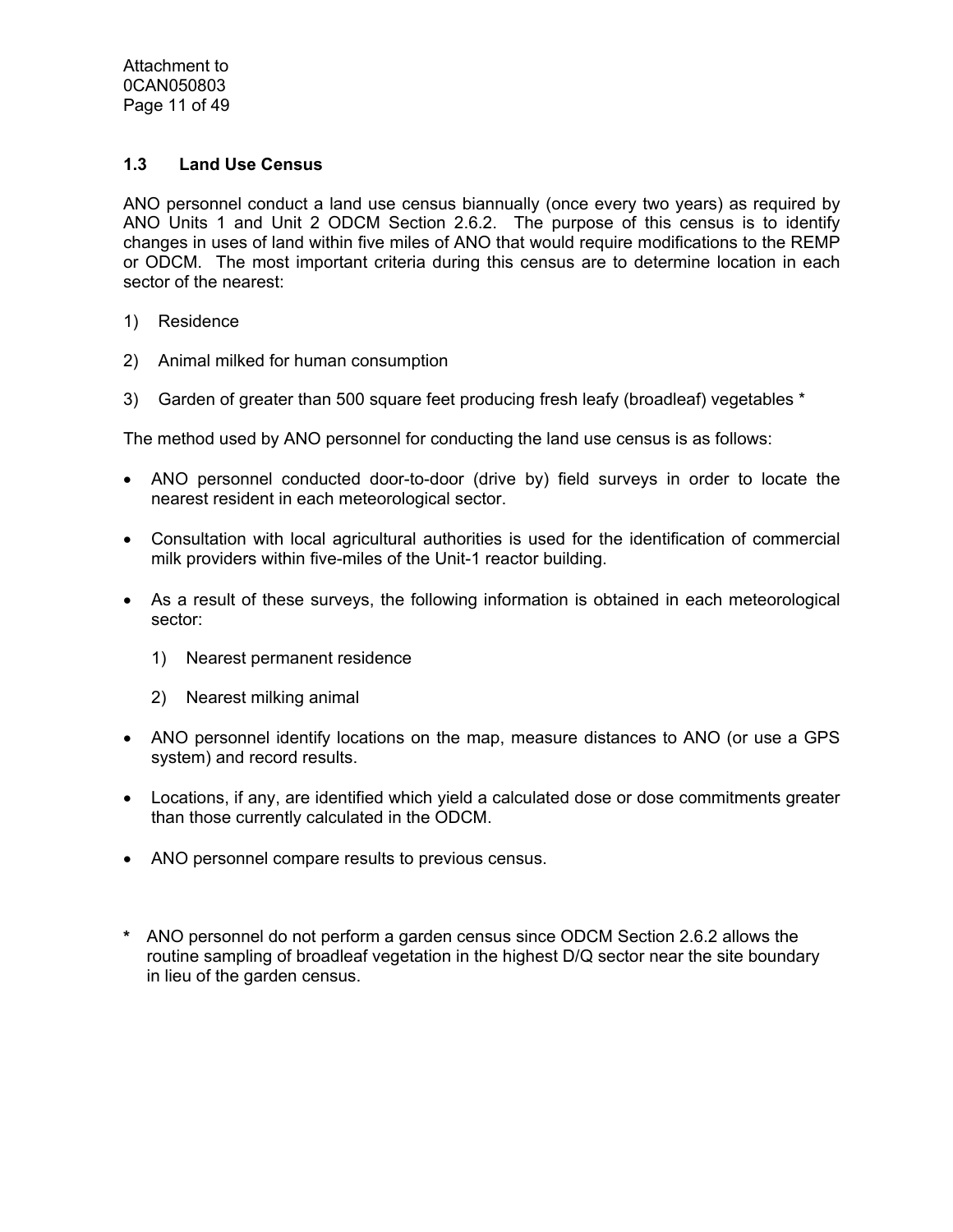#### **Table 1.1**

## **Radiological Environmental Sampling Program**

| <b>Exposure</b><br><b>Pathway</b> | <b>Requirement</b>                                                                                                                                                                            | <b>Sample Point Description,</b><br><b>Distance and Direction</b>                                                                                          | Sampling and<br><b>Collection Frequency</b> | <b>Type and Frequency</b><br><b>Of Analyses</b>                                                                                             |                                                                                                                                           |
|-----------------------------------|-----------------------------------------------------------------------------------------------------------------------------------------------------------------------------------------------|------------------------------------------------------------------------------------------------------------------------------------------------------------|---------------------------------------------|---------------------------------------------------------------------------------------------------------------------------------------------|-------------------------------------------------------------------------------------------------------------------------------------------|
| Airborne                          | <b>Radioiodine and Particulates</b><br>2 samples close to the Site<br>Boundary, in (or near) different<br>sectors<br>with<br>the<br>highest<br>calculated annual average ground<br>level D/Q. | Station 2 (243° - 0.5 miles) -<br>South of the sewage treatment<br>plant.<br>Station 56 (264° - 0.4 miles) -<br>West end of the sewage treatment<br>plant. | once per 14 days.                           | Continuous operation of<br>sampler with sample<br>collection as required by<br>dust loading but at least<br>radioactivity<br>filter change. | Radioiodine Canister -<br>Analyze at least once<br>per 14 days for I-131.<br>Particulate Sampler -<br>Analyze for gross beta<br>following |
|                                   | <b>Radioiodine and Particulates</b><br>1 sample from the vicinity of a<br>community having the highest<br>calculated<br>annual<br>average<br>groundlevel D/Q.                                 | Station 6 (111° - 6.8 miles) -<br>Entergy local office in Russellville<br>(305 South Knoxville Avenue).                                                    |                                             |                                                                                                                                             |                                                                                                                                           |
|                                   | <b>Radioiodine and Particulates</b><br>1 sample from a control location<br>15-30 km $(10 - 20$ miles)<br>distance.                                                                            | Station 7 (210° - 19.0 miles) -<br>Entergy Supply Yard on Highway<br>10 in Danville.                                                                       |                                             |                                                                                                                                             |                                                                                                                                           |
|                                   | <b>Radioiodine and Particulates</b><br>One location sampled voluntarily<br>by ANO.                                                                                                            | Station 1 (88° - 0.5 miles) - Near<br>the meteorology tower.                                                                                               |                                             |                                                                                                                                             |                                                                                                                                           |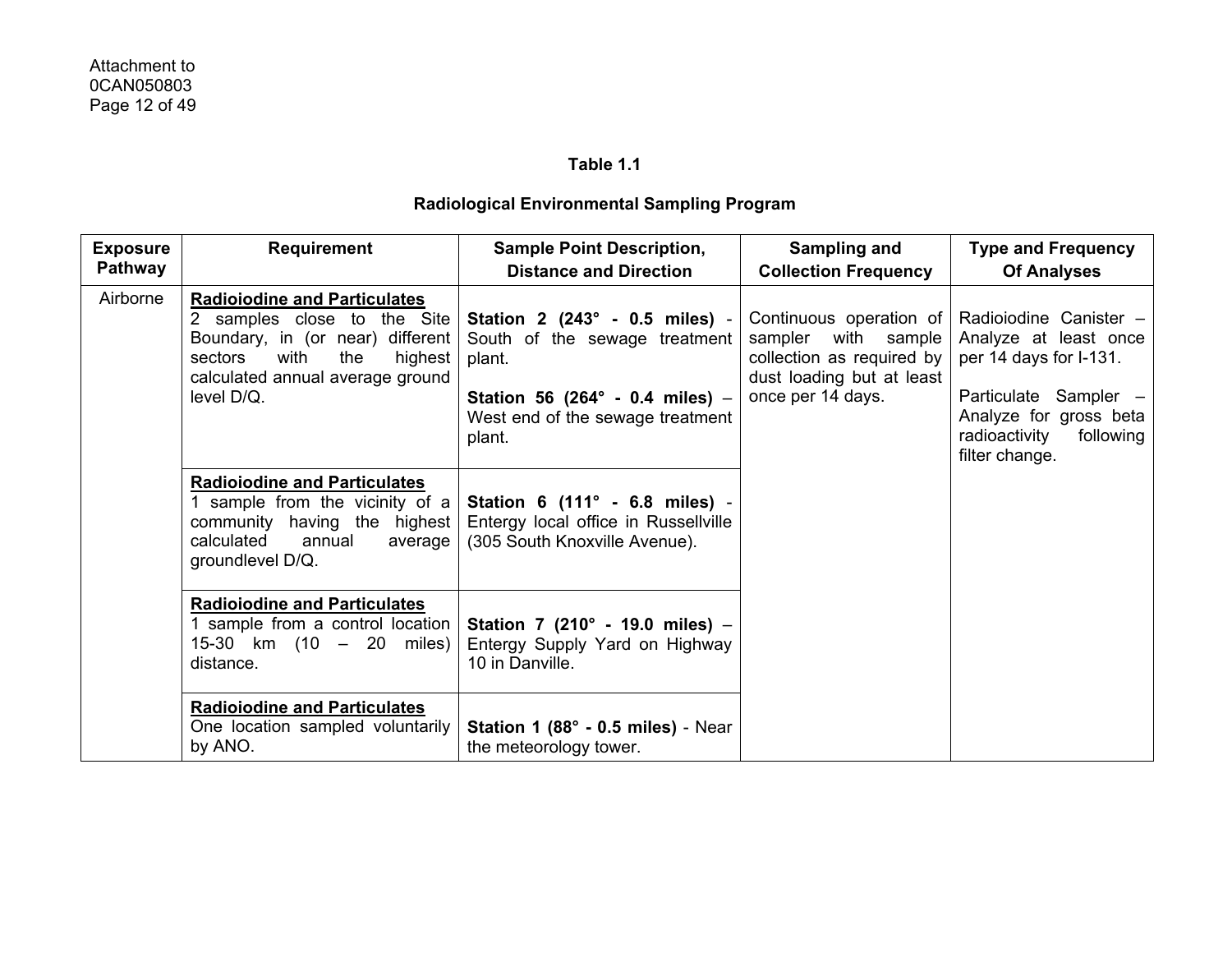| <b>Exposure</b><br><b>Pathway</b> | <b>Requirement</b>                                                                                                                                                                          | <b>Sample Point Description,</b><br><b>Distance and Direction</b>                                                                                                                                                                                                                                                           | Sampling and<br><b>Collection Frequency</b> | <b>Type and Frequency</b><br><b>Of Analyses</b> |
|-----------------------------------|---------------------------------------------------------------------------------------------------------------------------------------------------------------------------------------------|-----------------------------------------------------------------------------------------------------------------------------------------------------------------------------------------------------------------------------------------------------------------------------------------------------------------------------|---------------------------------------------|-------------------------------------------------|
| Direct<br>Radiation               | <b>Thermoluminescent dosimetry</b><br>(TLDs)<br>16 inner ring stations with two or<br>dosimeters<br>in<br>more<br>each<br>meteorological sector in the<br>general area of the Site Boundary | <b>Station 1 (88° - 0.5 miles)</b> - On a<br>pole near the meteorology tower.<br>Station 2 (243° - 0.5 miles) -<br>South of the sewage treatment<br>plant.<br><b>Station 3 (5<math>^{\circ}</math> - 0.7 miles)</b> – West<br>of ANO Gate #2 on Highway 333<br>(approximately 0.35 miles)<br>Station 4 (181° - 0.5 miles) - | Once per 92 days.                           | Gamma Dose - Once<br>per 92 days.               |
|                                   |                                                                                                                                                                                             | West of May Cemetery entrance<br>on south side of the road.<br>Station 56 (264° - 0.4 miles) -<br>West end of the sewage treatment<br>plant.                                                                                                                                                                                |                                             |                                                 |
|                                   |                                                                                                                                                                                             | Station 108 (306° - 0.9 miles) -<br>South on Flatwood Road on a<br>utility pole.<br>Station 109 (291° - 0.6 miles) -<br>Utility pole across from the<br>junction of Flatwood Road and                                                                                                                                       |                                             |                                                 |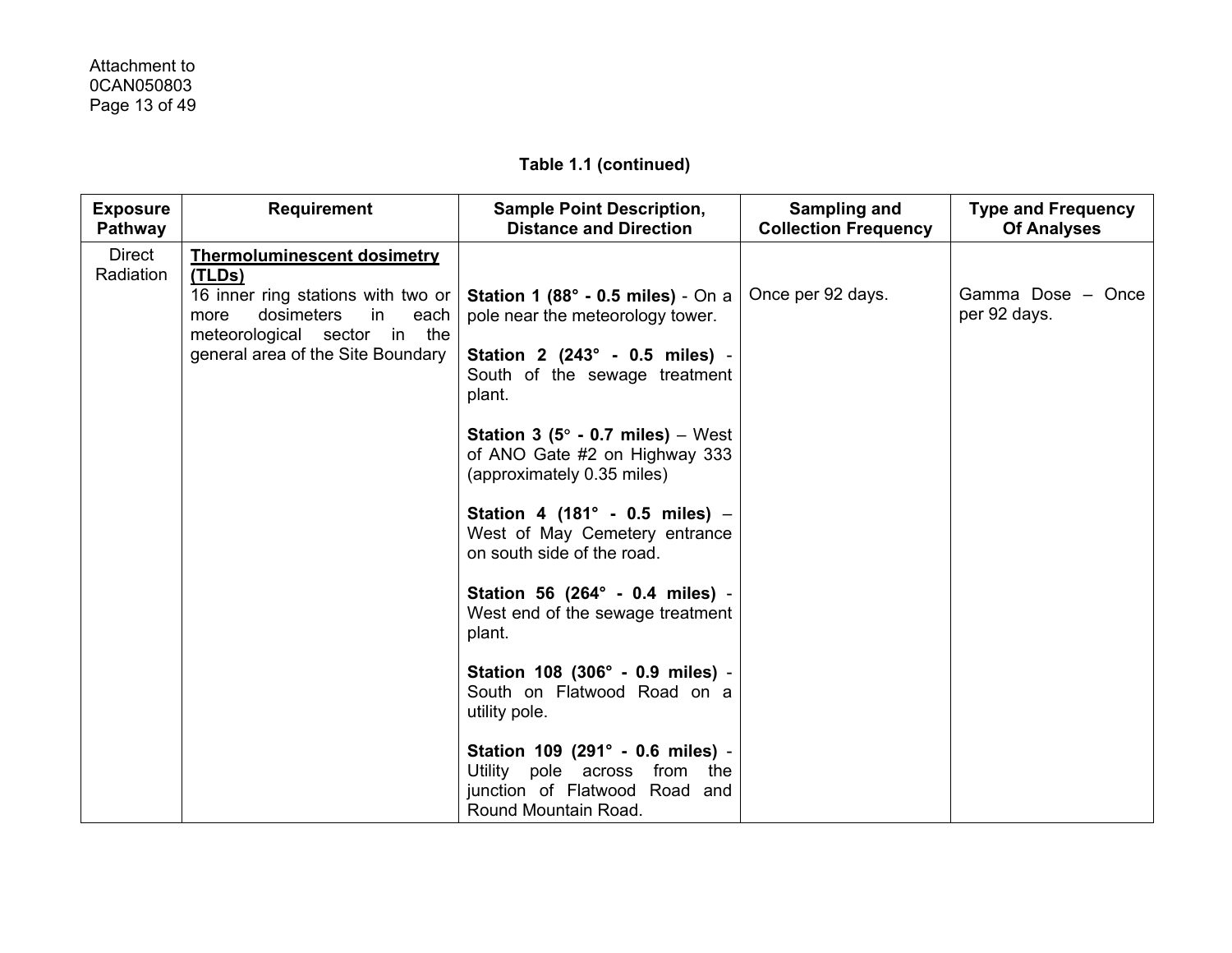## Attachment to 0CAN050803 Page 14 of 49

| <b>Exposure</b><br>Pathway                | <b>Requirement</b>      | <b>Sample Point Description,</b><br><b>Distance and Direction</b>                                                                            | Sampling and<br><b>Collection Frequency</b> | <b>Type and Frequency</b><br><b>Of Analyses</b> |
|-------------------------------------------|-------------------------|----------------------------------------------------------------------------------------------------------------------------------------------|---------------------------------------------|-------------------------------------------------|
| <b>Direct</b><br>Radiation<br>(continued) | <b>TLDs</b> (continued) | Station 110 (138° - 0.8 miles) -<br>Bunker Hill Lane on the first utility<br>pole on the left.                                               |                                             |                                                 |
|                                           |                         | Station 145 (28° - 0.6 miles) -<br>Near west entrance to the RERTC<br>on a utility pole.                                                     |                                             |                                                 |
|                                           |                         | Station 146 (45° - 0.6 miles) -<br>South end of east parking lot at<br>RERTC on a utility pole.                                              |                                             |                                                 |
|                                           |                         | Station 147 (61° - 0.6 miles) -<br>West side of Bunker Hill Road,<br>approximately 100 yards from<br>intersection with State Highway<br>333. |                                             |                                                 |
|                                           |                         | Station 148 (122° - 0.6 miles) -<br>Intersection of Bunker Hill Road<br>with Scott Lane on county road<br>sign post.                         |                                             |                                                 |
|                                           |                         | Station 149 (156° - 0.5 miles) -<br>On a utility pole on the south side<br>of May Road.                                                      |                                             |                                                 |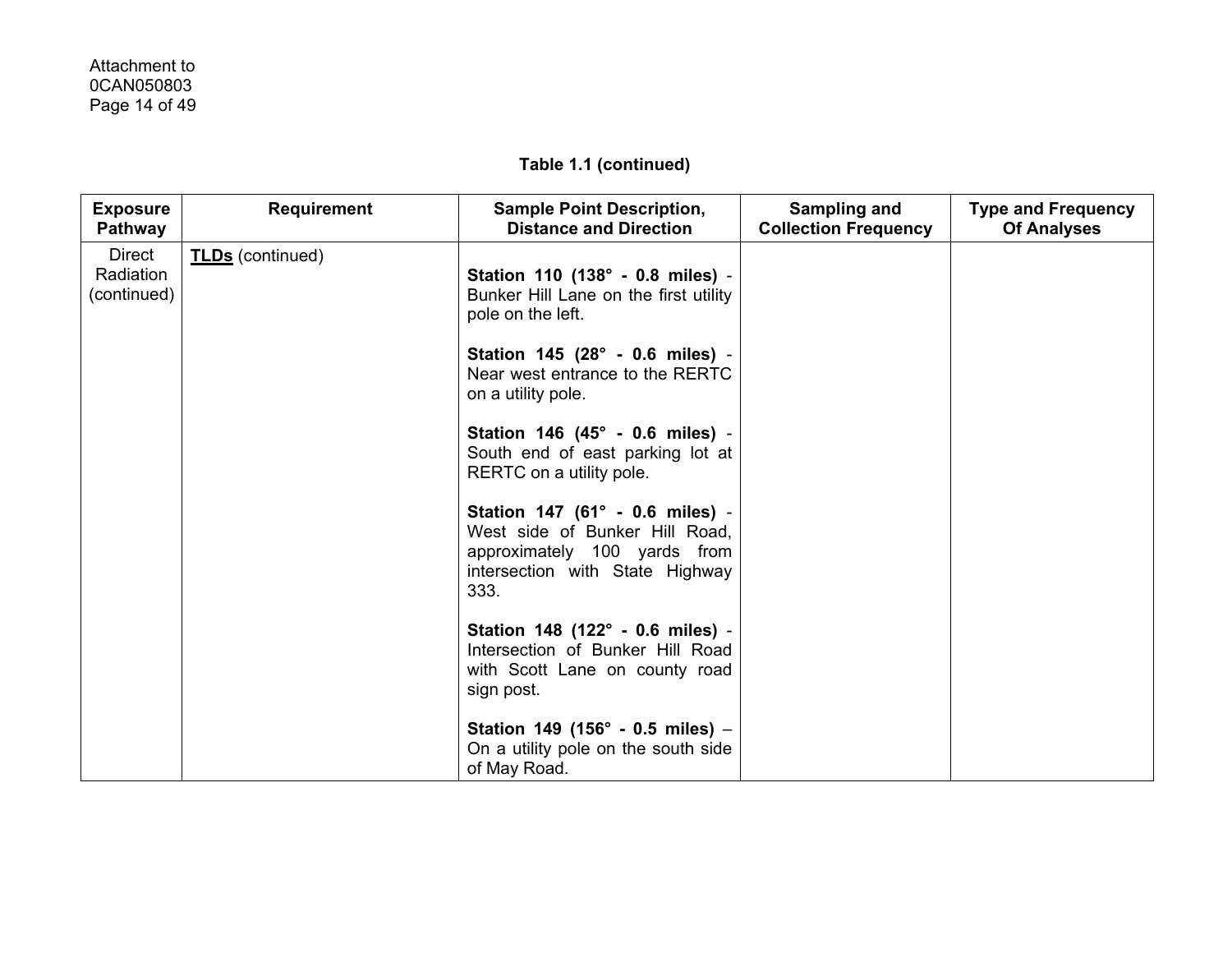| <b>Exposure</b><br>Pathway                | <b>Requirement</b>                                                                                                         | <b>Sample Point Description,</b><br><b>Distance and Direction</b>                                                              | Sampling and<br><b>Collection Frequency</b> | <b>Type and Frequency</b><br><b>Of Analyses</b> |
|-------------------------------------------|----------------------------------------------------------------------------------------------------------------------------|--------------------------------------------------------------------------------------------------------------------------------|---------------------------------------------|-------------------------------------------------|
| <b>Direct</b><br>Radiation<br>(continued) | <b>TLDs</b> (continued)                                                                                                    | Station 150 (205° - 0.6 miles) -<br>North side of May Road on a utility<br>pole past the McCurley Place turn.                  |                                             |                                                 |
|                                           |                                                                                                                            | Station 151 (225° - 0.4 miles) -<br>West side of sewage treatment<br>plant near the lake on a metal<br>post.                   |                                             |                                                 |
|                                           |                                                                                                                            | Station 152 (338° - 0.8 miles) -<br>South side of State Highway 333<br>on a road sign post.                                    |                                             |                                                 |
|                                           | <b>TLDs</b> (continued)<br>8 stations with two or more<br>dosimeters in special interest                                   | Station 6 (111° - 6.8 miles) -<br>Entergy local office in Russellville<br>(305 South Knoxville Avenue).                        |                                             |                                                 |
|                                           | areas such as population centers,<br>nearby residences, schools, and<br>in $1 - 2$ areas to serve as control<br>locations. | Station 7 (210° - 19.0 miles) -<br>Entergy Supply Yard on Highway<br>10 in Danville.                                           |                                             |                                                 |
|                                           |                                                                                                                            | Station 111 (120° - 2.0 miles) -<br>Marina Road on a utility pole on<br>the left just prior to curve.                          |                                             |                                                 |
|                                           |                                                                                                                            | Station 116 (318° - 1.8 miles) -<br>Highway 333 and Highway 64 in<br>London on a utility pole north of<br>the railroad tracks. |                                             |                                                 |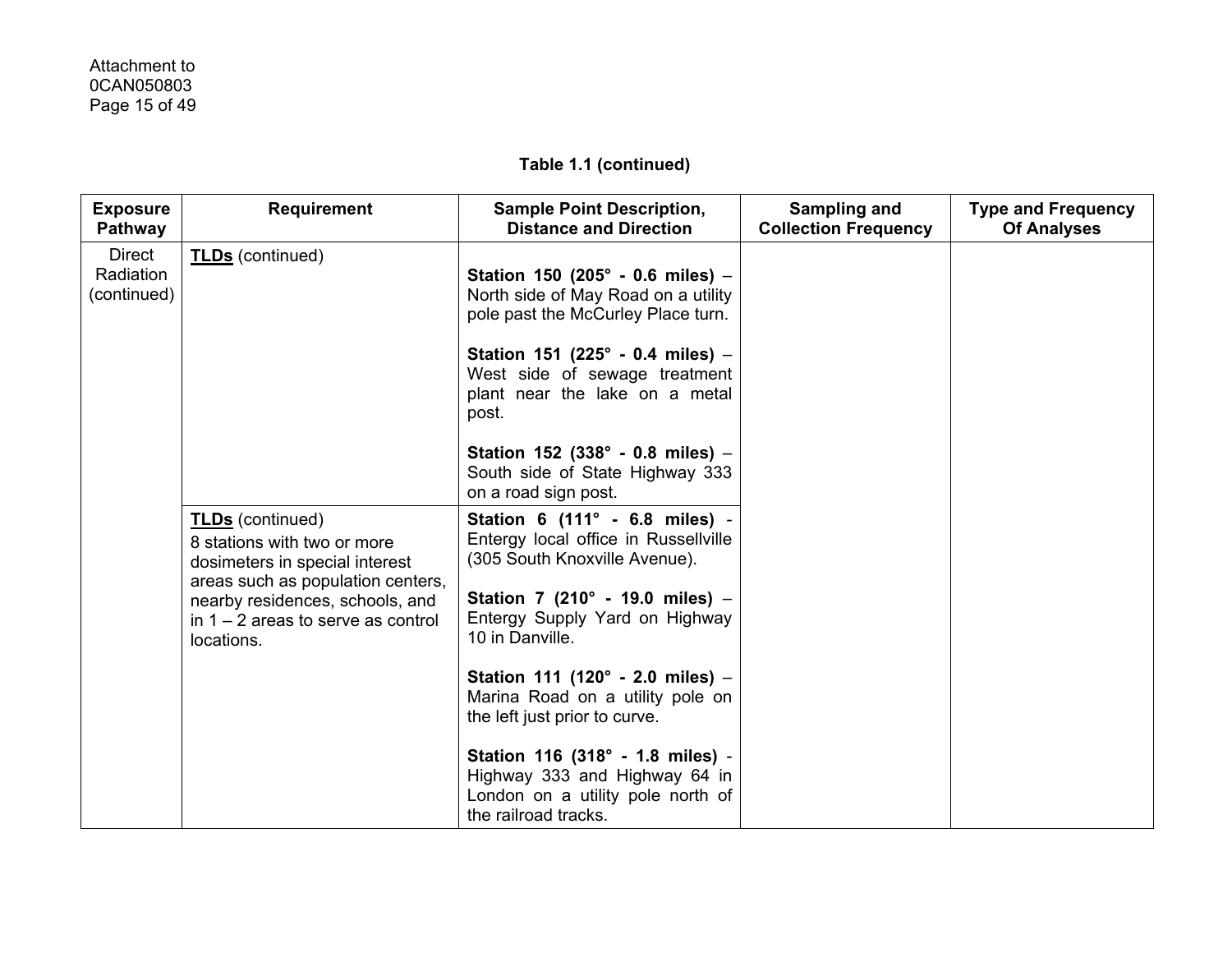| <b>Exposure</b><br>Pathway                | <b>Requirement</b>                                                               | <b>Sample Point Description,</b><br><b>Distance and Direction</b>                                                                            | Sampling and<br><b>Collection Frequency</b> | <b>Type and Frequency</b><br><b>Of Analyses</b>                   |
|-------------------------------------------|----------------------------------------------------------------------------------|----------------------------------------------------------------------------------------------------------------------------------------------|---------------------------------------------|-------------------------------------------------------------------|
| <b>Direct</b><br>Radiation<br>(continued) | <b>TLDs</b> (continued)                                                          | Station 125 (46° - 8.7 miles) -<br>College Street on a utility pole at<br>the southeast corner of the red<br>brick school building.          |                                             |                                                                   |
|                                           |                                                                                  | Station 127 (100° - 5.2 miles) -<br>Arkansas Tech Campus on a utility<br>pole across from Paine Hall.                                        |                                             |                                                                   |
|                                           |                                                                                  | Station 137 (151° - 8.2 miles) -<br>On a speed limit sign on the right<br>in front of the Morris R. Moore<br>Arkansas National Guard Armory. |                                             |                                                                   |
|                                           |                                                                                  | Station 153 (304° - 9.2 miles) -<br>Knoxville Elementary School near<br>the school entrance gate on a<br>utility pole.                       |                                             |                                                                   |
| Waterborne                                | <b>Surface Water</b><br>1 indicator location (influenced by<br>plant discharge)  | Station 8 (166° - 0.2 miles) -<br>Plant discharge canal.                                                                                     | Once per 92 days.                           | Gamma isotopic and<br>tritium analyses once                       |
|                                           | 1 control location (uninfluenced by<br>plant discharge)                          | Station 10 (95° - 0.5 miles) -<br>Plant intake canal.                                                                                        |                                             | per 92 days.                                                      |
|                                           | <b>Drinking Water</b><br>1 indicator location (influenced by<br>plant discharge) | Station 14 (70° - 5.1 miles) -<br>Russellville city water system from<br>the Illinois Bayou.                                                 | Once per 92 days.                           | I-131, gross beta,<br>gamma isotopic and<br>tritium analyses once |
|                                           | 1 control location (uninfluenced by<br>plant discharge)                          | Station 57 (208° - 19.5 miles) -<br>Danville public water<br>supply<br>treatment on Fifth Street.                                            |                                             | per 92 days.                                                      |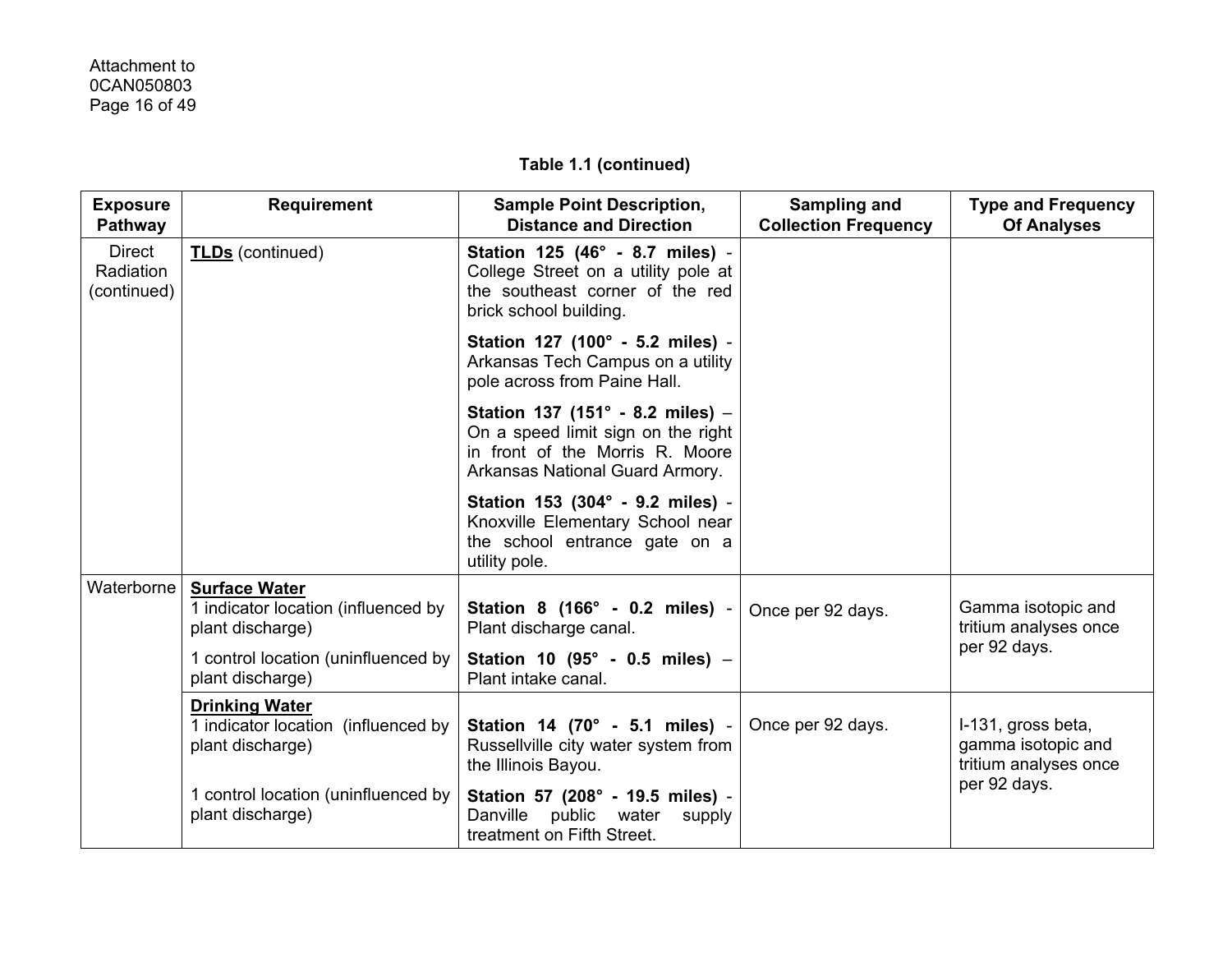| <b>Exposure</b><br><b>Pathway</b> | <b>Requirement</b>                                                                                                                                                                                                 | <b>Sample Point Description,</b><br><b>Distance and Direction</b>                                                      | Sampling and<br><b>Collection Frequency</b> | <b>Type and Frequency</b><br><b>Of Analyses</b>            |
|-----------------------------------|--------------------------------------------------------------------------------------------------------------------------------------------------------------------------------------------------------------------|------------------------------------------------------------------------------------------------------------------------|---------------------------------------------|------------------------------------------------------------|
| Waterborne<br>(continued)         | <b>Sediment</b><br>1 indicator location (influenced by<br>plant discharge)                                                                                                                                         | Station 8 (243° - 0.9 miles) -<br>Plant discharge canal.                                                               | Once per 365 days.                          | Gamma isotopic<br>analysis once per<br>365 days.           |
|                                   | 1 control location (uninfluenced by<br>plant discharge)                                                                                                                                                            | Station 16 (287° - 5.5 miles) -<br>Panther Bay on south side of<br>Arkansas River across from mouth<br>of Piney Creek. |                                             |                                                            |
| Ingestion                         | <b>Milk</b><br>1 indicator sample location within<br>8 km (five-miles) distance if<br>commercially available.<br>1 control sample location at a<br>distance of $> 8$ km, (five-miles)<br>when an indicator exists. | Currently, no available milking<br>animals within 8 km of ANO.                                                         | Once per 92 days.                           | Gamma isotopic and<br>I-131 analyses once per<br>92 days.  |
|                                   | Fish<br>1 sample of commercially and/or<br>recreationally important species in<br>vicinity of plant discharge.                                                                                                     | Station 8 $(212^{\circ} - 0.5$ miles) -<br>Plant discharge canal.                                                      | Once per 365 days.                          | Gamma isotopic on<br>edible portions once per<br>365 days. |
|                                   | 1 sample of same species in area<br>not influenced by plant discharge.                                                                                                                                             | Station 16 (287° - 5.5 miles) -<br>Panther Bay on south side of<br>Arkansas River across from mouth<br>of Piney Creek. |                                             |                                                            |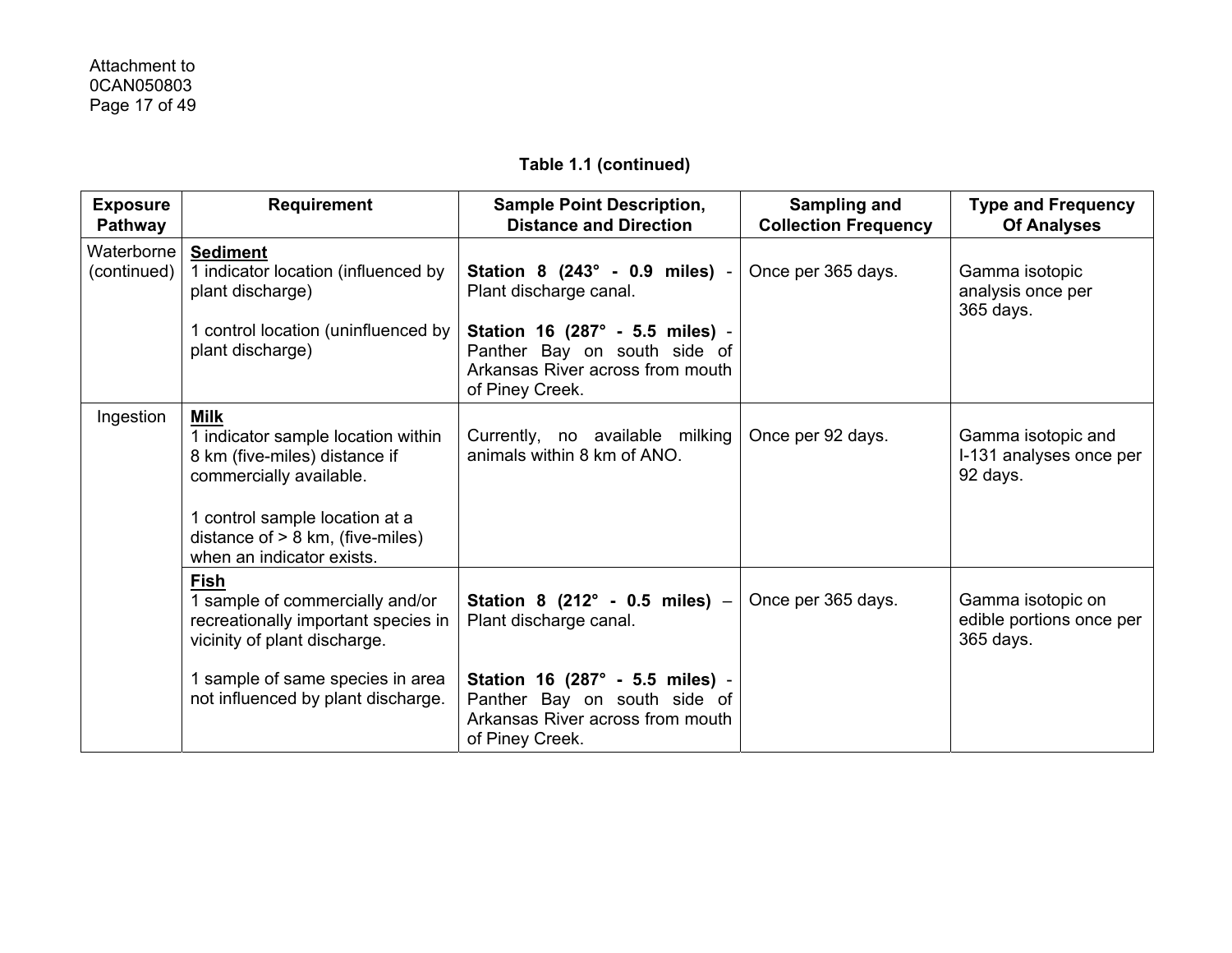| <b>Exposure</b><br>Pathway | <b>Requirement</b>                                                                                                                                                                                                      | <b>Sample Point Description,</b><br><b>Distance and Direction</b>                     | Sampling and<br><b>Collection Frequency</b> | <b>Type and Frequency</b><br><b>Of Analyses</b>                   |
|----------------------------|-------------------------------------------------------------------------------------------------------------------------------------------------------------------------------------------------------------------------|---------------------------------------------------------------------------------------|---------------------------------------------|-------------------------------------------------------------------|
| Ingestion<br>(continued)   | <b>Food Products</b><br>sample of broadleaf (edible or<br>non-edible) near the Site<br>Boundary from one of the highest<br>anticipated annual average<br>groundlevel D/Q sectors, if milk<br>sampling is not performed. | Station 13 (273° - 0.5 miles) -<br>West from ANO toward Gate 4<br>onto Flatwood Road. | Three per 365 days.                         | Gamma isotopic and<br>I-131 analyses three<br>times per 365 days. |
|                            | sample location of broadleaf<br>vegetation (edible or non-edible)<br>from a control location $15 - 30$ km<br>$(10 - 20$ miles) distant, if milk<br>sampling is not performed.                                           | Station 55 (208° - 16.5 miles) -<br>Intersection of Highway 27 and<br>154.            |                                             |                                                                   |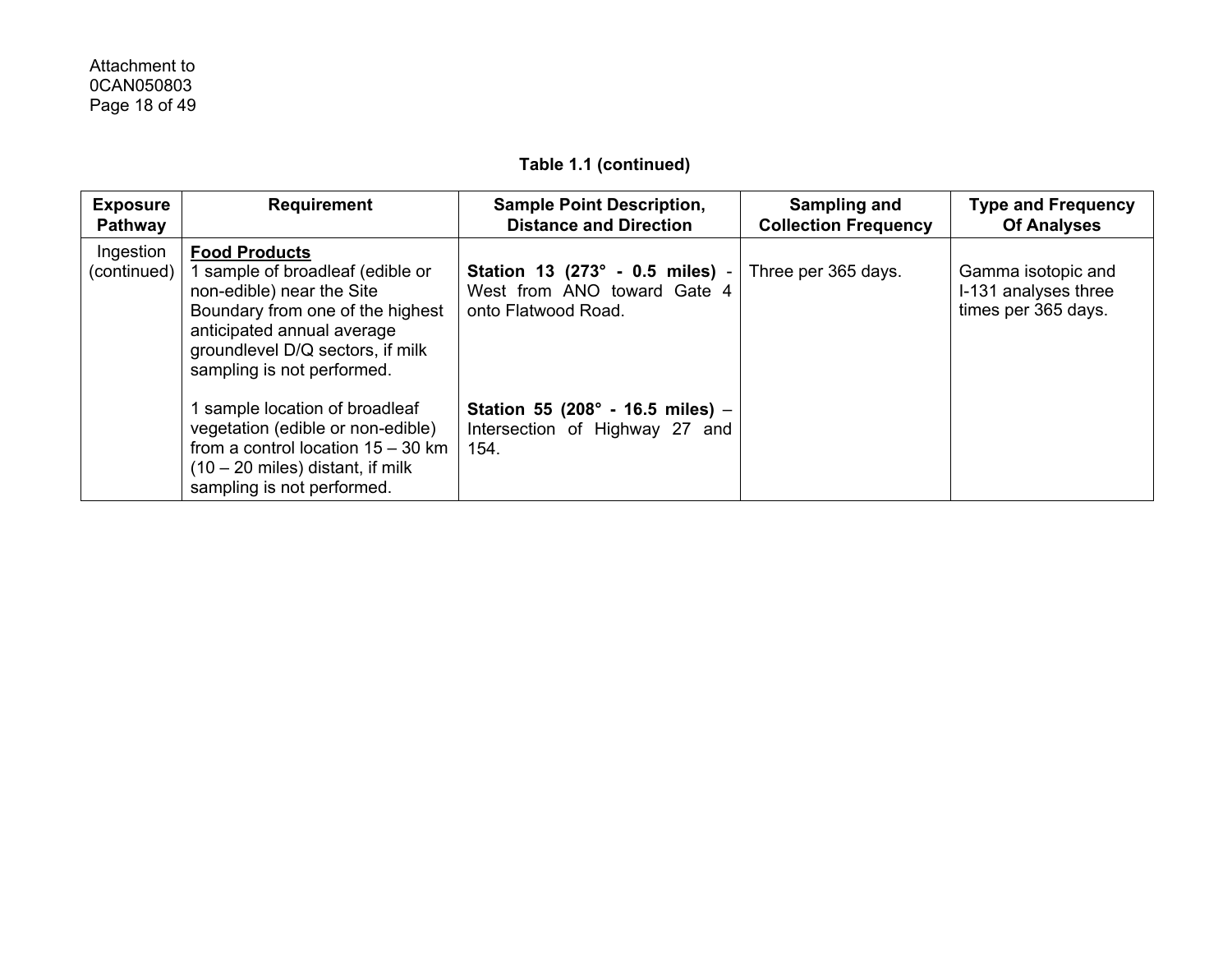



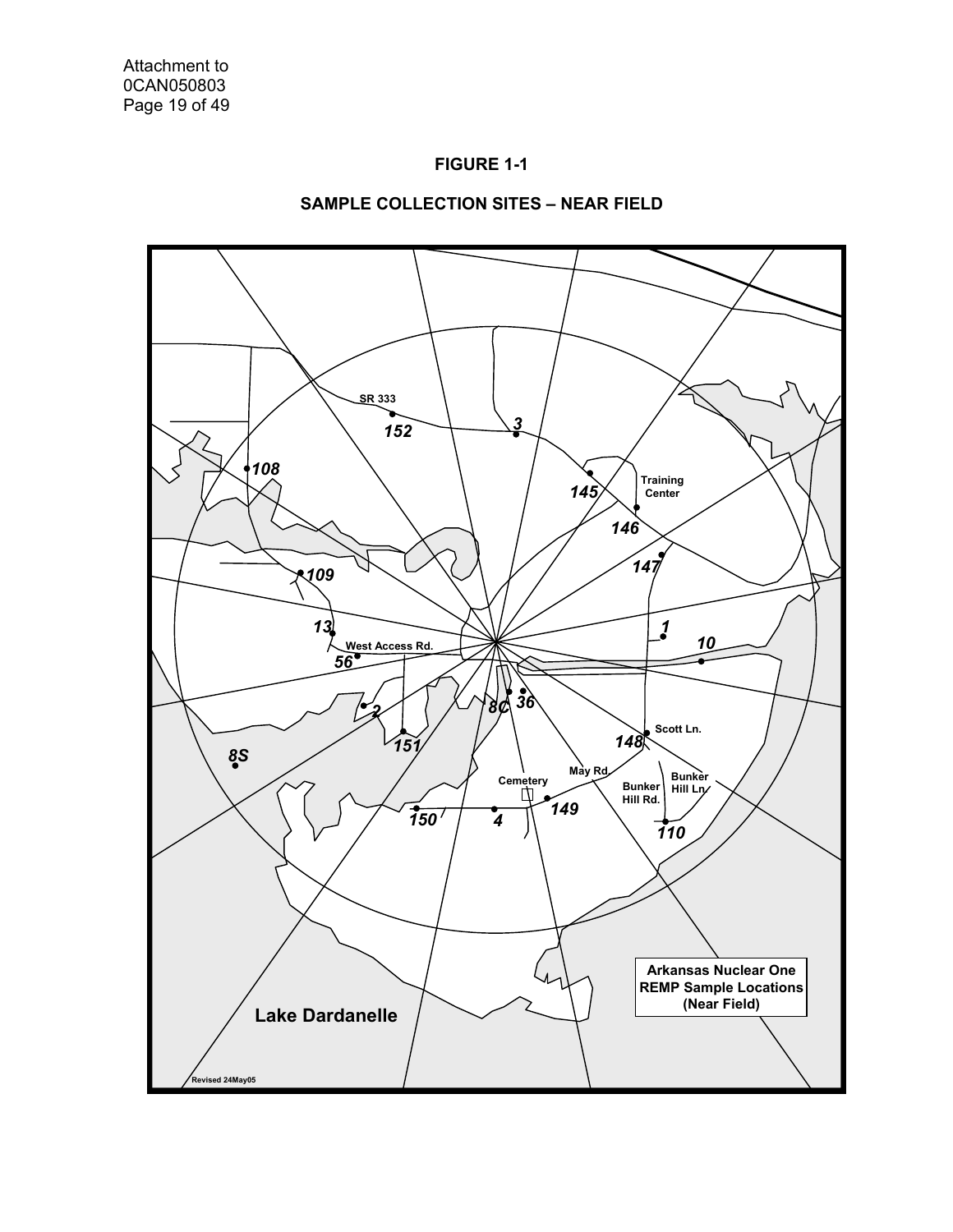



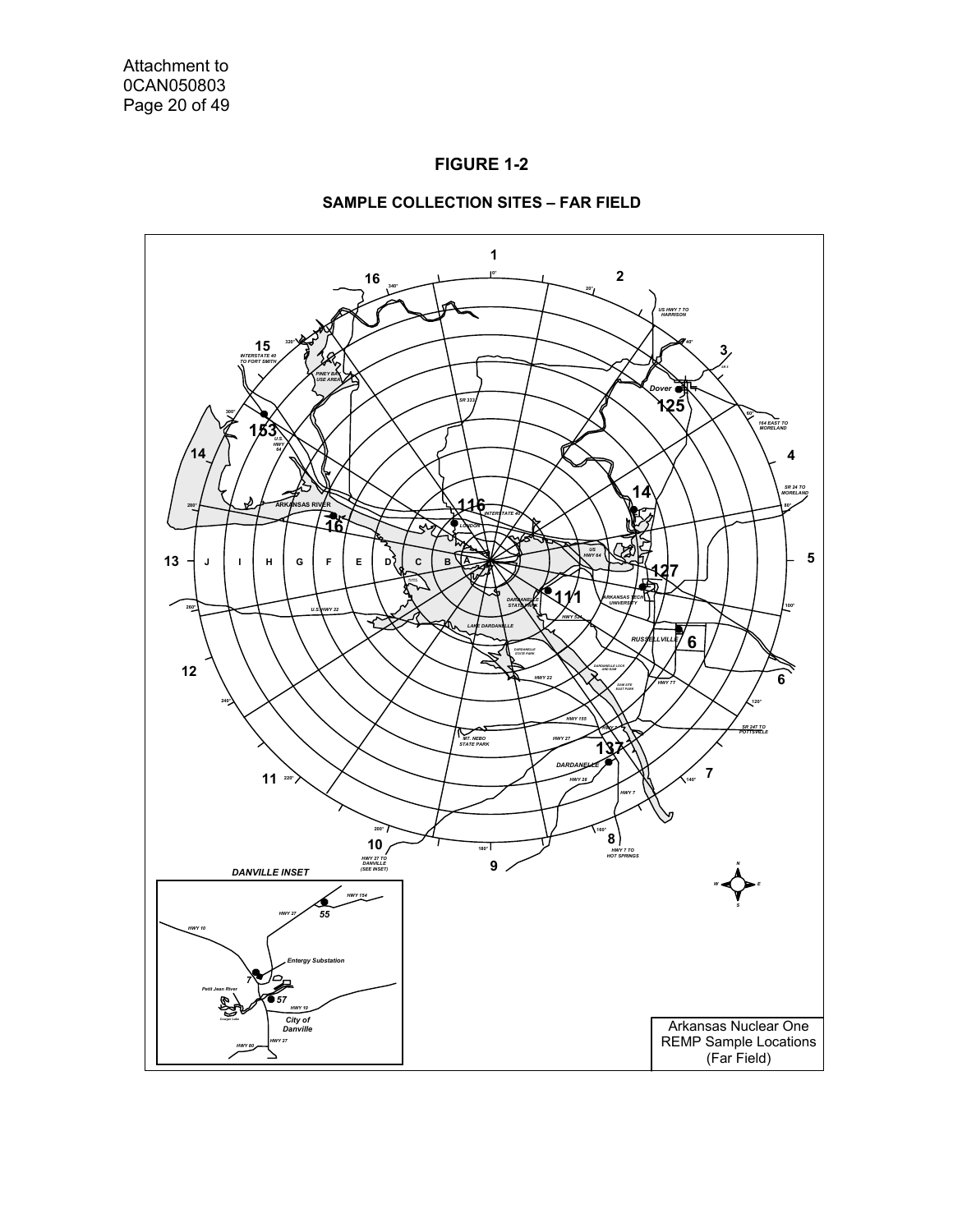#### **2.0 INTERPRETATION AND TRENDS OF RESULTS**

#### **2.1 Air Particulate and Radioiodine Sample Results**

The REMP has detected radioactivity in the airborne pathway attributable to other sources. These include the 25th Chinese nuclear test explosion in 1980 and the radioactive plume release due to reactor core degradation at Chernobyl Nuclear Power Plant in 1986.

During 2007, Iodine-131 was not detected in the radioiodine cartridges, as has been the case in previous years. In addition, indicator gross beta air particulate results for 2007 were within the range of levels obtained in previous years of the operational REMP and well below preoperational levels as seen below. Results are reported as annual average  $pCi/m^3$ .

| <b>Monitoring Period</b>    | <b>Result</b> |
|-----------------------------|---------------|
| 2000 - 2006 (Minimum Value) | 0.020         |
| 2007 Value                  | 0.029         |
| 2000 - 2006 (Maximum Value) | 0.030         |
| Preoperational              | 0.050         |

In the absence of plant-related gamma radionuclides, gross beta activity is attributed to naturally occurring radionuclides. Table 3.1, which includes gross beta concentrations and provides a comparison of the indicator and control means and ranges, emphasizes the consistent trends seen in this pathway to support the presence of naturally occurring activity. Therefore, it can be concluded that the airborne pathway continues to be unaffected by ANO operations.

#### **2.2 Thermoluminescent Dosimetry (TLD) Sample Results**

ANO reports measured dose as net exposure (field reading less transit reading) normalized to 92 days and relies on comparison of the indicator locations to the control as a measure of plant impact. ANO's comparison of the inner ring and special interest area TLD results to the control, as seen in Table 3.1, identified no noticeable trend that would indicate that the ambient radiation levels are being affected by plant operations. In addition, the inner ring value of 7.51 mrem shown in Table 3.1 is within the historical bounds of 2000 – 2006 annual average results, which have ranged from 6.7 to 8.8 mrem.

Gamma radiation dose in the reporting period was further compared to historical control location readings for previous years as shown in Figure 2-1. ANO's comparison of the results to the control indicates that the ambient radiation levels are unaffected by plant operations. Although the third quarter readings for TLD Stations 1, 2, 56, 108, 109 and 151 shown in Figure 2-1 was above the upper (+) three standard deviation range value of 9.7 mrem for the historical maximum control location, ANO considers the difference to be insignificant since.the dose rates remain well below the limitations of 10 CFR 20.1301(a)(1) and 10 CFR 20.1302(b)(2)(ii), and since there has been no identifiable trends associated with these stations. In addition, ANO utilized a different vendor for TLD processing in 2007. Therefore, these increases can also be attributed to differences in dosimeter processing.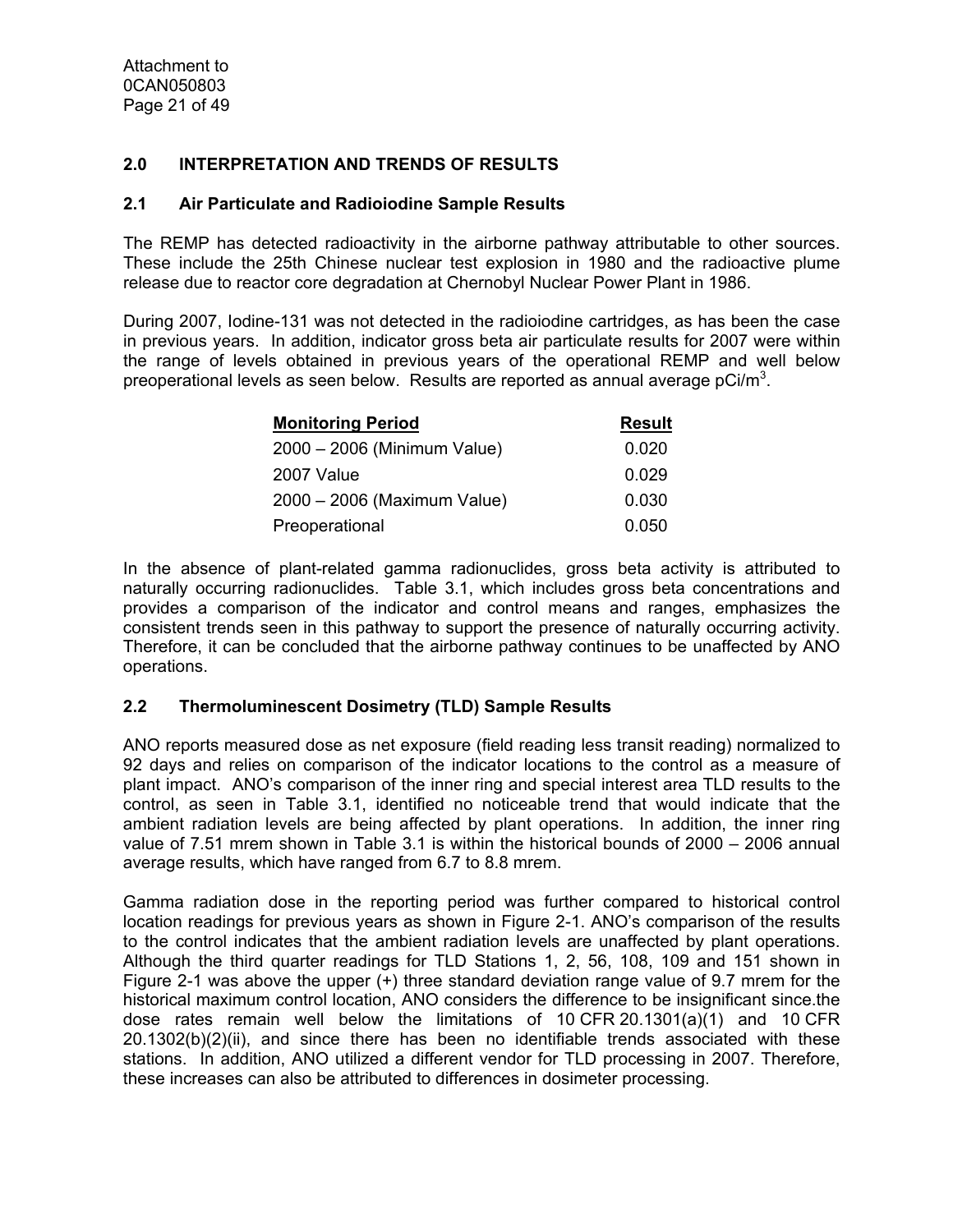Overall, ANO concluded that the ambient radiation levels are not being affected by plant operations.

#### **2.3 Water Sample Results**

Analytical results for 2007 surface water and drinking water samples were similar to those reported in previous years.

**Surface water** samples were collected and analyzed for gamma radionuclides and tritium. Gamma radionuclides were below detectable limits which is consistent with results seen in previous operational years. Tritium continues to be detected at the indicator location (Station 8) where previously monitored liquid radioactive effluent from the plant is periodically discharged in accordance with the regulatory criteria established in the ODCM. However, the levels detected are consistent with concentrations that would typically be seen at this location as shown below. Results are reported as annual average pCi/l.

| <b>Monitoring Period</b>    | <b>Concentration</b> |
|-----------------------------|----------------------|
| 2000 - 2006 (Minimum Value) | 272.0                |
| 2007 Value                  | 660.3                |
| 2000 - 2006 (Maximum Value) | 876.3                |
| <b>Preoperational Value</b> | 200.0                |

ANO personnel have noted no definable increasing trends associated with the tritium levels at the discharge location. Levels detected during 2007 and previous operational years have been well below regulatory reporting limits. Therefore, the operation of ANO had no definable impact on this waterborne pathway during 2007 and levels of radionuclides remain similar to those obtained in previous operational years.

**Drinking water** samples were collected from two locations (indicator and control). Although ANO personnel utilize Station 14 (City of Russellville) as an indicator location due to the potential for the drinking water pathway to exist, the City of Russellville has not withdrawn water from Lake Dardanelle in the past several years.

Drinking water samples were analyzed for gross beta radionuclides, Iodine-131, gamma radionuclides and tritium. Gamma radionuclides, Iodine-131 and tritium concentrations were below the Lower Level of Detection (LLD) limits at the indicator and control locations, which is consistent with preoperational and operational years. Gross beta concentrations at the indicator and control locations are similar as shown in Table 3.1. Listed below is a comparison of 2007 indicator results to preoperational and operational years. Results are reported as annual average pCi/l.

| Radionuclide | 2007         | $2000 - 2006$ | <b>Preoperational</b> |
|--------------|--------------|---------------|-----------------------|
| Gross Beta   | 5.58         | 3.54          | 2.0                   |
| lodine-131   | $\leq$ I I D | $<$ LLD       | $<$ LLD               |
| Gammas       | $\leq$ I I D | $\leq$ I I D  | $\leq$ IID            |
| Tritium      | < 1 I D      | $\leq$ I I D  | 200.0                 |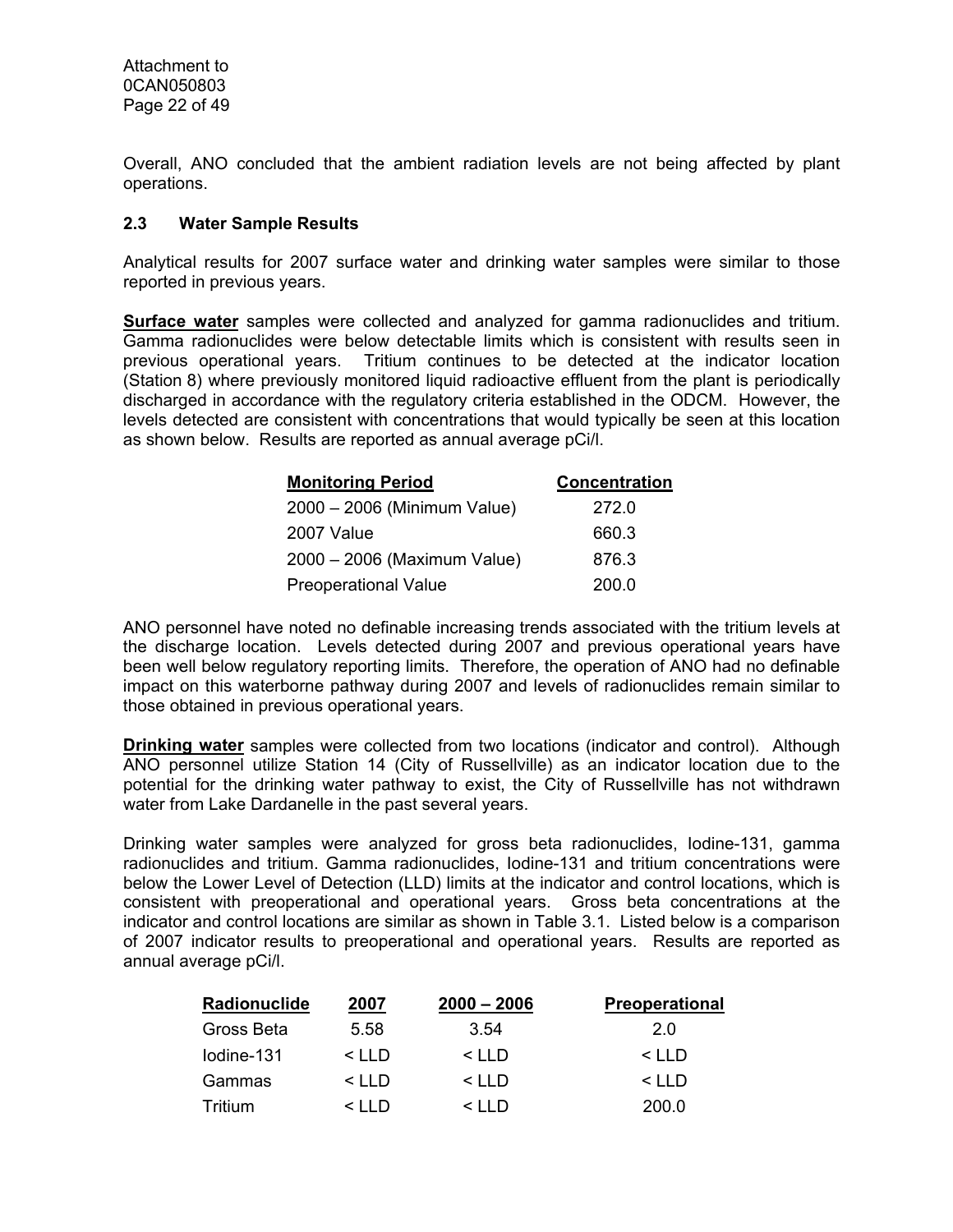ANO personnel have noted no definable trends associated with drinking water results at the indicator location. Therefore, the operation of ANO had no definable impact on this waterborne pathway during 2007 and levels of radionuclides remain similar to those obtained in previous operational years.

#### **2.4 Sediment Sample Results**

Sediment samples were collected from two locations in 2007 and analyzed for gamma radionuclides. As in previous years, Cesium-137 attributable to ANO was detected in the discharge sediment indicator location (Station 8) where previously monitored liquid radioactive effluent from the plant is periodically discharged in accordance with the regulatory criteria established in the ODCM. Although it is anticipated that radionuclides would be detected at this location since sediment particles provide a natural binding mechanism, ANO personnel have noted no definable consistent trends associated with this radionuclide at the discharge location. Cesium-137 results for 2007 were actually below the minimum range of previous operational levels as seen below. Results are reported as annual average pCi/kg.

| <b>Monitoring Period</b>    | <b>Concentration</b> |
|-----------------------------|----------------------|
| 2000 - 2006 (Minimum Value) | 97.78                |
| 2007 Value                  | 67.41                |
| 2000 - 2006 (Maximum Value) | 1170.0               |

Since reporting levels for radionuclides in sediment have not been established, an evaluation of potential dose to the public from this media was performed as shown in Attachment 2. The annual maximum dose from Cesium-137 to the skin and total body was calculated to be < 0.01 millirem.

Design objectives given in 10CFR50, Appendix I for liquid effluents are annual doses of  $\leq$  3 millirem total body and  $\leq$  10 millirem any organ. The values of  $<$  0.01 millirem for the skin and total body are well within the design objective criteria. Therefore, the level of Cesium-137 detected in 2007 had no significant impact on the environment or public by this waterborne pathway.

#### **2.5 Milk Sample Results**

Milk samples were not collected during 2007 due to the unavailability of indicator locations within five-miles of ANO.

#### **2.6 Fish Sample Results**

Fish samples were collected from two locations and analyzed for gamma radionuclides. In 2007, gamma radionuclides were below detectable limits which are consistent with the preoperational monitoring period and operational results since 1997. Therefore, based on these measurements, ANO operations had no significant radiological impact upon the environment or public by this ingestion pathway.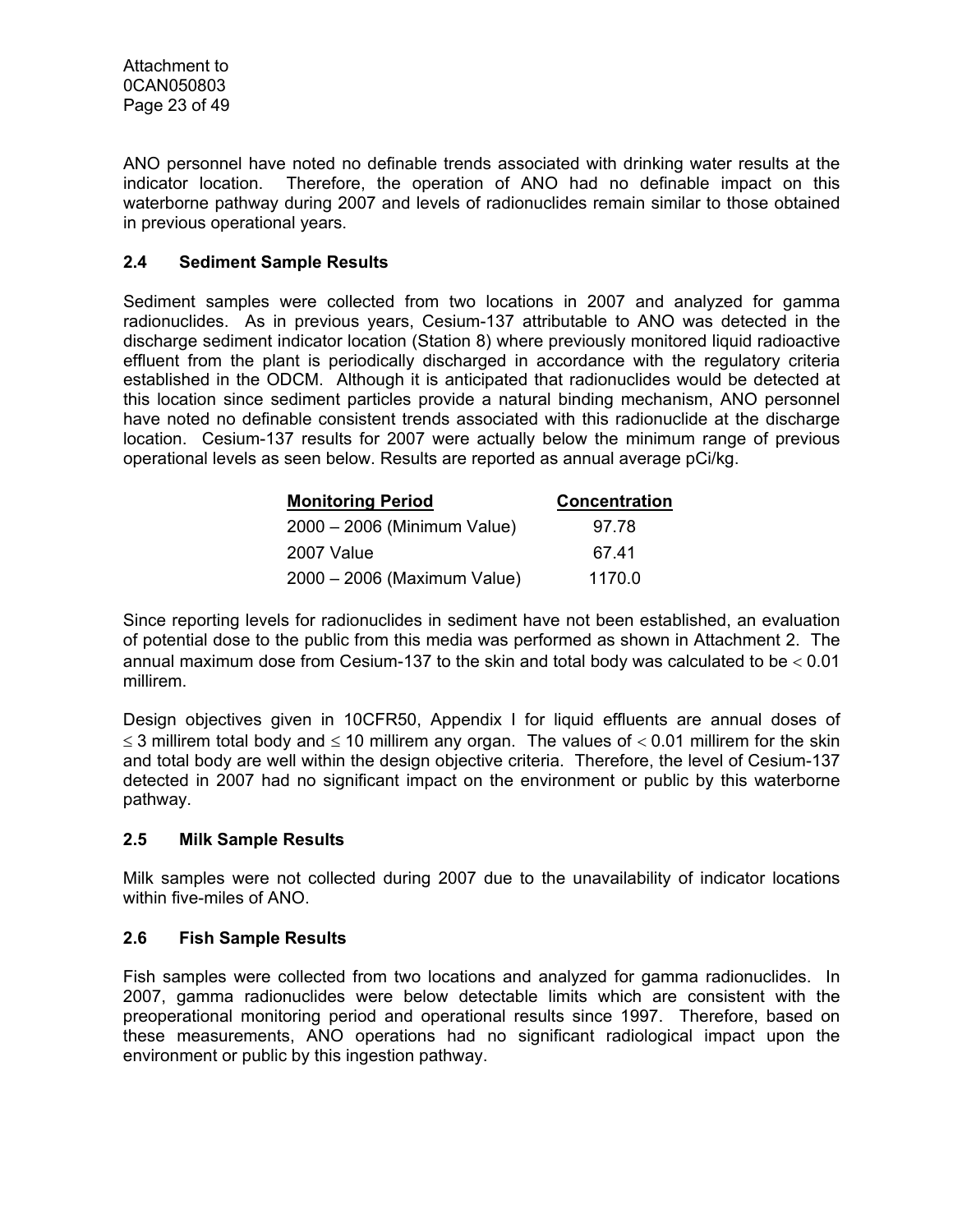#### **2.7 Food Product Sample Results**

The REMP has detected radionuclides prior to 1990 that are attributable to other sources. These include the radioactive plume release due to reactor core degradation at Chernobyl Nuclear Power Plant in 1986 and atmospheric weapons testing.

In 2007, food product samples were collected when available from two locations and analyzed for Iodine-131 and gamma radionuclides. The 2007 levels remained undetectable, as has been the case in previous years. Therefore, based on these measurements, ANO operations had no significant radiological impact upon the environment or public by this ingestion pathway.

#### **2.8 Land Use Census Results**

The land use census did not identify any new locations during the September 2007 survey that yielded a calculated dose or dose commitment greater than those currently calculated (see Table 2.1).

Also, the land use census identified no milk-producing animals within a five-mile radius of the plant site. ANO personnel chose not to perform a garden census in 2007, which is allowed by ANO Units 1 and 2 ODCM Section 2.6.2, in lieu of broadleaf vegetation sampling in the meteorological sector (Sector 13) with the highest D/Q.

#### **2.9 Interlaboratory Comparison Results**

RBS' Environmental Laboratory analyzed interlaboratory comparison samples for ANO to fulfill the requirements of ANO Units 1 and 2 ODCM Section 2.6.3. Attachment 1, 2007 Radiological Environmental Monitoring Report, contains these results. ANO's review of RBS' interlaboratory comparison indicated that 98% of the sample results (40 of 41) for accuracy and precision were within the acceptable control limits of the three normalized deviations. There was one result outside the control limits for accuracy in the 2007 Interlaboratory Comparison program participation studies. **The RBS normalized-deviation for nuclide Mn-54 in a gamma isotopic water analysis, analytics sample number E5388-125 of 6/14/2007, was +3.89, which is outside the control limit of ±3.00 for accuracy**. ANO's and RBS' review indicated no impact on previously reported data. Attachment 2 provides additional discussion regarding the sample result outside the acceptable control limit.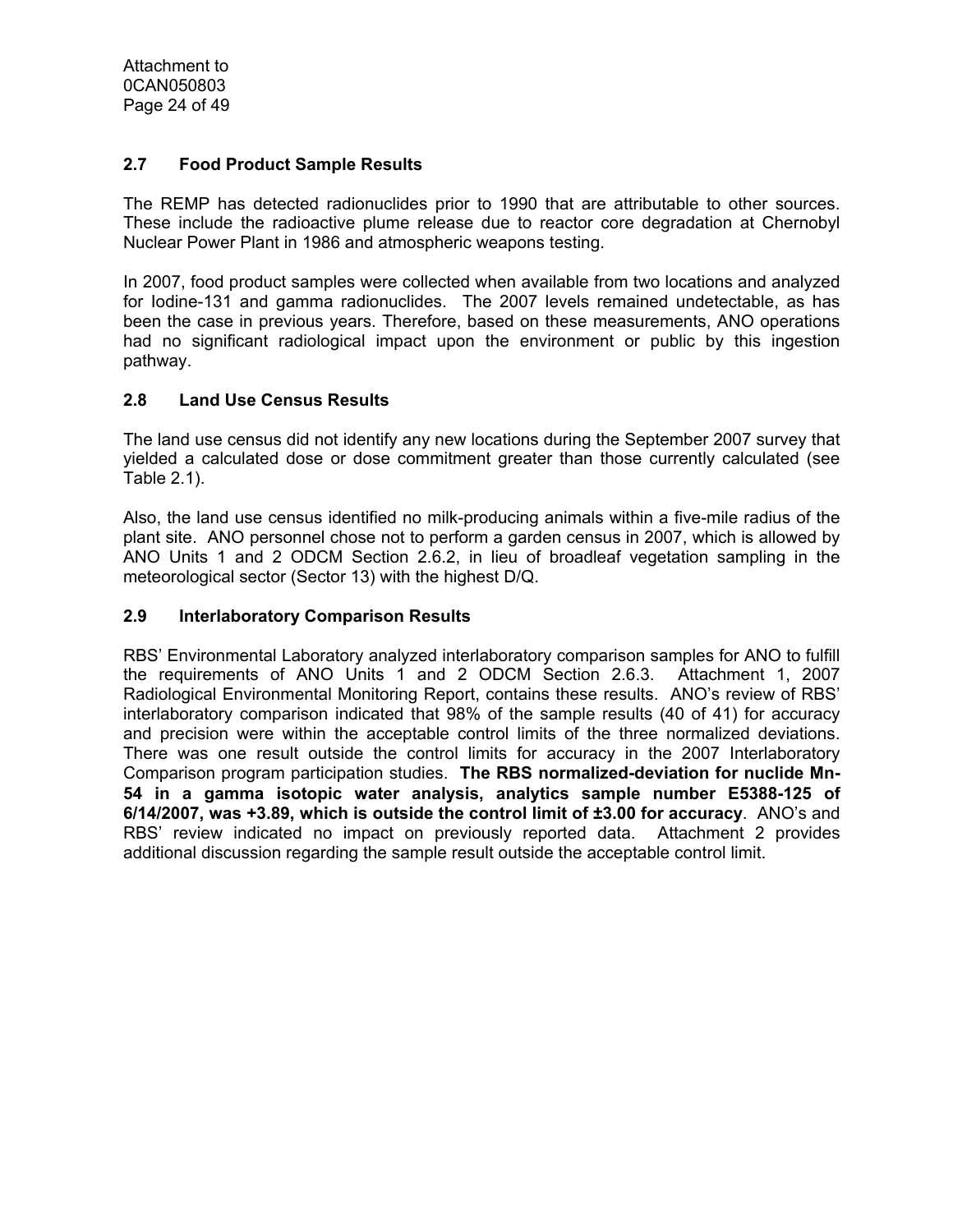## **TABLE 2.1**

## **2007 Land Use Census**

## **Nearest Residence Within Five Miles**

| <b>Direction</b>        | <b>Sector</b>           | <b>Distance (miles)</b> |
|-------------------------|-------------------------|-------------------------|
| $\overline{N}$          | $\overline{1}$          | 0.9                     |
| <b>NNE</b>              | $\overline{2}$          | 1.3                     |
| NE                      | $\overline{3}$          | 0.9                     |
| ENE                     | $\overline{\mathbf{4}}$ | $0.8\,$                 |
| $\overline{E}$          | $\overline{5}$          | 0.8                     |
| <b>ESE</b>              | $\overline{6}$          | 0.8                     |
| SE                      | $\overline{7}$          | 0.8                     |
| <b>SSE</b>              | $\overline{8}$          | 0.8                     |
| $\overline{\mathsf{s}}$ | $\overline{9}$          | 0.8                     |
| <b>SSW</b>              | 10                      | 0.7                     |
| <b>SW</b>               | 11                      | 2.8                     |
| <b>WSW</b>              | 12                      | 0.7                     |
| $\overline{W}$          | 13                      | 0.8                     |
| <b>WNW</b>              | 14                      | 0.8                     |
| <b>NW</b>               | 15                      | 1.0                     |
| <b>NNW</b>              | 16                      | 0.9                     |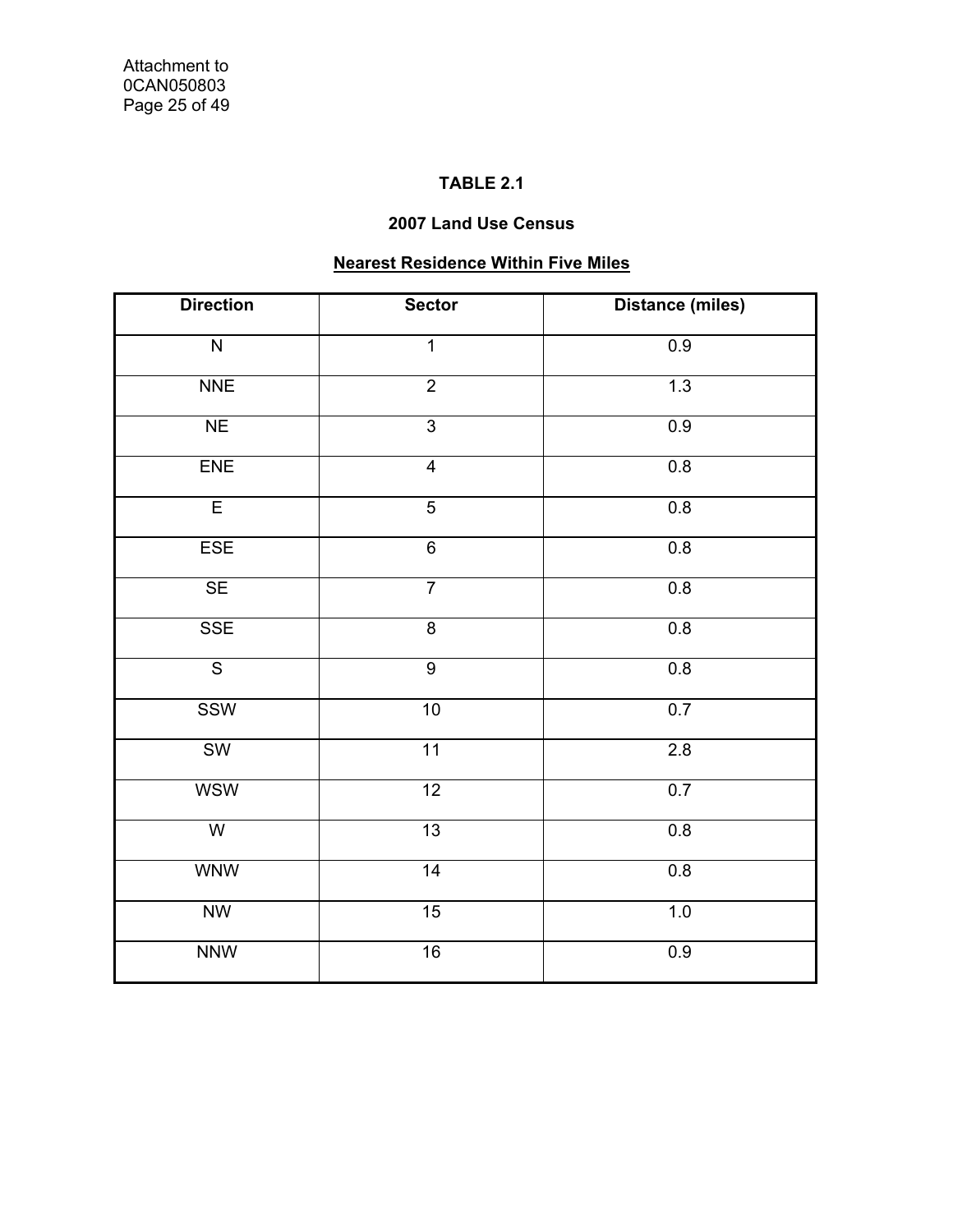#### **FIGURE 2-1**

#### **TLD RADIATION DOSE**

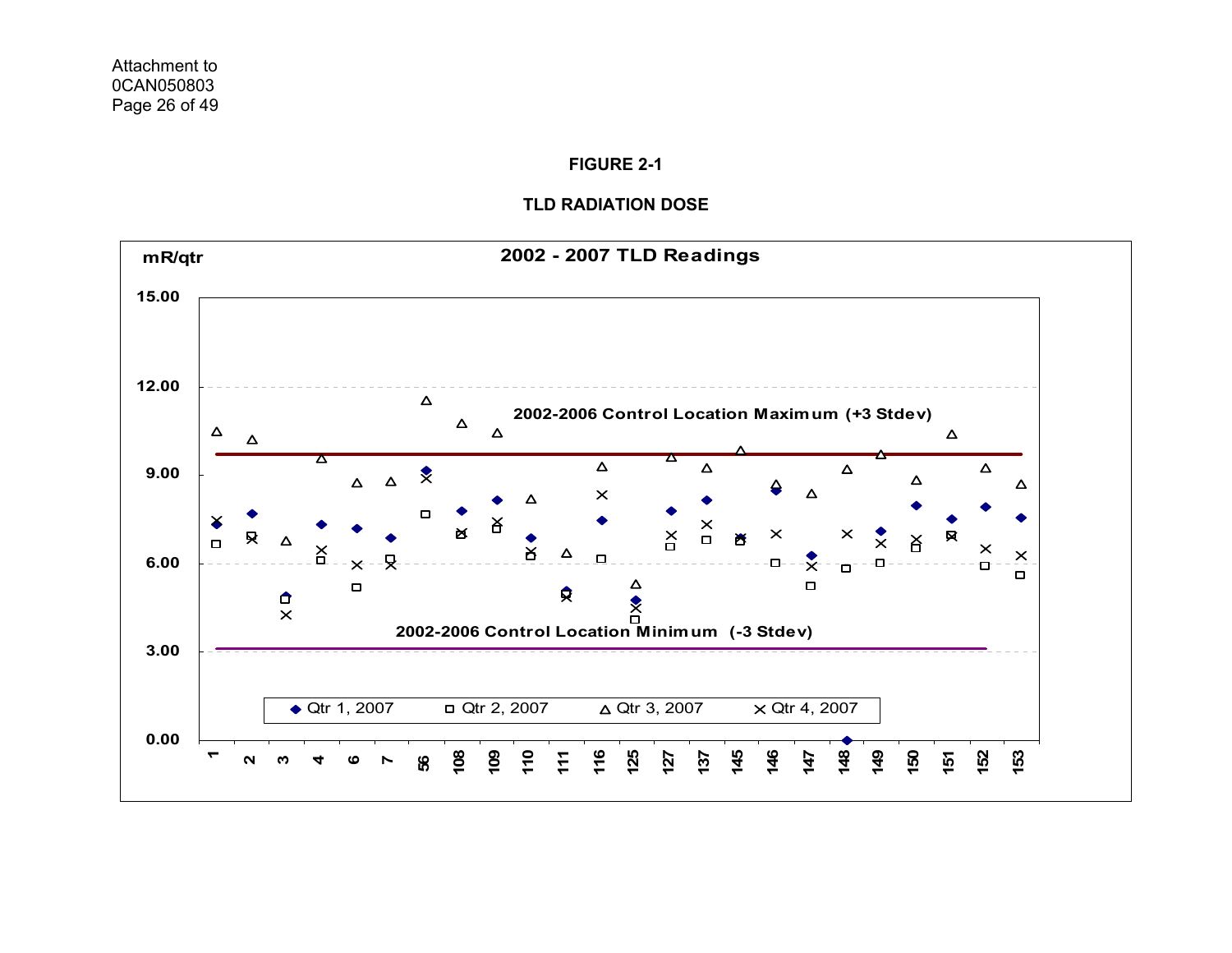Attachment to 0CAN050803 Page 27 of 49

#### **3.0 RADIOLOGICAL ENVIRONMENTAL MONITORING PROGRAM SUMMARY**

#### **3.1 2007 Program Results Summary**

Table 3.1 summarizes the 2007 REMP results. ANO personnel did not use values reported as less than the lower limit of detection (<LLD) when determining ranges and means for indicator and control locations.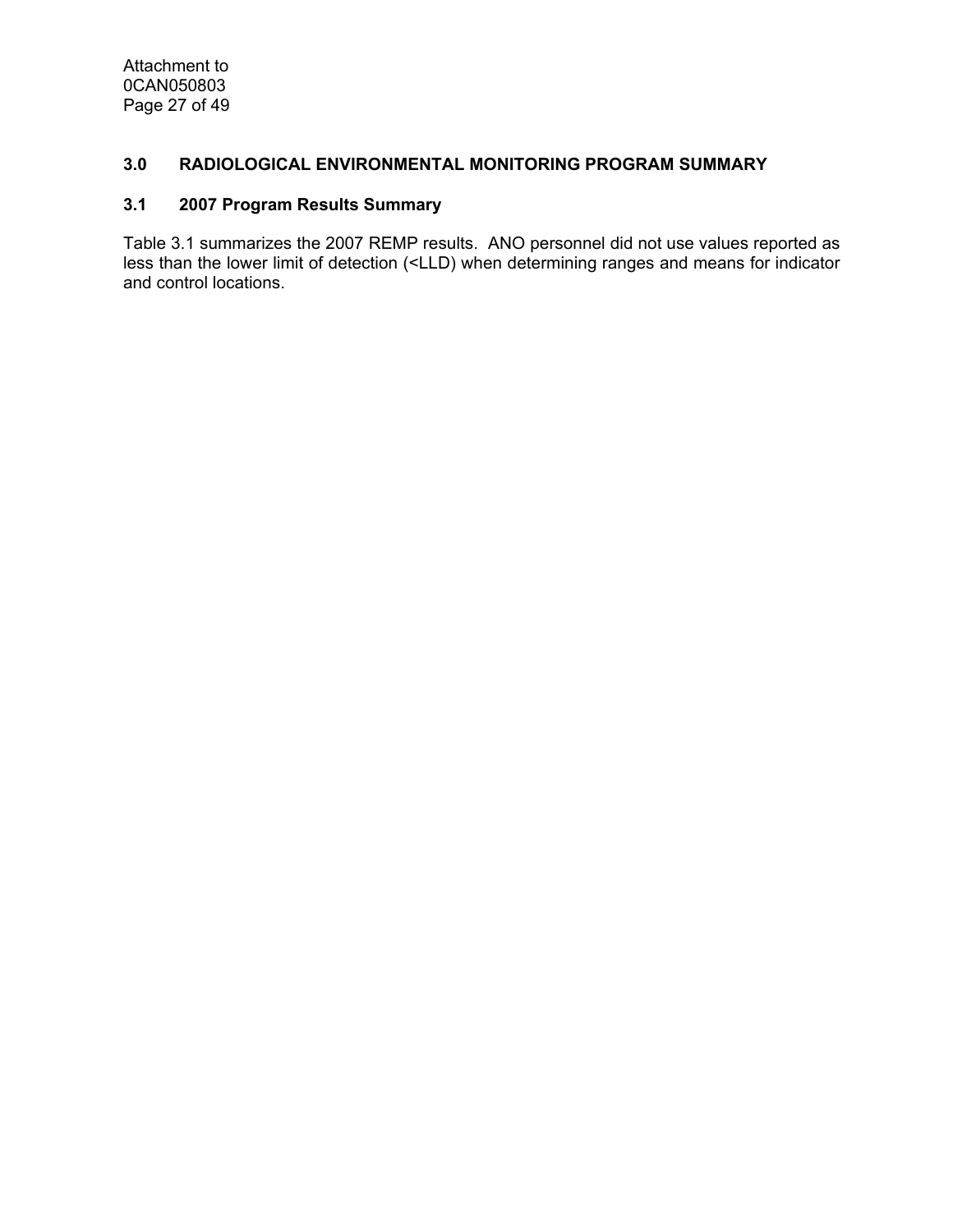## **TABLE 3.1**

#### **Radiological Environmental Monitoring Program Summary**

# **Name of Facility: <u>ANO - Units 1 and 2</u> Docket No: 50-313 and 50-368.<br>Location of Facility: Pope County, Arkansas Reporting Period: January - Decem**

**Reporting Period: January - December 2007** 

| <b>Sample Type</b><br>(Units)                    | Type &<br><b>Number of</b><br><b>Analyses<sup>a</sup></b> | LLD <sup>b</sup> | <b>Indicator</b><br><b>Locations</b><br>Mean $(F)^c$<br>[Range] | <b>Location with Highest</b><br><b>Annual Mean</b> |                                   | <b>Control Locations</b><br>Mean $(F)^c$ [Range] | <b>Number of</b><br><b>Non-routine</b><br>Results <sup>e</sup> |
|--------------------------------------------------|-----------------------------------------------------------|------------------|-----------------------------------------------------------------|----------------------------------------------------|-----------------------------------|--------------------------------------------------|----------------------------------------------------------------|
|                                                  |                                                           |                  |                                                                 | Location <sup>d</sup>                              | Mean $(F)^c$<br>[Range]           |                                                  |                                                                |
| <b>Air Particulates</b><br>(pCi/m <sup>3</sup> ) | $GB - 135$                                                | 0.01             | 0.029(81/81)<br>$[0.021 - 0.046]$                               | Station 1<br>$(88^{\circ}, 0.5 \text{ mi})$        | 0.030(27/27)<br>$[0.023 - 0.046]$ | 0.027(54/54)<br>$[0.019 - 0.044]$                | $\mathbf 0$                                                    |
| <b>Airborne lodine</b><br>(pCi/m <sup>3</sup> )  | $I-131 - 135$                                             | 0.07             | $<$ LLD                                                         | N/A                                                | N/A                               | $<$ LLD                                          | $\mathbf 0$                                                    |
| <b>Inner Ring TLDs</b><br>(mR/Qtr)               | Gamma $- 63$                                              | (f)              | 7.51(63/63)<br>$[4.25 - 11.51]$                                 | Station 56<br>$(264^{\circ}, 0.4 \text{ mi})$      | 9.3(4/4)<br>$[7.64 - 11.51]$      | N/A                                              | $\mathbf 0$                                                    |
| <b>Special Interest TLDs</b><br>(mR/Qtr)         | Gamma $-28$                                               | (f)              | 6.73(28/28)<br>$[4.06 - 9.59]$                                  | Station 137<br>$(151^{\circ}, 8.2 \text{ mi})$     | $7.9(4/4)$ [<br>$6.75 - 9.22$ ]   | N/A                                              | $\mathbf 0$                                                    |
| <b>Control TLD</b><br>(mR/Qtr)                   | Gamma $-4$                                                | (f)              | N/A                                                             | N/A                                                | N/A                               | 6.9(4/4)<br>$[5.94 - 8.79]$                      | $\mathbf 0$                                                    |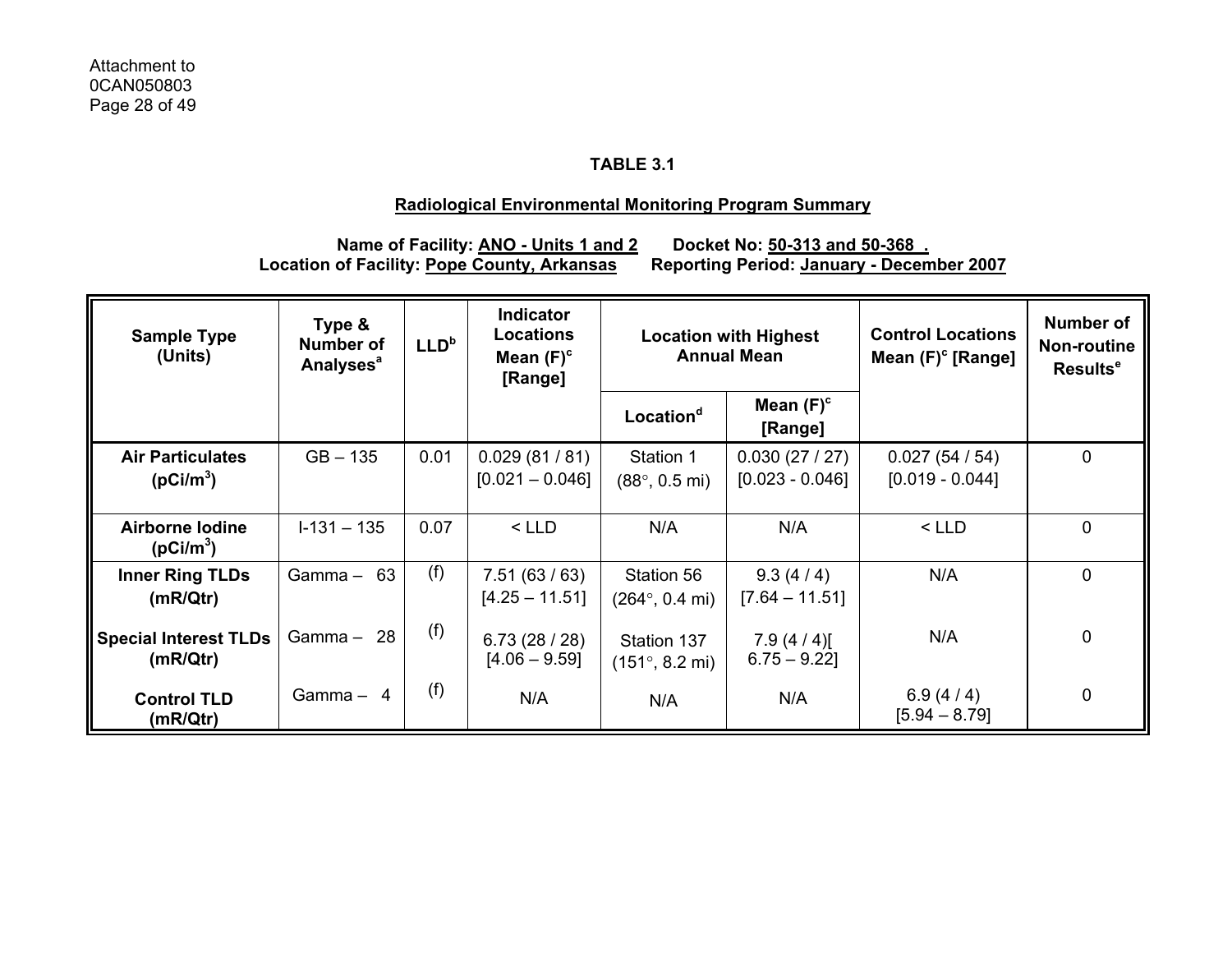| <b>Sample Type</b><br>(Units)   | Type &<br><b>Number of</b><br><b>Analyses<sup>a</sup></b>                                                     | LLD <sup>b</sup>                                         | <b>Indicator</b><br><b>Locations</b><br>Mean $(F)^c$<br>[Range]                                            | <b>Location with Highest</b><br><b>Annual Mean</b>                 |                                                                    | <b>Control Locations</b><br>Mean $(F)^c$ [Range]                                                           | Number of<br><b>Non-routine</b><br><b>Results<sup>e</sup></b> |
|---------------------------------|---------------------------------------------------------------------------------------------------------------|----------------------------------------------------------|------------------------------------------------------------------------------------------------------------|--------------------------------------------------------------------|--------------------------------------------------------------------|------------------------------------------------------------------------------------------------------------|---------------------------------------------------------------|
|                                 |                                                                                                               |                                                          |                                                                                                            | Location <sup>d</sup>                                              | Mean $(F)^c$<br>[Range]                                            |                                                                                                            |                                                               |
| <b>Surface Water</b><br>(pCi/l) | $H - 3 - 8$<br>$GS - 24$                                                                                      | 3000                                                     | 660.3 $(3/4)$<br>$[251.0 - 973.9]$                                                                         | Station 8<br>$(166^{\circ}, 0.2 \text{ mi})$                       | 660.3 $(3/4)$<br>$[251.0 - 973.9]$                                 | $<$ LLD                                                                                                    | 0                                                             |
|                                 | Mn-54<br>Fe-59<br>$Co-58$<br>$Co-60$<br>$Zn-65$<br>$Zr-95$<br><b>Nb-95</b><br>$I - 131$<br>$Cs-134$<br>Cs-137 | 15<br>30<br>15<br>15<br>30<br>30<br>15<br>15<br>15<br>18 | $<$ LLD<br>$<$ LLD<br>$<$ LLD<br>$<$ LLD<br>$<$ LLD<br>$<$ LLD<br>$<$ LLD<br>$<$ LLD<br>$<$ LLD<br>$<$ LLD | N/A<br>N/A<br>N/A<br>N/A<br>N/A<br>N/A<br>N/A<br>N/A<br>N/A<br>N/A | N/A<br>N/A<br>N/A<br>N/A<br>N/A<br>N/A<br>N/A<br>N/A<br>N/A<br>N/A | $<$ LLD<br>$<$ LLD<br>$<$ LLD<br>$<$ LLD<br>$<$ LLD<br>$<$ LLD<br>$<$ LLD<br>$<$ LLD<br>$<$ LLD<br>$<$ LLD | 0<br>0<br>0<br>0<br>0<br>0<br>0<br>0<br>0<br>0                |
|                                 | Ba-140<br>La-140                                                                                              | 60<br>15                                                 | $<$ LLD<br>$<$ LLD                                                                                         | N/A<br>N/A                                                         | N/A<br>N/A                                                         | $<$ LLD<br>$<$ LLD                                                                                         | 0<br>0                                                        |

## **TABLE 3.1 (continued)**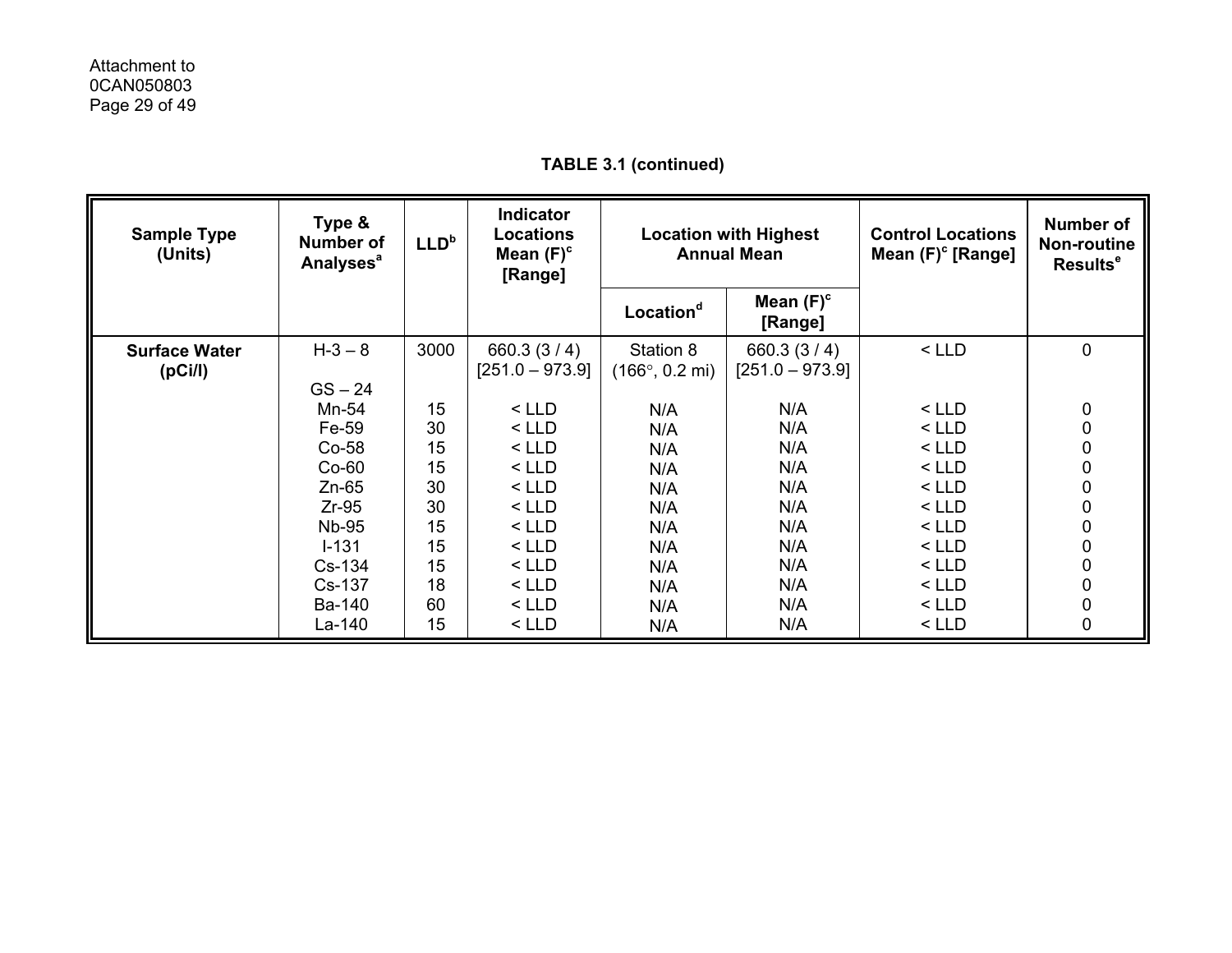| <b>Sample Type</b><br>(Units)    | Type &<br><b>Number of</b><br><b>Analyses<sup>a</sup></b> | LLD <sup>b</sup> | <b>Indicator</b><br><b>Locations</b><br>Mean $(F)^c$<br>[Range] | <b>Location with Highest</b><br><b>Annual Mean</b> |                              | <b>Control Locations</b><br>Mean $(F)^c$ [Range] | <b>Number of</b><br>Non-routine<br>Results <sup>e</sup> |
|----------------------------------|-----------------------------------------------------------|------------------|-----------------------------------------------------------------|----------------------------------------------------|------------------------------|--------------------------------------------------|---------------------------------------------------------|
|                                  |                                                           |                  |                                                                 | Location <sup>d</sup>                              | Mean $(F)^c$<br>[Range]      |                                                  |                                                         |
| <b>Drinking Water</b><br>(pCi/l) | $GB - 8$                                                  | 4                | 1.14(2/4)<br>$[0.99 - 1.28]$                                    | Station 14<br>$(70^{\circ}, 5.1 \text{ mi})$       | 1.14(2/4)<br>$[0.99 - 1.28]$ | 1.78(4/4)<br>$[0.83 - 2.26]$                     | 0                                                       |
|                                  | $1-131-8$                                                 | 1.0              | $<$ LLD                                                         | N/A                                                | N/A                          | $<$ LLD                                          | $\pmb{0}$                                               |
|                                  | $H - 3 - 8$                                               | 2000             | $<$ LLD                                                         | N/A                                                | N/A                          | $<$ LLD                                          | $\pmb{0}$                                               |
|                                  | $GS - 8$                                                  |                  |                                                                 |                                                    |                              |                                                  |                                                         |
|                                  | Mn-54                                                     | 15               | $<$ LLD                                                         | N/A                                                | N/A                          | $<$ LLD                                          | $\pmb{0}$                                               |
|                                  | Fe-59                                                     | 30               | $<$ LLD                                                         | N/A                                                | N/A                          | $<$ LLD                                          |                                                         |
|                                  | Co-58                                                     | 15               | $<$ LLD                                                         | N/A                                                | N/A                          | $<$ LLD                                          | $\begin{matrix}0\\0\end{matrix}$                        |
|                                  | $Co-60$                                                   | 15               | $<$ LLD                                                         | N/A                                                | N/A                          | $<$ LLD                                          | $\begin{matrix}0\\0\end{matrix}$                        |
|                                  | $Zn-65$                                                   | 30               | $<$ LLD                                                         | N/A                                                | N/A                          | $<$ LLD                                          |                                                         |
|                                  | $Zr-95$                                                   | 30               | $<$ LLD                                                         | N/A                                                | N/A                          | $<$ LLD                                          | $\bf{0}$                                                |
|                                  | <b>Nb-95</b>                                              | 15               | $<$ LLD                                                         | N/A                                                | N/A                          | $<$ LLD                                          | $\begin{matrix}0\\0\end{matrix}$                        |
|                                  | Cs-134                                                    | 15               | $<$ LLD                                                         | N/A                                                | N/A                          | $<$ LLD                                          |                                                         |
|                                  | Cs-137                                                    | 18               | $<$ LLD                                                         | N/A                                                | N/A                          | $<$ LLD                                          | $\begin{matrix}0\\0\end{matrix}$                        |
|                                  | Ba-140                                                    | 60               | $<$ LLD                                                         | N/A                                                | N/A                          | $<$ LLD                                          |                                                         |
|                                  | La-140                                                    | 15               | $<$ LLD                                                         | N/A                                                | N/A                          | $<$ LLD                                          | $\mathbf 0$                                             |
| <b>Bottom Sediment</b>           | $GS - 2$                                                  |                  |                                                                 |                                                    |                              |                                                  |                                                         |
| (pCi/kg)                         | Cs-134                                                    | 150              | $<$ LLD                                                         | N/A                                                | N/A                          | $<$ LLD                                          | 0                                                       |
|                                  | Cs-137                                                    | 180              | 67.41(1/1)<br>[NA]                                              | Station 8<br>$(243^{\circ}$ . 0.9 mi)              | 67.41(1/1)<br>[NA]           | $<$ LLD                                          | $\mathbf 0$                                             |

**TABLE 3.1 (continued)**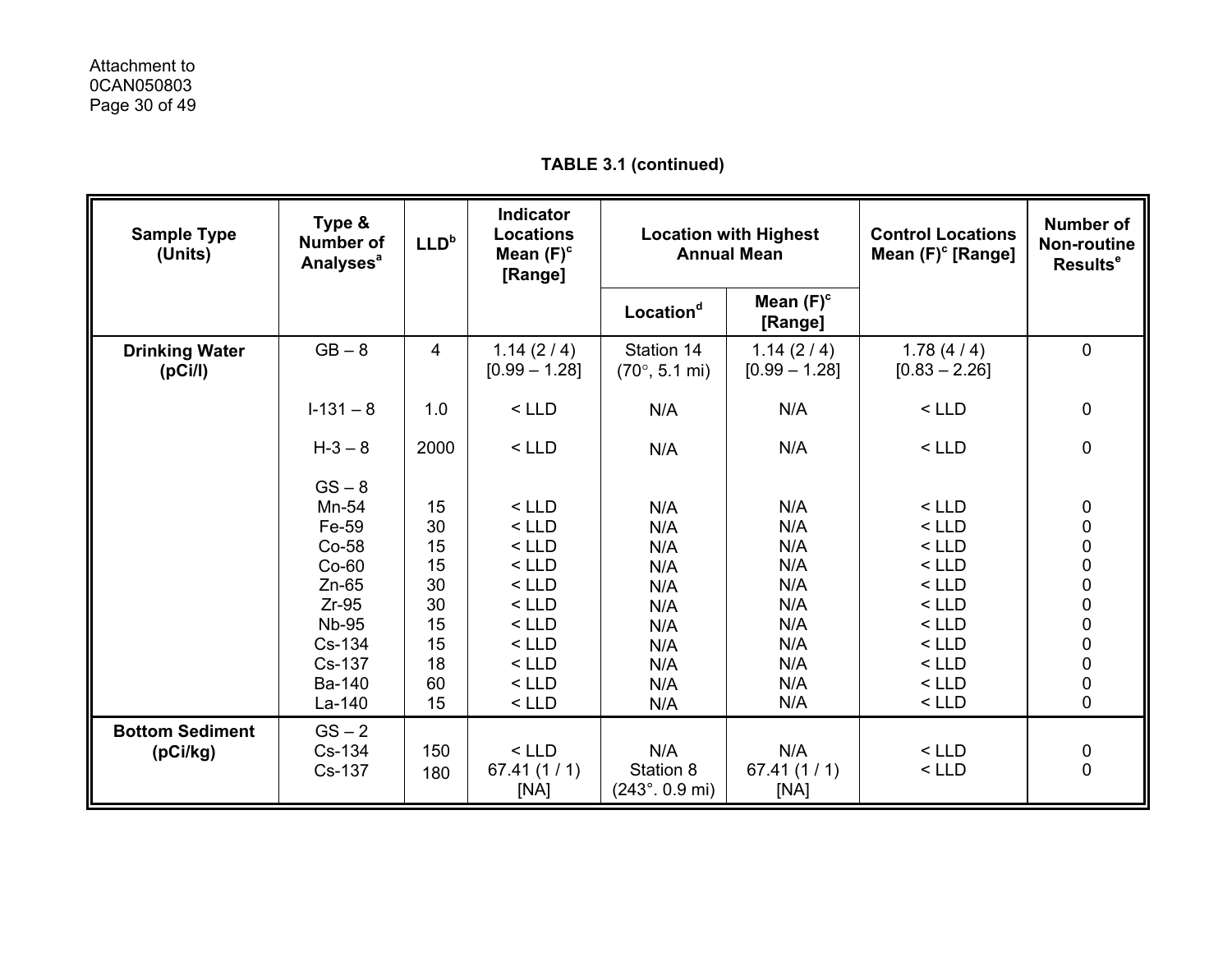| <b>Sample Type</b><br>(Units)    | Type &<br><b>Number of</b><br>Analyses <sup>a</sup> | LLD <sup>b</sup> | <b>Indicator</b><br>Locations<br>Mean $(F)^c$<br>[Range] | <b>Location with Highest</b><br><b>Annual Mean</b> |                         | <b>Control Locations</b><br>Mean $(F)^c$ [Range] | Number of<br><b>Non-routine</b><br>Results <sup>e</sup> |
|----------------------------------|-----------------------------------------------------|------------------|----------------------------------------------------------|----------------------------------------------------|-------------------------|--------------------------------------------------|---------------------------------------------------------|
|                                  |                                                     |                  |                                                          | Location <sup>d</sup>                              | Mean $(F)^c$<br>[Range] |                                                  |                                                         |
| <b>Fish</b>                      | $GS - 8$                                            |                  |                                                          |                                                    |                         |                                                  |                                                         |
| (pCi/kg)                         | Mn-54                                               | 130              | $<$ LLD                                                  | N/A                                                | N/A                     | $<$ LLD                                          | 0                                                       |
|                                  | Fe-59                                               | 260              | $<$ LLD                                                  | N/A                                                | N/A                     | $<$ LLD                                          | $\pmb{0}$                                               |
|                                  | $Co-58$                                             | 130              | $<$ LLD                                                  | N/A                                                | N/A                     | $<$ LLD                                          | $\pmb{0}$                                               |
|                                  | $Co-60$                                             | 130              | $<$ LLD                                                  | N/A                                                | N/A                     | $<$ LLD                                          | $\pmb{0}$                                               |
|                                  | $Zn-65$                                             | 260              | $<$ LLD                                                  | N/A                                                | N/A                     | $<$ LLD                                          | $\pmb{0}$                                               |
|                                  | Cs-134                                              | 130              | $<$ LLD                                                  | N/A                                                | N/A                     | $<$ LLD                                          | $\pmb{0}$                                               |
|                                  | Cs-137                                              | 150              | $<$ LLD                                                  | N/A                                                | N/A                     | $<$ LLD                                          | $\mathbf 0$                                             |
| <b>Food Products</b><br>(pCi/kg) | $1 - 131 - 6$                                       | 60               | $<$ LLD                                                  | N/A                                                | N/A                     | N/A                                              | $\pmb{0}$                                               |
|                                  | $GS - 6$                                            |                  |                                                          |                                                    |                         |                                                  |                                                         |
|                                  | Cs-134                                              | 60               | $<$ LLD                                                  | N/A                                                | N/A                     | N/A                                              | 0                                                       |
|                                  | Cs-137                                              | 80               | $<$ LLD                                                  | N/A                                                | N/A                     | N/A                                              | 0                                                       |

**TABLE 3.1 (continued)** 

**a GB = Gross beta; I-131 = Iodine-131; H-3 = Tritium; GS = Gamma scan.** 

**b LLD = Required lower limit of detection based on ANO Units 1 and 2 ODCM Tables 2.6-2.** 

**c Mean and range based upon detectable measurements only. Fraction of detectable measurements at specified locations is indicated in parenthesis (F).** 

- **d Locations are specified (1) by name and (2) degrees relative to reactor site.**
- **e Non-routine results are those which exceed ten times the control station value. If no control station value is available, the result is considered non-routine if it exceeds ten times the preoperational value for the location.**
- **f LLD is not defined in ANO Units 1 and 2 ODCM Tables 2.6-2.**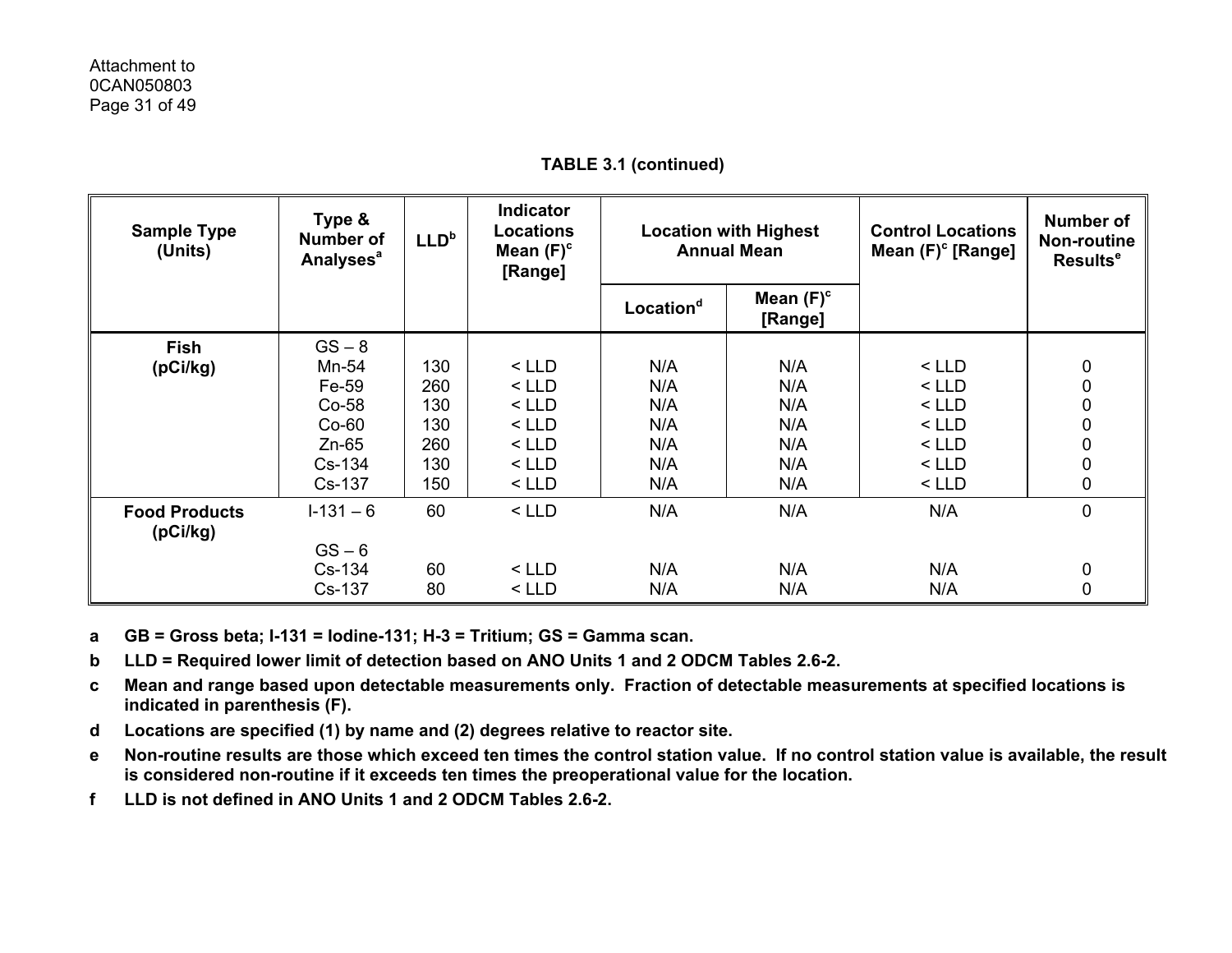Attachment to 0CAN050803 Page 32 of 49

**Attachment 1** 

**2007 Radiological Monitoring Report** 

**Summary of Monitoring Results**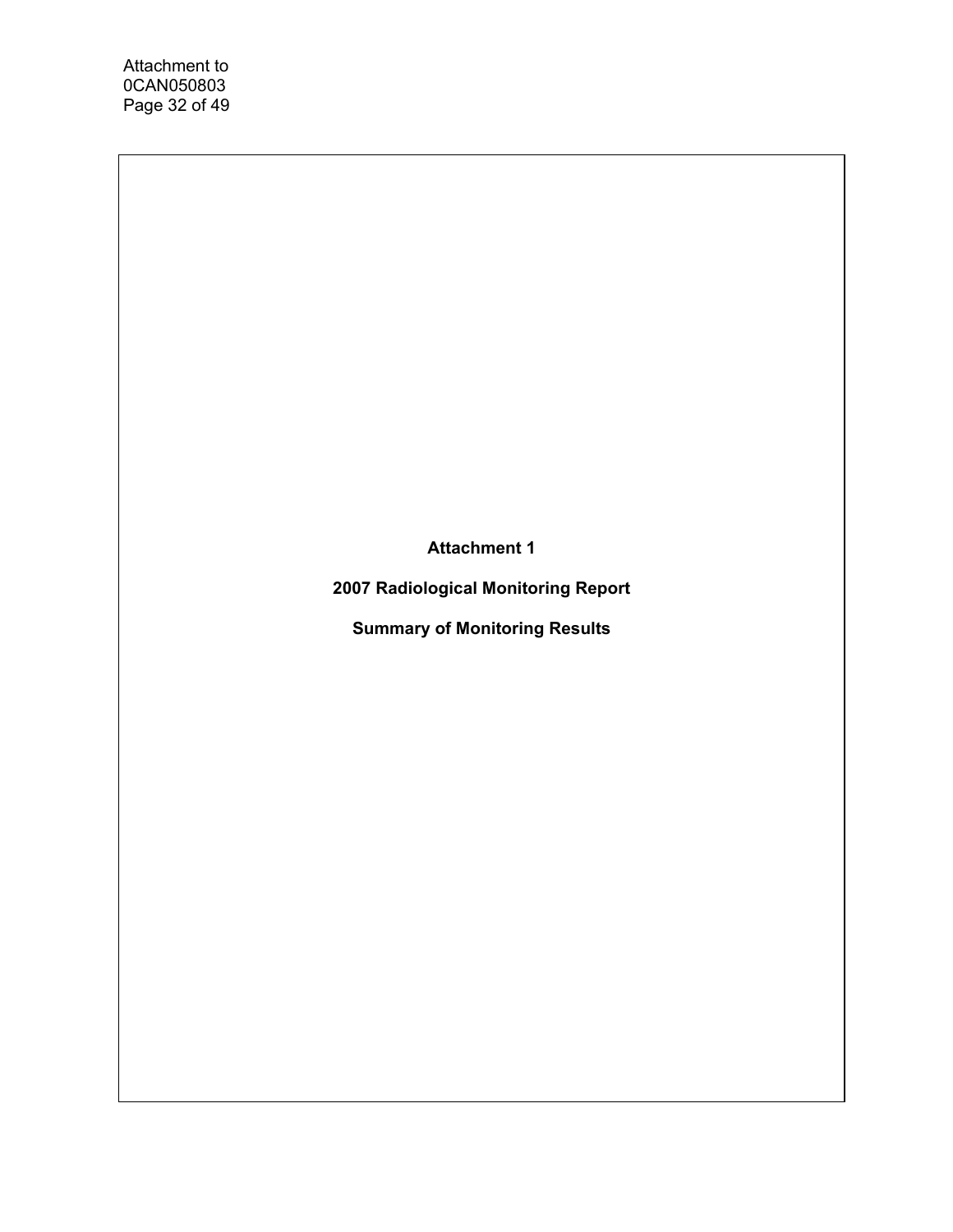## **TABLE OF CONTENTS**

|                  | <b>TABLE 1.1 AIR PARTICULATE</b>                                | 34 |
|------------------|-----------------------------------------------------------------|----|
|                  | <b>TABLE 1.2 RADIOIODINE CARTRIDGE</b>                          | 35 |
|                  | TABLE 2.1 THERMOLUMINESCENT DOSIMETERS (INNER RING)             | 36 |
|                  | TABLE 2.2 THERMOLUMINESCENT DOSIMETERS (SPECIAL INTEREST AREAS) | 37 |
| TABLE 3.1        | <b>SURFACE WATER (GAMMA ISOTOPIC)</b>                           | 38 |
|                  | TABLE 3.2 SURFACE WATER (TRITIUM)                               | 40 |
| TABLE 4.1        | DRINKING WATER (GROSS BETA, I-131 AND GAMMA ISOTOPIC)           | 41 |
| <b>TABLE 4.2</b> | <b>DRINKING WATER (TRITIUM)</b>                                 | 42 |
| TABLE 5.1        | <b>SEDIMENT</b>                                                 | 42 |
| TABLE 6.1        | <b>FISH</b>                                                     | 43 |
|                  | TABLE 7.1 FOOD PRODUCTS                                         | 43 |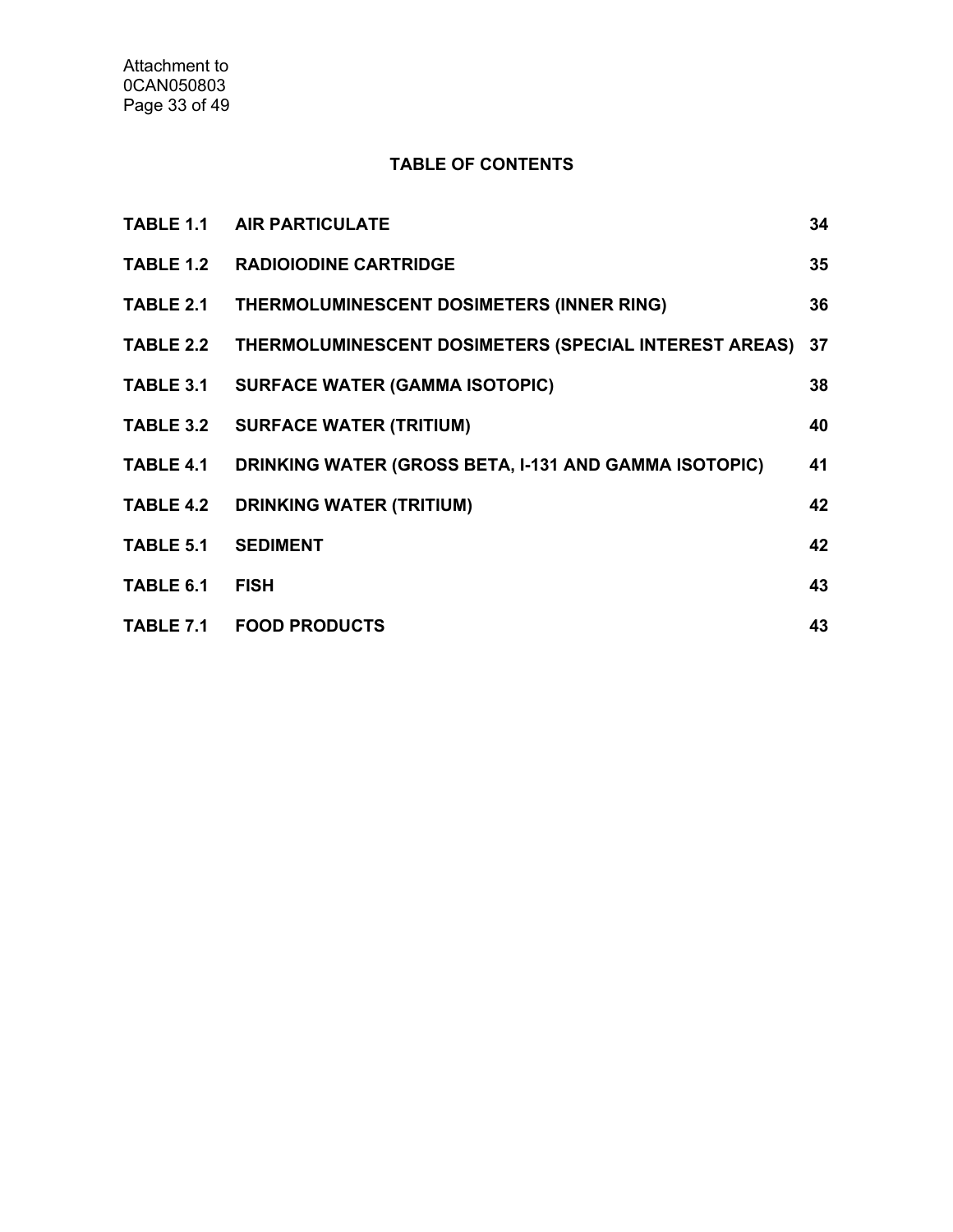Table 1.1 Sample Type: **Air Particulate** Analysis: Gross Beta Units: pCi/m<sup>3</sup>

| <b>Start Date</b>        | <b>End Date</b> | <b>Station 1*</b><br>(Indicator) | <b>Station 2</b><br>(Indicator) | <b>Station 56</b><br>(Indicator) | <b>Station 6</b><br>(Control) | <b>Station 7</b><br>(Control) |
|--------------------------|-----------------|----------------------------------|---------------------------------|----------------------------------|-------------------------------|-------------------------------|
| <b>Required LLD</b><br>→ |                 | 0.01                             | 0.01                            | 0.01                             | <u>0.01</u>                   | <u>0.01</u>                   |
| 12/19/2006               | 01/02/2007      | 0.028                            | 0.028                           | 0.028                            | 0.024                         | 0.024                         |
| 01/02/2007               | 01/10/2007      | 0.028                            | 0.029                           | 0.025                            | 0.022                         | 0.027                         |
| 01/10/2007               | 01/23/2007      | 0.026                            | 0.024                           | 0.026                            | 0.020                         | 0.025                         |
| 01/23/2007               | 02/06/2007      | 0.032                            | 0.032                           | 0.032                            | 0.029                         | 0.035                         |
| 02/06/2007               | 02/20/2007      | 0.033                            | 0.032                           | 0.034                            | 0.027                         | 0.039                         |
| 02/20/2007               | 03/06/2007      | 0.027                            | 0.026                           | 0.026                            | 0.024                         | 0.028                         |
| 03/06/2007               | 03/20/2007      | 0.028                            | 0.029                           | 0.030                            | 0.022                         | 0.028                         |
| 03/20/2007               | 04/03/2007      | 0.025                            | 0.026                           | 0.023                            | 0.021                         | 0.023                         |
| 04/03/2007               | 04/17/2007      | 0.027                            | 0.025                           | 0.026                            | 0.021                         | 0.026                         |
| 04/17/2007               | 05/01/2007      | 0.027                            | 0.027                           | 0.026                            | 0.025                         | 0.026                         |
| 05/01/2007               | 05/15/2007      | 0.025                            | 0.024                           | 0.025                            | 0.021                         | 0.023                         |
| 05/15/2007               | 05/29/2007      | 0.027                            | 0.026                           | 0.029                            | 0.024                         | 0.029                         |
| 05/29/2007               | 06/12/2007      | 0.024                            | 0.024                           | 0.025                            | 0.020                         | 0.022                         |
| 06/12/2007               | 06/26/2007      | 0.028                            | 0.027                           | 0.031                            | 0.026                         | 0.026                         |
| 06/26/2007               | 07/10/2007      | 0.023                            | 0.021                           | 0.022                            | 0.019                         | 0.020                         |
| 07/10/2007               | 07/24/2007      | 0.023                            | 0.023                           | 0.022                            | 0.019                         | 0.021                         |
| 07/24/2007               | 08/07/2007      | 0.037                            | 0.039                           | 0.036                            | 0.031                         | 0.035                         |
| 08/07/2007               | 08/21/2007      | 0.039                            | 0.040                           | 0.039                            | 0.033                         | 0.037                         |
| 08/21/2007               | 09/04/2007      | 0.032                            | 0.032                           | 0.031                            | 0.025                         | 0.032                         |
| 09/04/2007               | 09/18/2007      | 0.025                            | 0.024                           | 0.024                            | 0.022                         | 0.025                         |
| 09/18/2007               | 10/02/2007      | 0.037                            | 0.036                           | 0.035                            | 0.029                         | 0.034                         |
| 10/02/2007               | 10/16/2007      | 0.024                            | 0.024                           | 0.024                            | 0.020                         | 0.022                         |
| 10/16/2007               | 10/30/2007      | 0.024                            | 0.026                           | 0.024                            | 0.022                         | 0.023                         |
| 10/30/2007               | 11/13/2007      | 0.046                            | 0.046                           | 0.045                            | 0.038                         | 0.044                         |
| 11/13/2007               | 11/27/2007      | 0.026                            | 0.025                           | 0.025                            | 0.019                         | 0.023                         |
| 11/27/2007               | 12/11/2007      | 0.040                            | 0.038                           | 0.037                            | 0.030                         | 0.036                         |
| 12/11/2007               | 12/20/2007      | 0.037                            | 0.035                           | 0.034                            | 0.030                         | 0.035                         |

**\* Station with highest annual mean.**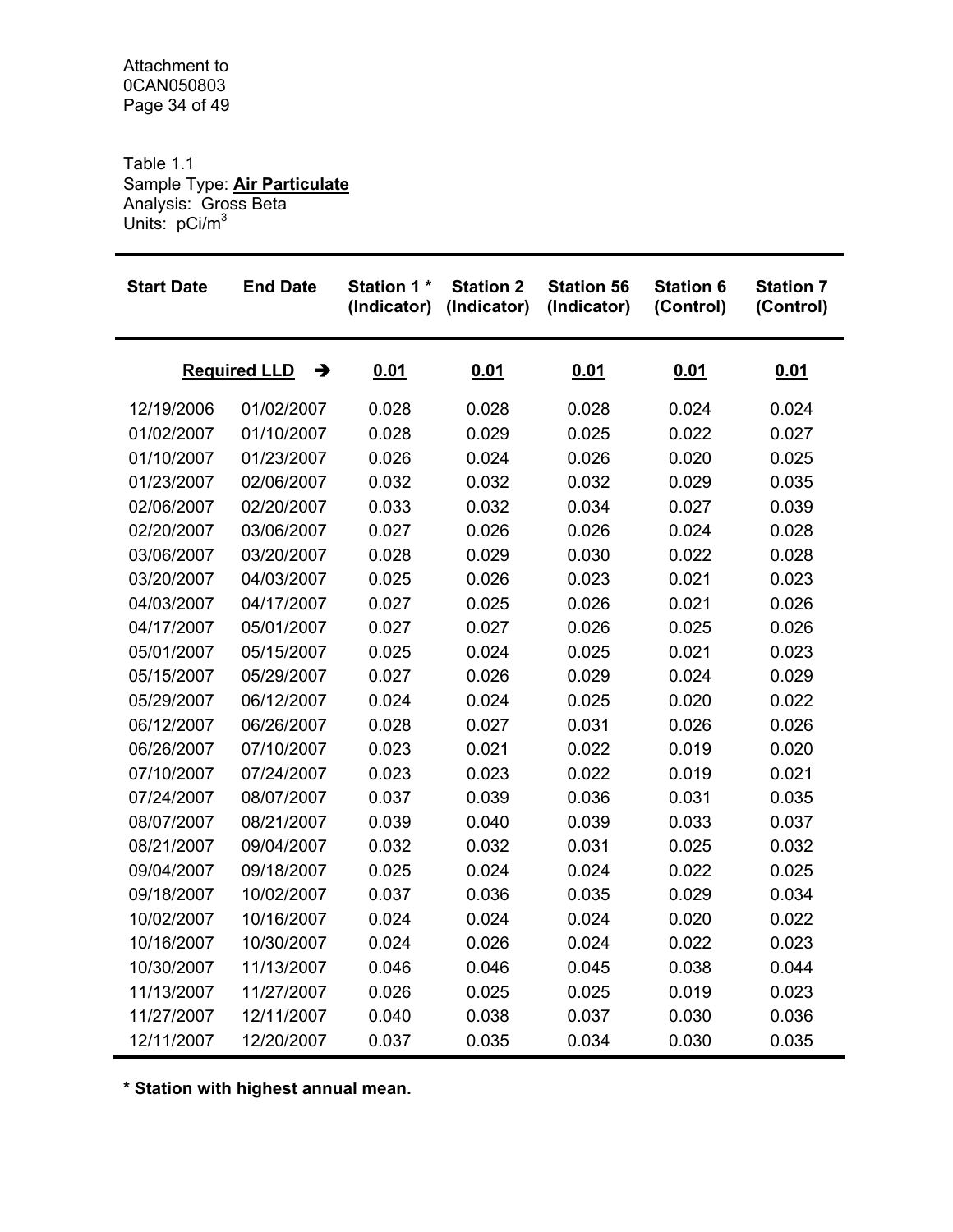Table 1.2 Sample Type: **Radioiodine Cartridge** Analysis: Iodine-131 Units: pCi/m<sup>3</sup>

| <b>Start Date</b>        | <b>End Date</b> | <b>Station 1</b><br>(Indicator) | <b>Station 2</b><br>(Indicator) | <b>Station 56</b><br>(Indicator) | <b>Station 6</b><br>(Control) | <b>Station 7</b><br>(Control) |
|--------------------------|-----------------|---------------------------------|---------------------------------|----------------------------------|-------------------------------|-------------------------------|
| <b>Required LLD</b><br>→ |                 | 0.07                            | 0.07                            | 0.07                             | 0.07                          | 0.07                          |
| 12/19/2006               | 01/02/2007      | < 0.020                         | < 0.021                         | < 0.018                          | < 0.014                       | < 0.018                       |
| 01/02/2007               | 01/10/2007      | < 0.025                         | < 0.023                         | < 0.022                          | < 0.024                       | < 0.022                       |
| 01/10/2007               | 01/23/2007      | < 0.024                         | < 0.023                         | < 0.021                          | < 0.022                       | < 0.025                       |
| 01/23/2007               | 02/06/2007      | < 0.012                         | < 0.012                         | < 0.013                          | < 0.014                       | < 0.015                       |
| 02/06/2007               | 02/20/2007      | < 0.026                         | < 0.025                         | < 0.023                          | < 0.018                       | < 0.025                       |
| 02/20/2007               | 03/06/2007      | < 0.018                         | < 0.016                         | < 0.019                          | < 0.019                       | < 0.023                       |
| 03/06/2007               | 03/20/2007      | < 0.015                         | < 0.015                         | < 0.015                          | < 0.014                       | < 0.016                       |
| 03/20/2007               | 04/03/2007      | < 0.018                         | < 0.023                         | < 0.019                          | < 0.024                       | < 0.015                       |
| 04/03/2007               | 04/17/2007      | < 0.022                         | < 0.018                         | < 0.021                          | < 0.017                       | < 0.025                       |
| 04/17/2007               | 05/01/2007      | < 0.020                         | < 0.022                         | < 0.018                          | < 0.018                       | < 0.019                       |
| 05/01/2007               | 05/15/2007      | < 0.013                         | < 0.009                         | < 0.015                          | < 0.016                       | < 0.010                       |
| 05/15/2007               | 05/29/2007      | < 0.017                         | < 0.018                         | < 0.016                          | < 0.015                       | < 0.015                       |
| 05/29/2007               | 06/12/2007      | < 0.019                         | < 0.020                         | < 0.020                          | < 0.023                       | < 0.015                       |
| 06/12/2007               | 06/26/2007      | < 0.013                         | < 0.015                         | < 0.017                          | < 0.016                       | < 0.009                       |
| 06/26/2007               | 07/10/2007      | < 0.016                         | < 0.016                         | < 0.018                          | < 0.018                       | < 0.010                       |
| 07/10/2007               | 07/24/2007      | < 0.017                         | < 0.018                         | < 0.022                          | < 0.017                       | < 0.017                       |
| 07/24/2007               | 08/07/2007      | < 0.019                         | < 0.020                         | < 0.019                          | < 0.018                       | < 0.016                       |
| 08/07/2007               | 08/21/2007      | < 0.013                         | < 0.014                         | < 0.016                          | < 0.015                       | < 0.013                       |
| 08/21/2007               | 09/04/2007      | < 0.022                         | < 0.017                         | < 0.020                          | < 0.019                       | < 0.015                       |
| 09/04/2007               | 09/18/2007      | < 0.009                         | < 0.009                         | < 0.009                          | < 0.009                       | < 0.009                       |
| 09/18/2007               | 10/02/2007      | < 0.011                         | < 0.017                         | < 0.015                          | < 0.013                       | < 0.012                       |
| 10/02/2007               | 10/16/2007      | < 0.019                         | < 0.019                         | < 0.020                          | < 0.019                       | < 0.015                       |
| 10/16/2007               | 10/30/2007      | < 0.020                         | < 0.020                         | < 0.016                          | < 0.023                       | < 0.017                       |
| 10/30/2007               | 11/13/2007      | < 0.016                         | < 0.017                         | < 0.017                          | < 0.019                       | < 0.019                       |
| 11/13/2007               | 11/27/2007      | < 0.016                         | < 0.020                         | < 0.018                          | < 0.018                       | < 0.016                       |
| 11/27/2007               | 12/11/2007      | < 0.018                         | < 0.019                         | < 0.015                          | < 0.017                       | < 0.014                       |
| 12/11/2007               | 12/20/2007      | < 0.034                         | < 0.044                         | < 0.045                          | < 0.033                       | < 0.047                       |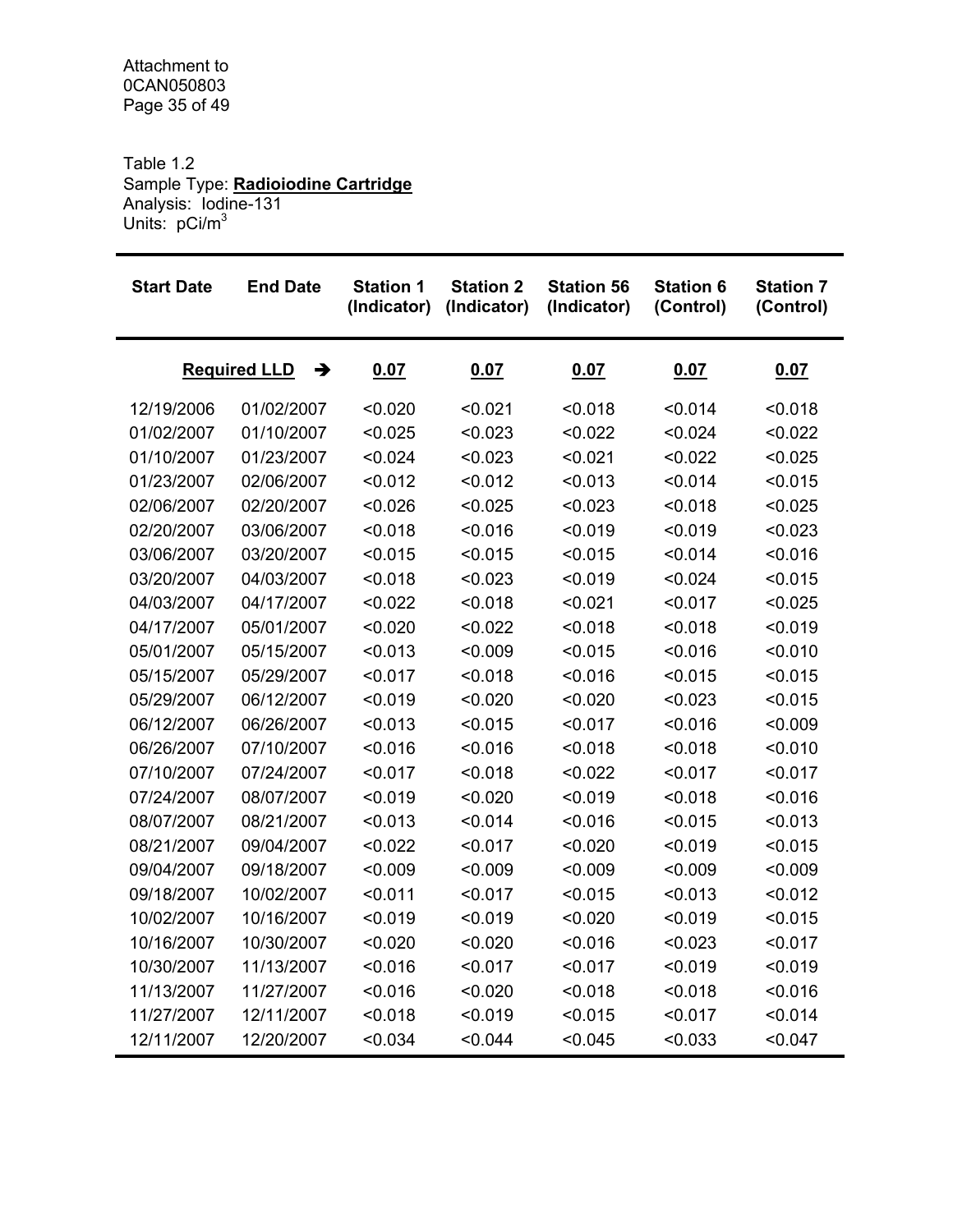#### Table 2.1 Sample Type: **Thermoluminescent Dosimeters** Analysis: Gamma Dose Units: mrem/Qtr

| <b>Inner Ring (Indicators)</b> |                       |                       |                       |                                  |  |  |  |  |  |  |  |
|--------------------------------|-----------------------|-----------------------|-----------------------|----------------------------------|--|--|--|--|--|--|--|
| 1st Qtr '07<br>(mrem)          | 2nd Qtr '07<br>(mrem) | 3rd Qtr '07<br>(mrem) | 4th Qtr '07<br>(mrem) | <b>Annual Mean '07</b><br>(mrem) |  |  |  |  |  |  |  |
| 4.90                           | 4.76                  | 6.77                  | 4.25                  | 5.2                              |  |  |  |  |  |  |  |
| 6.88                           | 6.74                  | 9.81                  | 6.84                  | 7.6                              |  |  |  |  |  |  |  |
| 8.46                           | 5.98                  | 8.70                  | 7.00                  | 7.5                              |  |  |  |  |  |  |  |
| 6.27                           | 5.20                  | 8.35                  | 5.89                  | 6.4                              |  |  |  |  |  |  |  |
| 7.33                           | 6.63                  | 10.47                 | 7.46                  | 8.0                              |  |  |  |  |  |  |  |
| Missing                        | 5.82                  | 9.18                  | 7.01                  | 7.3                              |  |  |  |  |  |  |  |
| 6.87                           | 6.22                  | 8.20                  | 6.39                  | 6.9                              |  |  |  |  |  |  |  |
| 7.08                           | 6.00                  | 9.68                  | 6.66                  | 7.4                              |  |  |  |  |  |  |  |
| 7.33                           | 6.07                  | 9.54                  | 6.47                  | 7.4                              |  |  |  |  |  |  |  |
| 7.96                           | 6.50                  | 8.84                  | 6.83                  | 7.5                              |  |  |  |  |  |  |  |
| 7.48                           | 6.97                  | 10.40                 | 6.89                  | 7.9                              |  |  |  |  |  |  |  |
| 7.68                           | 6.91                  | 10.21                 | 6.80                  | 7.9                              |  |  |  |  |  |  |  |
| 9.13                           | 7.64                  | 11.51                 | 8.86                  | 9.3                              |  |  |  |  |  |  |  |
| 8.13                           | 7.12                  | 10.42                 | 7.43                  | 8.3                              |  |  |  |  |  |  |  |
| 7.77                           | 6.94                  | 10.75                 | 7.03                  | 8.1                              |  |  |  |  |  |  |  |
| 7.89                           | 5.88                  | 9.24                  | 6.50                  | 7.4                              |  |  |  |  |  |  |  |
|                                |                       |                       |                       |                                  |  |  |  |  |  |  |  |

**\* Station with highest annual mean.**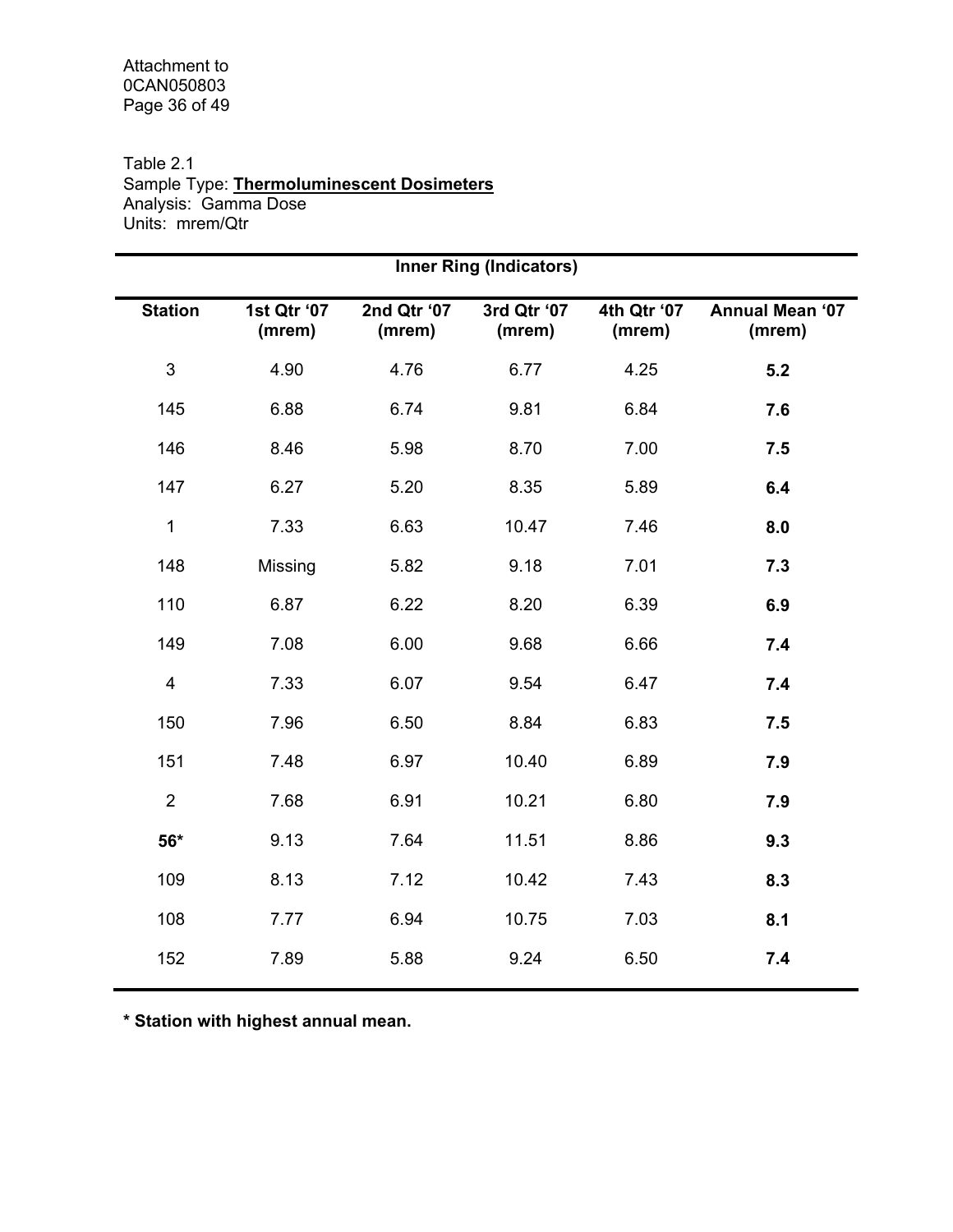Attachment to 0CAN050803 Page 37 of 49

#### Table 2.2 Sample Type: **Thermoluminescent Dosimeters** Analysis: Gamma Dose Units: mrem/Qtr

|                | <b>Special Interest Areas - (Population Centers &amp; Schools)</b> |                       |                       |                       |                                  |  |  |  |  |  |  |  |
|----------------|--------------------------------------------------------------------|-----------------------|-----------------------|-----------------------|----------------------------------|--|--|--|--|--|--|--|
| <b>Station</b> | 1st Qtr '07<br>(mrem)                                              | 2nd Qtr '07<br>(mrem) | 3rd Qtr '07<br>(mrem) | 4th Qtr '07<br>(mrem) | <b>Annual Mean '07</b><br>(mrem) |  |  |  |  |  |  |  |
| 6              | 7.17                                                               | 5.18                  | 8.74                  | 5.94                  | 6.8                              |  |  |  |  |  |  |  |
| 111            | 5.07                                                               | 4.96                  | 6.36                  | 4.87                  | 5.3                              |  |  |  |  |  |  |  |
| 116            | 7.46                                                               | 6.14                  | 9.30                  | 8.34                  | 7.8                              |  |  |  |  |  |  |  |
| 125            | 4.75                                                               | 4.06                  | 5.30                  | 4.46                  | 4.6                              |  |  |  |  |  |  |  |
| 127            | 7.76                                                               | 6.54                  | 9.59                  | 6.97                  | 7.7                              |  |  |  |  |  |  |  |
| $137*$         | 8.14                                                               | 6.75                  | 9.22                  | 7.32                  | 7.9                              |  |  |  |  |  |  |  |
| 153            | 7.55                                                               | 5.59                  | 8.70                  | 6.25                  | 7.0                              |  |  |  |  |  |  |  |

**\* Stations with highest annual mean.** 

|                | Special Interest Areas - (Control) |                       |                       |                       |                                  |  |  |  |  |  |  |
|----------------|------------------------------------|-----------------------|-----------------------|-----------------------|----------------------------------|--|--|--|--|--|--|
| <b>Station</b> | 1st Qtr '07<br>(mrem)              | 2nd Qtr '07<br>(mrem) | 3rd Qtr '07<br>(mrem) | 4th Qtr '07<br>(mrem) | <b>Annual Mean '07</b><br>(mrem) |  |  |  |  |  |  |
|                | 6.84                               | 6.12                  | 8.79                  | 5.94                  | 6.9                              |  |  |  |  |  |  |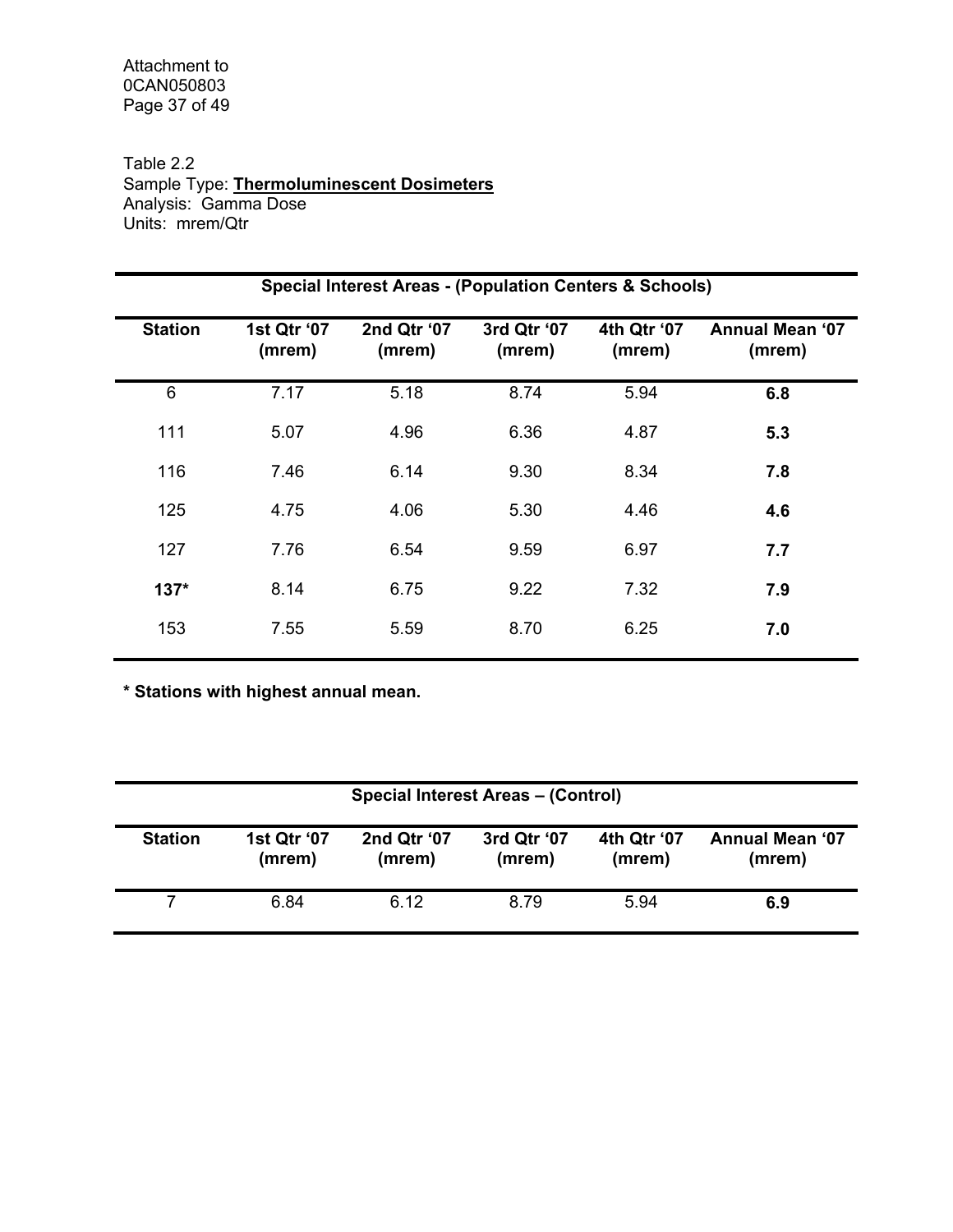#### Attachment to 0CAN050803Page 38 of 49

Table 3.1 Sample Type: **Surface Water** Analysis: Gamma Isotopic Units: pCi/l

| Location              | <b>Start Date</b> | <b>End Date</b>          | Mn-54  | <b>Fe-59</b>   | $Co-58$ | $Co-60$ | Zn-65            | $Zr-95$        | <b>Nb-95</b> | $1 - 131$ | <b>Cs-134</b> | $Cs-137$         | <b>Ba-140</b> | La-140    |
|-----------------------|-------------------|--------------------------|--------|----------------|---------|---------|------------------|----------------|--------------|-----------|---------------|------------------|---------------|-----------|
|                       |                   | <b>Required LLD</b><br>→ | 15     | $\frac{30}{2}$ | 15      | 15      | $\underline{30}$ | $\frac{30}{2}$ | 15           | 15        | 15            | $\underline{18}$ | 60            | 15        |
| Station 8 (Indicator) | 12/31/2006        | 01/31/2007               | < 3.25 | < 8.16         | < 3.94  | < 3.84  | < 9.02           | < 6.58         | < 4.70       | 56.71     | < 4.54        | < 4.13           | < 18.47       | 4.89      |
| Station 10 (Control)  | 12/31/2006        | 01/31/2007               | < 3.85 | 56.66          | < 3.75  | < 2.95  | < 5.91           | 27.14          | $<$ 4.85     | 27.79     | < 4.02        | < 3.60           | < 17.24       | < 6.87    |
| Station 8 (Indicator) | 01/31/2007        | 02/28/2007               | 2.24   | 5.79           | < 2.41  | < 2.45  | < 4.63           | 4.13           | 3.13         | $<$ 14.06 | 2.26          | < 2.15           | < 23.28       | <7.45     |
| Station 10 (Control)  | 01/31/2007        | 02/28/2007               | 2.17   | < 5.49         | 2.45    | < 2.28  | < 3.96           | < 4.51         | < 3.58       | < 14.61   | 2.23          | < 2.33           | < 21.68       | < 8.28    |
| Station 8 (Indicator) | 02/28/2007        | 03/31/2007               | 5.74   | < 14.72        | < 5.64  | <6.30   | < 13.22          | < 10.08        | 27.77        | < 12.12   | < 5.32        | < 7.55           | $<$ 48.49     | $<$ 11.58 |
| Station 10 (Control)  | 02/28/2007        | 03/31/2007               | < 5.53 | < 13.77        | 4.29    | < 5.69  | $<$ 15.92        | < 10.92        | < 7.85       | < 14.18   | < 6.64        | < 6.54           | 27.91         | < 13.00   |
| Station 8 (Indicator) | 03/31/2007        | 04/30/2007               | < 6.53 | < 12.16        | 56.11   | < 6.53  | < 16.74          | < 9.30         | < 9.77       | < 9.40    | < 7.50        | 27.19            | < 26.85       | < 9.91    |
| Station 10 (Control)  | 03/31/2007        | 04/30/2007               | < 5.58 | < 8.42         | 5.60    | < 5.80  | < 12.41          | < 10.37        | < 7.75       | < 8.63    | <6.93         | < 7.27           | < 26.46       | < 7.39    |
| Station 8 (Indicator) | 04/30/2007        | 05/31/2007               | < 5.22 | < 8.95         | < 5.19  | < 5.04  | < 9.89           | < 6.99         | 5.17         | < 8.39    | $<$ 4.90      | < 4.33           | $<$ 19.45     | 5.13      |
| Station 10 (Control)  | 04/30/2007        | 05/31/2007               | < 5.39 | < 11.26        | < 5.21  | < 5.19  | < 13.43          | < 11.20        | < 8.14       | < 9.64    | < 5.68        | < 6.28           | < 23.63       | < 8.10    |
| Station 8 (Indicator) | 05/31/2007        | 06/30/2007               | < 4.24 | < 12.04        | < 5.18  | < 5.09  | < 11.64          | < 9.86         | < 7.15       | < 12.16   | < 5.30        | < 5.31           | < 25.17       | < 13.05   |
| Station 10 (Control)  | 05/31/2007        | 06/30/2007               | < 4.97 | < 11.60        | < 6.12  | < 4.83  | < 13.10          | < 8.38         | < 6.02       | < 12.27   | < 5.54        | < 5.60           | $<$ 32.40     | < 12.03   |
|                       |                   |                          |        |                |         |         |                  |                |              |           |               |                  |               |           |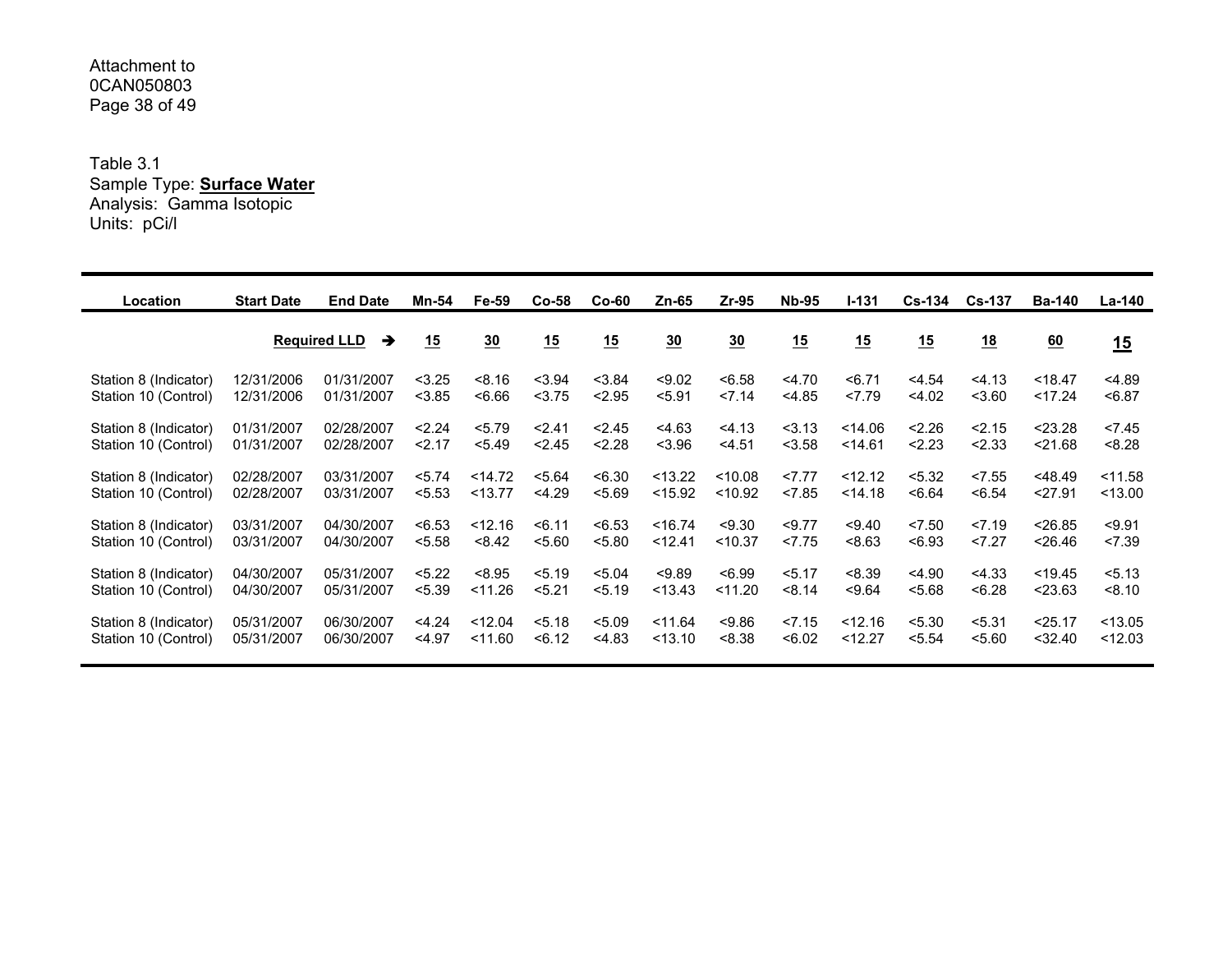#### Attachment to 0CAN050803Page 39 of 49

Table 3.1 Sample Type: **Surface Water** Analysis: Gamma Isotopic Units: pCi/l

| Location              | <b>Start Date</b> | <b>End Date</b>          | Mn-54    | Fe-59            | Co-58    | $Co-60$  | Zn-65          | $Zr-95$        | <b>Nb-95</b> | I-131   | <b>Cs-134</b> | $Cs-137$         | <b>Ba-140</b> | La-140    |
|-----------------------|-------------------|--------------------------|----------|------------------|----------|----------|----------------|----------------|--------------|---------|---------------|------------------|---------------|-----------|
|                       |                   | <b>Required LLD</b><br>→ | 15       | $\underline{30}$ | 15       | 15       | $\frac{30}{2}$ | $\frac{30}{2}$ | 15           | 15      | 15            | $\underline{18}$ | 60            | <u>15</u> |
| Station 8 (Indicator) | 06/30/2007        | 07/31/2007               | 4.29     | < 7.98           | 34.11    | $<$ 3.33 | < 7.61         | < 6.58         | < 4.51       | < 4.64  | < 3.90        | < 3.19           | < 14.39       | < 5.64    |
| Station 10 (Control)  | 06/30/2007        | 07/31/2007               | $<$ 4.37 | < 7.86           | $<$ 4.27 | < 3.85   | < 7.47         | 27.79          | < 4.75       | < 4.62  | < 4.34        | < 4.33           | $<$ 14.57     | 2.99      |
| Station 8 (Indicator) | 07/31/2007        | 08/31/2007               | < 3.25   | < 7.02           | 4.47     | 4.40     | < 6.98         | < 8.10         | < 4.86       | < 9.69  | < 4.12        | < 3.51           | < 27.48       | < 10.17   |
| Station 10 (Control)  | 07/31/2007        | 08/31/2007               | 2.90     | < 8.74           | < 4.18   | < 3.72   | < 7.01         | 27.30          | < 5.22       | < 10.68 | < 4.03        | < 3.57           | < 25.95       | < 5.20    |
| Station 8 (Indicator) | 08/31/2007        | 09/30/2007               | 5.12     | < 9.81           | < 4.55   | < 5.28   | < 10.39        | < 5.00         | 4.43         | < 9.01  | < 3.73        | < 3.99           | < 21.13       | 27.78     |
| Station 10 (Control)  | 08/31/2007        | 09/30/2007               | 5.51     | < 10.91          | < 6.02   | < 5.30   | < 14.90        | 8.68           | < 5.94       | < 12.76 | <6.32         | < 6.47           | < 29.38       | < 10.26   |
| Station 8 (Indicator) | 09/30/2007        | 10/31/2007               | < 5.08   | < 10.73          | $<$ 4.10 | < 3.36   | < 8.81         | < 8.42         | < 5.03       | < 7.52  | < 5.02        | < 4.68           | < 16.83       | < 9.70    |
| Station 10 (Control)  | 09/30/2007        | 10/31/2007               | $<$ 4.50 | < 10.75          | 5.61     | 2.72     | < 11.05        | < 8.33         | < 8.12       | < 10.13 | $<$ 4.94      | < 4.73           | < 23.91       | < 8.38    |
| Station 8 (Indicator) | 10/31/2007        | 11/30/2007               | < 5.18   | < 11.49          | < 4.24   | < 3.99   | < 11.11        | 27.79          | < 7.48       | < 9.79  | < 4.26        | < 3.83           | < 22.26       | 8.80      |
| Station 10 (Control)  | 10/31/2007        | 11/30/2007               | $<$ 4.65 | < 10.90          | < 5.45   | 5.12     | < 11.90        | < 11.46        | 27.18        | 11.41   | 4.48          | 5.72             | $34.90$       | < 10.83   |
| Station 8 (Indicator) | 11/30/2007        | 12/31/2007               | 2.63     | < 7.39           | < 3.50   | 3.13     | < 6.74         | < 5.92         | 3.79         | 5.71    | $<$ 3.37      | < 3.29           | $<$ 15.37     | < 5.26    |
| Station 10 (Control)  | 11/30/2007        | 12/31/2007               | $<$ 4.09 | 27.72            | < 3.57   | $<$ 4.27 | < 7.25         | < 5.84         | < 4.23       | < 7.67  | < 3.54        | < 3.39           | < 18.55       | < 6.35    |
|                       |                   |                          |          |                  |          |          |                |                |              |         |               |                  |               |           |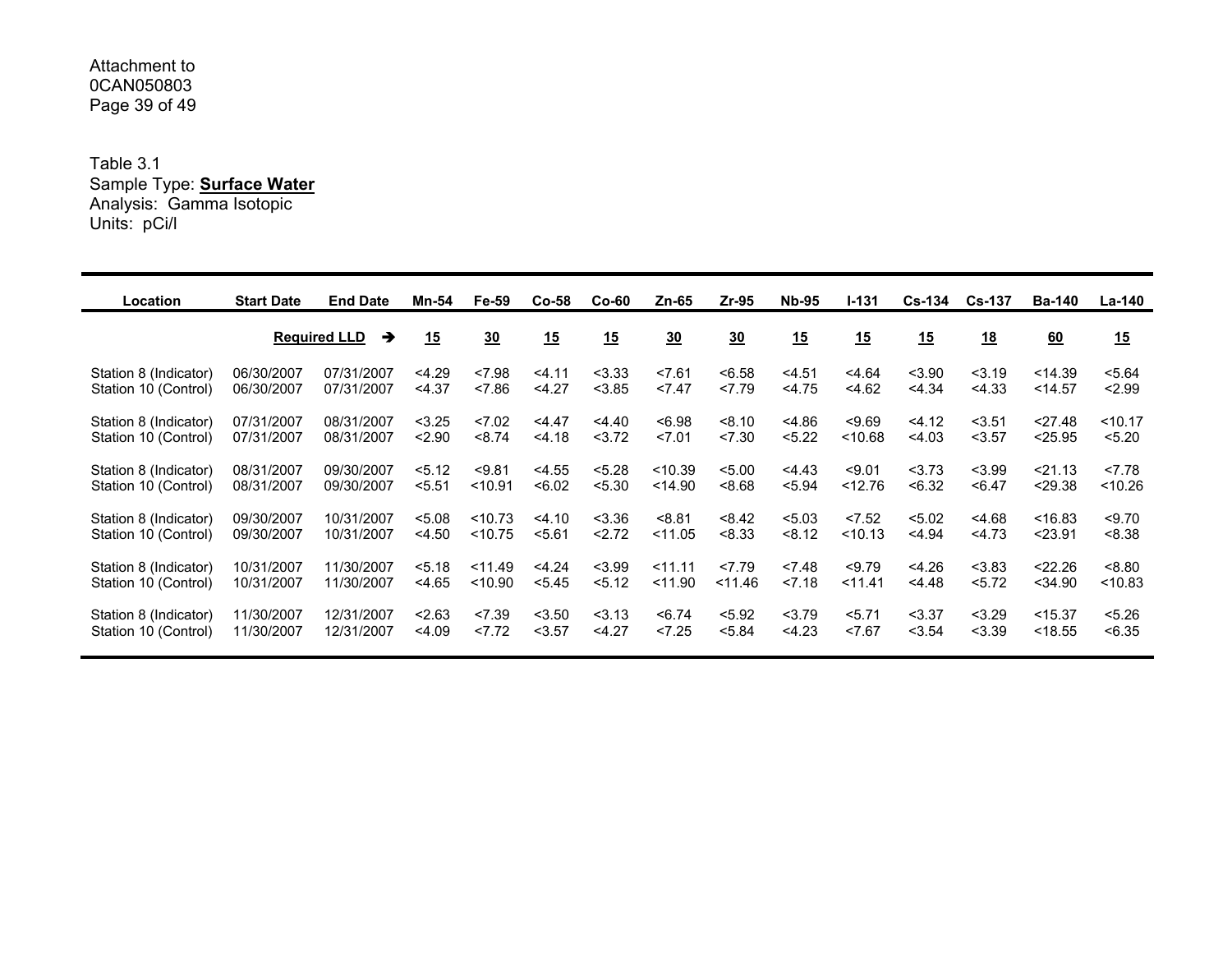Attachment to 0CAN050803 Page 40 of 49

Table 3.2 Sample Type: **Surface Water** Analysis: Tritium Units: pCi/l

| <b>Begin Date</b> | <b>End Date</b> | $H-3$               |  |
|-------------------|-----------------|---------------------|--|
|                   | →               | 3000                |  |
| 12/31/2006        | 03/31/2007      | 973.9               |  |
| 12/31/2006        | 03/31/2007      | < 535.4             |  |
| 03/31/2007        | 06/30/2007      | 251.0               |  |
| 03/31/2007        | 06/30/2007      | < 550.2             |  |
| 06/30/2007        | 09/30/2007      | < 532.0             |  |
| 06/30/2007        | 09/30/2007      | $531.1$             |  |
| 09/30/2007        | 12/31/2007      | 756.0               |  |
| 09/30/2007        | 12/31/2007      | $<$ 570.1           |  |
|                   |                 | <b>Required LLD</b> |  |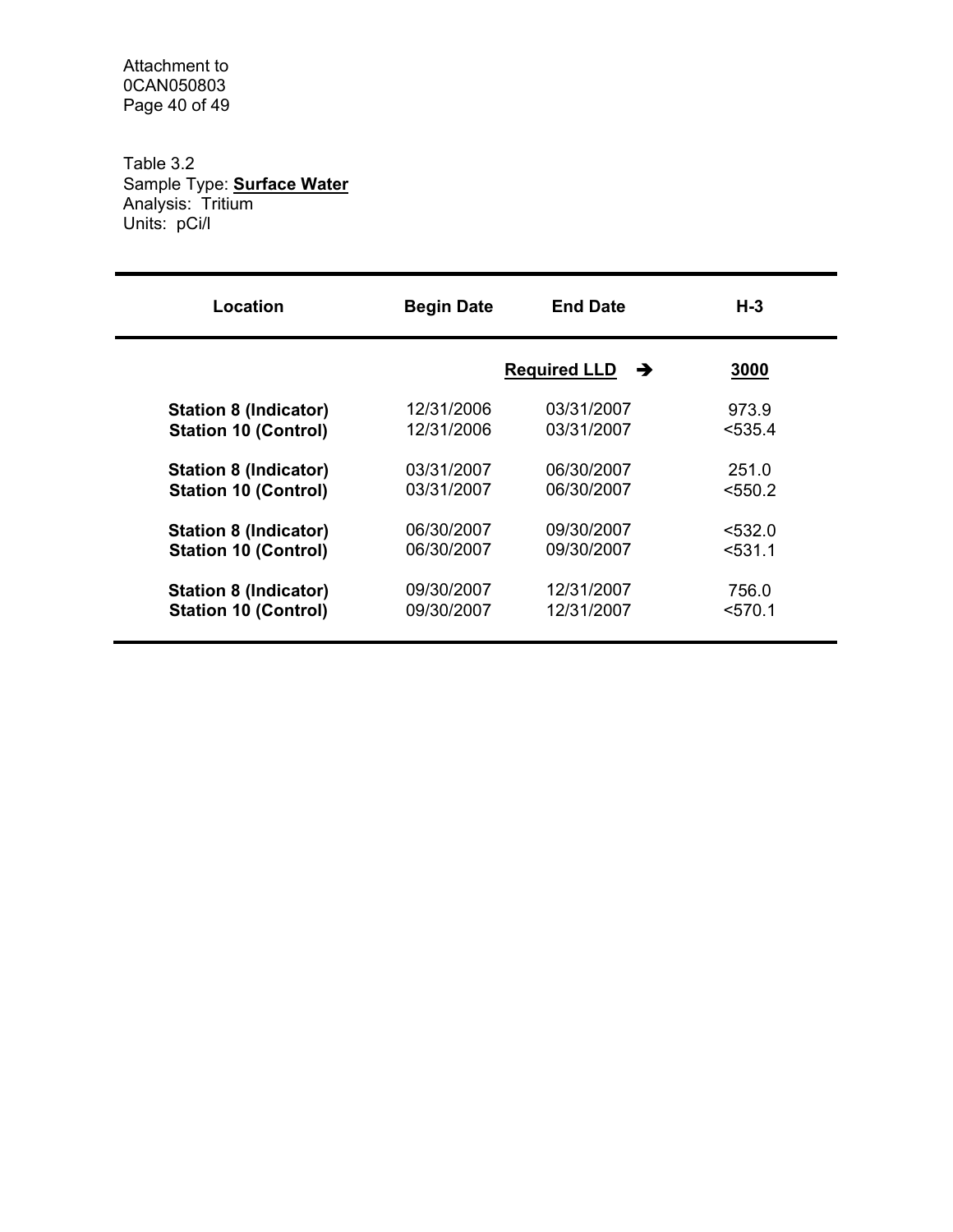#### Attachment to 0CAN050803Page 41 of 49

## Table 4.1 Sample Type: **Drinking Water**

Analysis: Gross Beta, Iodine-131 and Gamma Isotopic Units: pCi/l

| Location                                          | <b>Collection</b><br><b>Date</b> | <b>Gross</b><br><b>Beta</b> | $I - 131$        | Mn-54            | Fe-59              | $Co-58$          | $Co-60$           | $Zn-65$          | Zr-95             | <b>Nb-95</b>     | $Cs-134$         | <b>Cs-137</b>    | <b>Ba-140</b>      | La-140            |
|---------------------------------------------------|----------------------------------|-----------------------------|------------------|------------------|--------------------|------------------|-------------------|------------------|-------------------|------------------|------------------|------------------|--------------------|-------------------|
|                                                   | Required LLD $\rightarrow$       | 4.0                         | 1.0              | 15               | $\underline{30}$   | 15               | 15                | 30               | 30                | 15               | 15               | <u>18</u>        | 60                 | 15                |
| Station 14<br>(Indicator)                         | 03/20/2007                       | 1.28                        | < 0.86           | 27.21            | < 10.85            | 56.60            | < 4.29            | < 13.03          | < 11.22           | < 7.54           | 27.12            | <6.30            | < 29.37            | < 9.91            |
| Station 57 (Control)                              | 03/20/2007                       | 2.26                        | < 0.86           | < 5.42           | < 11.16            | < 5.08           | 3.42              | $<$ 11.47        | < 11.55           | 27.77            | < 6.33           | < 5.40           | < 28.16            | < 11.42           |
| Station 14<br>(Indicator)<br>Station 57 (Control) | 06/19/2007<br>06/19/2007         | < 1.20<br>0.83              | < 0.90<br>< 0.71 | < 6.50<br>27.31  | < 14.82<br>< 15.82 | < 7.84<br>< 5.33 | < 5.35<br>< 5.57  | 8.06<br>< 12.43  | < 12.72<br>< 9.12 | < 9.97<br><8.63  | <6.20<br>< 7.55  | 5.73<br><6.08    | < 32.31<br>< 29.49 | < 9.94<br>< 11.89 |
| Station 14<br>(Indicator)<br>Station 57 (Control) | 09/18/2007<br>09/18/2007         | 0.99<br>1.93                | < 0.82<br>< 0.90 | < 5.72<br>27.62  | < 14.30<br>< 11.84 | < 6.34<br>< 6.73 | < 5.64<br>< 4.80  | < 14.36<br>59.21 | < 7.43<br>< 12.13 | < 8.14<br>27.14  | < 5.73<br>< 6.54 | 27.00<br>27.10   | < 24.81<br>27.37   | 8.66<br>< 10.27   |
| Station 14<br>(Indicator)<br>Station 57 (Control) | 12/19/2007<br>12/20/2007         | < 1.31<br>2.09              | < 0.89<br>< 0.90 | < 3.03<br>< 2.98 | < 10.05<br>< 7.24  | < 3.40<br>2.75   | < 29.85<br>< 3.24 | < 8.79<br>56.13  | < 6.67<br>< 6.36  | < 4.02<br>< 4.18 | < 3.94<br>< 3.33 | < 3.49<br>< 3.21 | < 25.40<br>< 23.47 | 27.57<br><6.89    |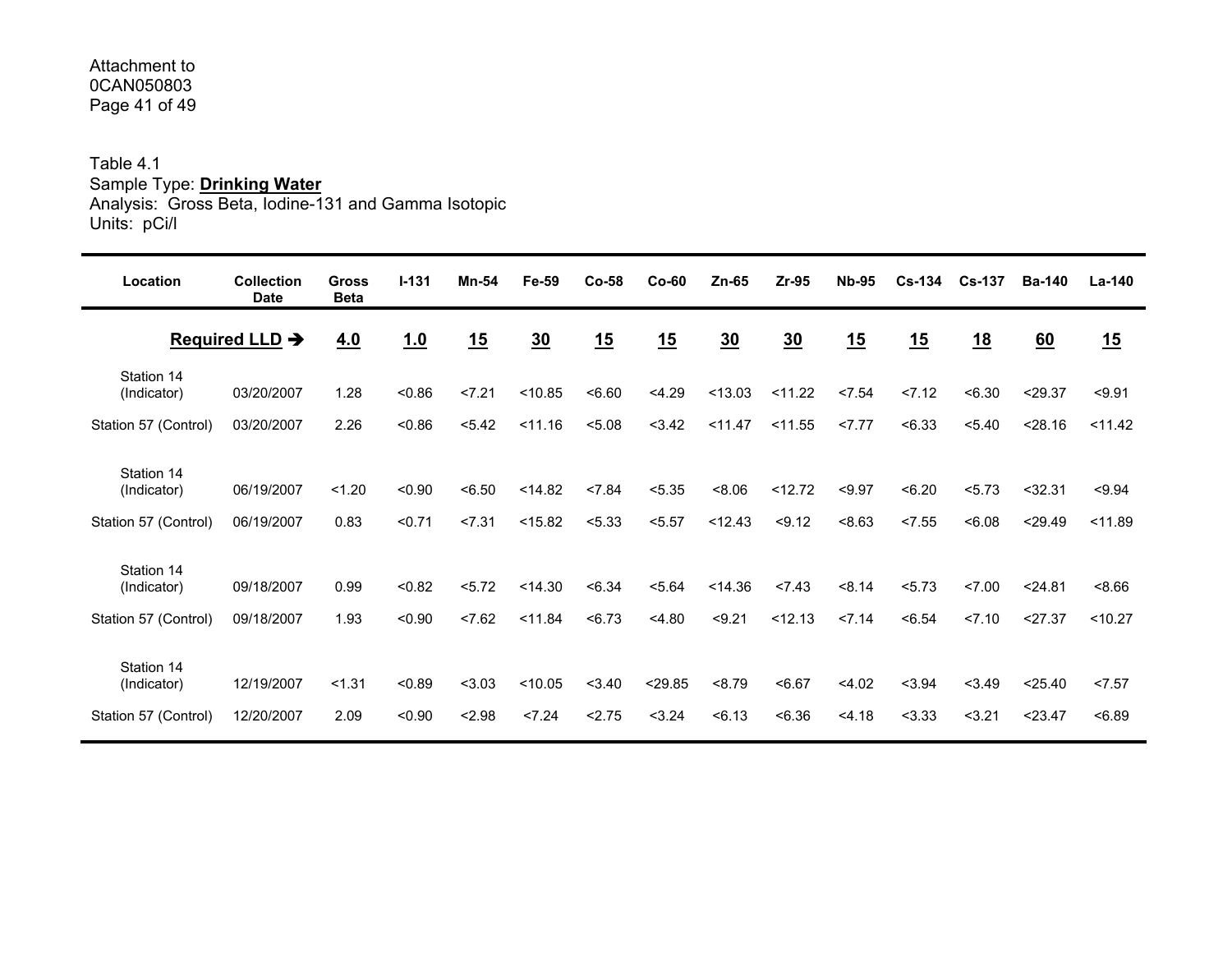Attachment to 0CAN050803 Page 42 of 49

Table 4.2 Sample Type: **Drinking Water** Analysis: Tritium Units: pCi/l

| Location                      | <b>Collection Date</b>   | H-3         |
|-------------------------------|--------------------------|-------------|
|                               | <b>Required LLD</b><br>→ | <b>2000</b> |
| <b>Station 14 (Indicator)</b> | 03/20/2007               | < 574       |
| <b>Station 57 (Control)</b>   | 03/20/2007               | < 572       |
| <b>Station 14 (Indicator)</b> | 06/19/2007               | < 522       |
| <b>Station 57 (Control)</b>   | 06/19/2007               | < 526       |
| <b>Station 14 (Indicator)</b> | 09/18/2007               | < 526       |
| <b>Station 57 (Control)</b>   | 09/18/2007               | <528        |
| <b>Station 14 (Indicator)</b> | 12/19/2007               | $577$       |
| <b>Station 57 (Control)</b>   | 12/20/2007               | $591$       |

Table 5.1 Sample Type: **Sediment** Analysis: Gamma Isotopic Units: pCi/kg

| Location                     | <b>Collection Date</b>               | $Cs - 134$ | $Cs-137$    |
|------------------------------|--------------------------------------|------------|-------------|
|                              | <b>Required LLD</b><br>$\rightarrow$ | <u>150</u> | <u> 180</u> |
| <b>Station 8 (Indicator)</b> | 10/09/2007                           | < 131.21   | 67.41       |
| <b>Station 16 (Control)</b>  | 10/09/2007                           | <138.36    | < 112.29    |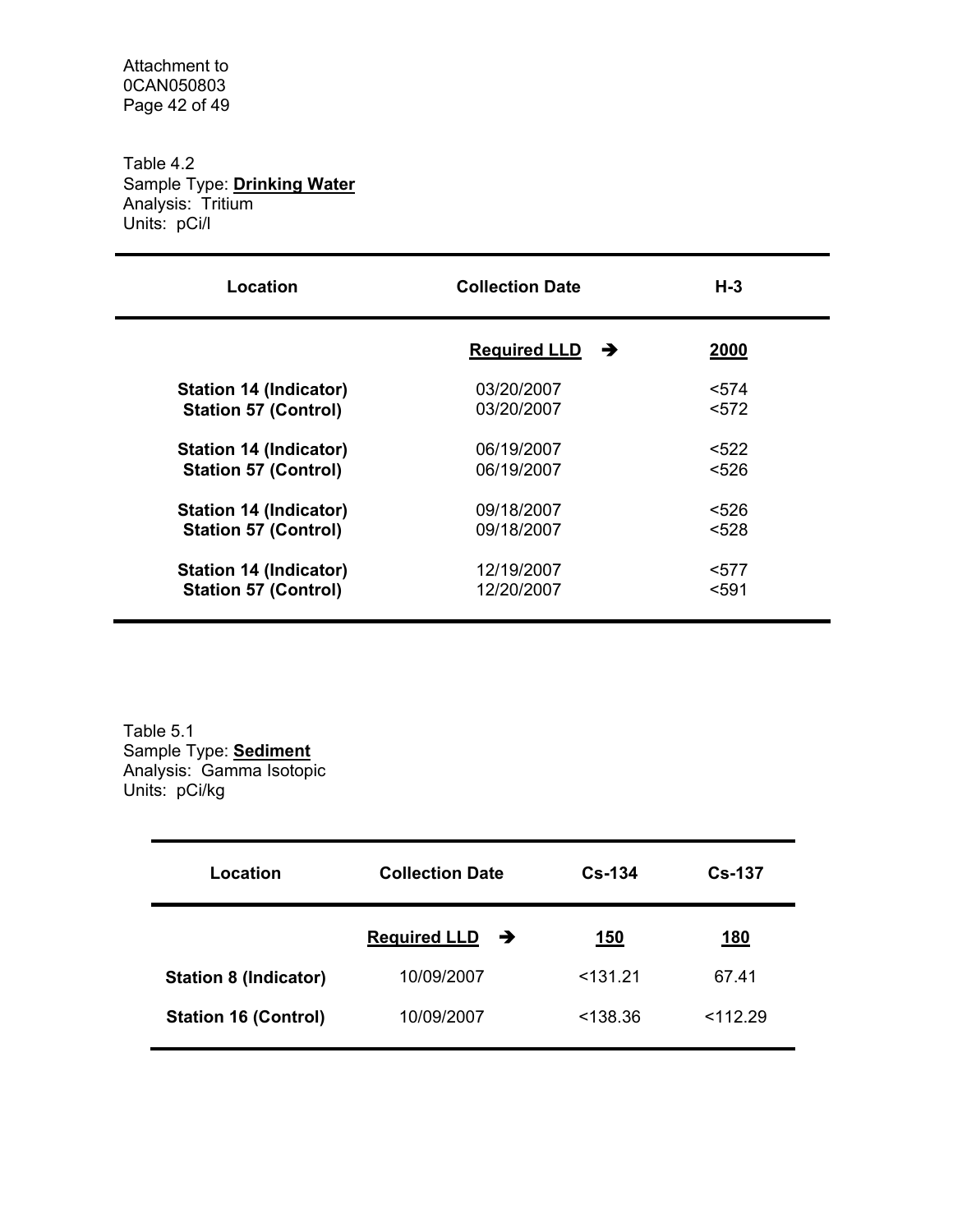Table 6.1 Sample Type: **Fish** Analysis: Gamma Isotopic Units: pCi/kg

| Location                        | <b>Collection Date</b>     | Mn-54      | Fe-59     | Co-58     | $Co-60$ | Zn-65     | $Cs - 134$ | $Cs - 137$ |
|---------------------------------|----------------------------|------------|-----------|-----------|---------|-----------|------------|------------|
|                                 | Required LLD $\rightarrow$ | <u>130</u> | 260       | 130       | 130     | 260       | 130        | 150        |
| <b>Station 8</b><br>(Indicator) | 12/04/2007                 | < 21.83    | < 72.51   | < 21.57   | < 20.41 | $<$ 34.23 | < 16.58    | ~16.95     |
| <b>Station 16</b><br>(Control)  | 12/21/2007                 | $<$ 15.24  | $<$ 45.48 | $<$ 17.26 | < 18.96 | $<$ 39.24 | 14.20      | 1071       |

## Table 7.1 Sample Type: **Food Products** Analysis: Iodine-131 and Gamma Isotopic Units: pCi/kg

| Location                      | <b>Collection Date</b>   | $1 - 131$ | $Cs - 134$ | <b>Cs-137</b> |
|-------------------------------|--------------------------|-----------|------------|---------------|
|                               | <b>Required LLD</b><br>→ | 60        | <u>60</u>  | <u>80</u>     |
| <b>Station 13 (Indicator)</b> | 06/19/2007               | < 59.91   | < 39.53    | 36.66         |
| <b>Station 55 (Control)</b>   | 06/19/2007               | 57.36     | $<$ 45.00  | < 28.49       |
| <b>Station 13 (Indicator)</b> | 07/24/2007               | < 56.07   | <42.96     | $<$ 31.63     |
| <b>Station 55 (Control)</b>   | 07/24/2007               | < 57.17   | $<$ 48.46  | <36.63        |
| <b>Station 13 (Indicator)</b> | 08/21/2007               | < 59.88   | $<$ 34.09  | < 39.63       |
| <b>Station 55 (Control)</b>   | 08/21/2007               | < 59.28   | < 34.23    | < 25.75       |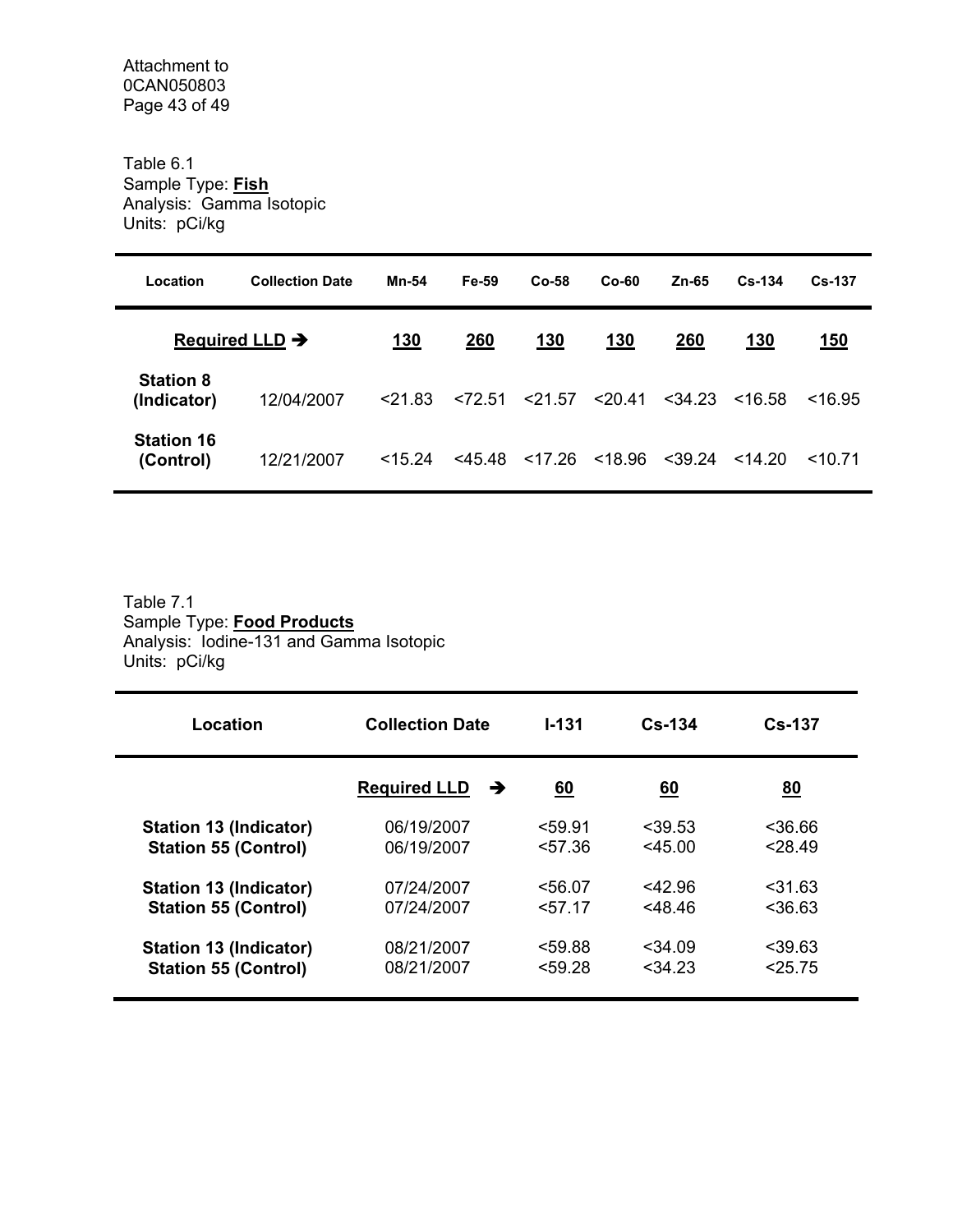Attachment to 0CAN050803 Page 44 of 49

## **ATTACHMENT 2**

**Interlaboratory Comparison Program**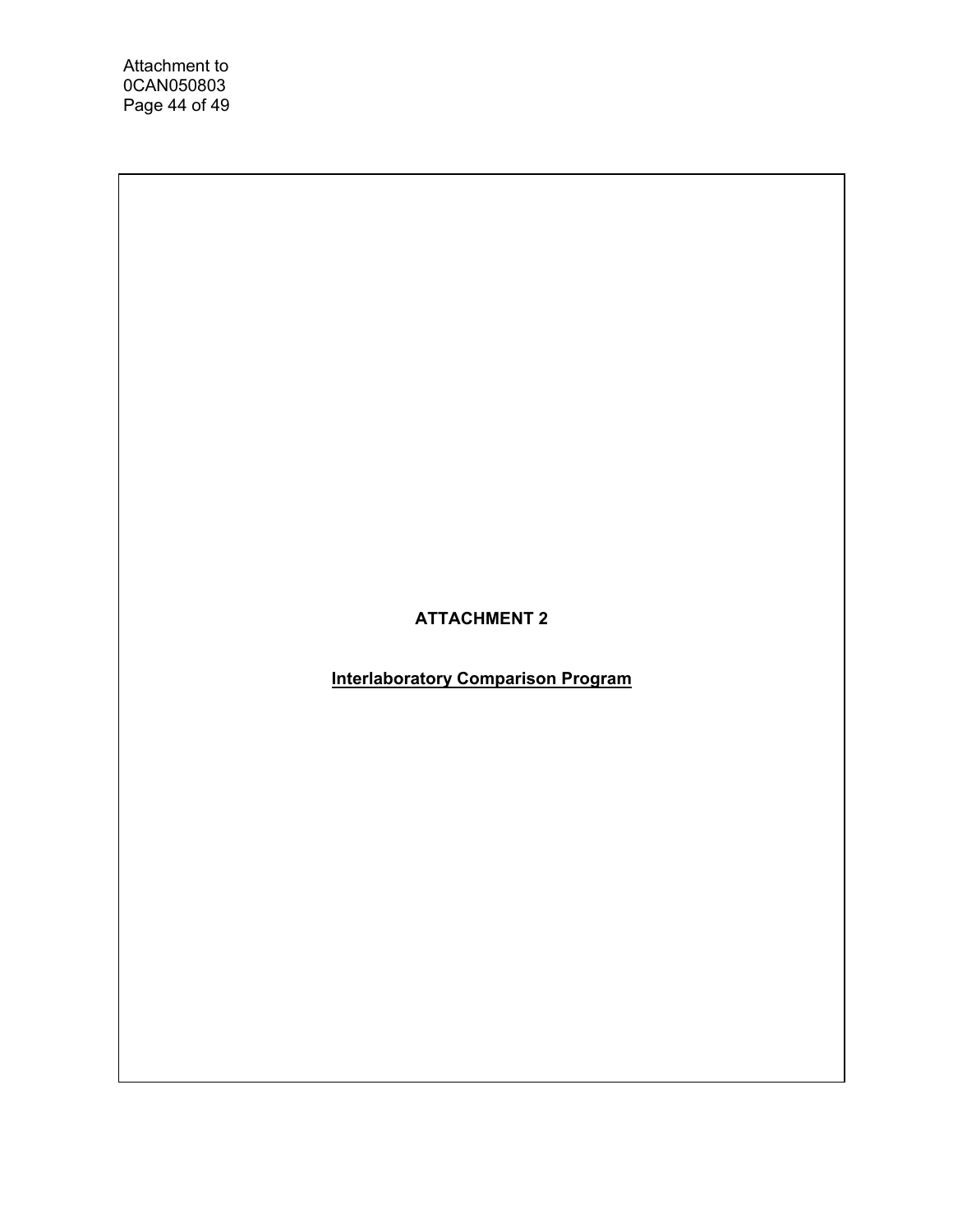Attachment to 0CAN050803 Page 45 of 49

## Table 8.1

## Sample Type: **Interlaboratory Comparison**

Analysis: Gross Beta, Iodine-131 and Gamma Isotopic

| <b>Sample</b><br>Type (units)                       | <b>Study</b> | <b>Date</b> | <b>Analysis</b> | Known<br>Value <sup>a</sup> | <b>RBS</b><br><b>Value</b> | <b>RBS</b><br>N-Dev <sup>b</sup> | <b>RBS</b><br>N-Range <sup>c</sup> |
|-----------------------------------------------------|--------------|-------------|-----------------|-----------------------------|----------------------------|----------------------------------|------------------------------------|
|                                                     |              |             |                 |                             |                            |                                  |                                    |
| <b>Charcoal</b><br>Cartridge<br>(pCi/cartridg<br>e) | E5390-125    | 6/14/2007   | $I-131$         | 7.91E+01                    | 7.97E+01                   | 0.13                             | 0.01                               |
| <b>Water</b>                                        | E5389-125    | 6/14/2007   | <b>BETA</b>     | $1.99E + 02$                | $2.25E + 02$               | 1.49                             | 0.06                               |
| (pCi/liter)                                         | E5388-125    | 6/14/2007   | $Cr-51$         | $4.11E + 02$                | 4.20E+02                   | 0.75                             | 0.20                               |
|                                                     |              |             | Mn-54           | $1.33E + 02$                | $1.48E + 02$               | 3.89 <sup>(d)</sup>              | 0.04                               |
|                                                     |              |             | $Co-58$         | $1.59E + 02$                | $1.64E + 02$               | 1.01                             | 0.06                               |
|                                                     |              |             | Fe-59           | $1.34E + 02$                | $1.45E + 02$               | 2.83                             | 0.16                               |
|                                                     |              |             | $Co-60$         | $1.91E + 02$                | 1.95E+02                   | 0.75                             | 0.09                               |
|                                                     |              |             | Zn-65           | 2.68E+02                    | $2.82E + 02$               | 0.87                             | 0.13                               |
|                                                     |              |             | $I-131$         | $1.02E + 02$                | $1.02E + 02$               | $-0.02$                          | 0.16                               |
|                                                     |              |             | Cs-134          | 1.94E+02                    | 1.93E+02                   | $-0.11$                          | 0.24                               |
|                                                     |              |             | <b>Cs-137</b>   | $1.35E + 02$                | $1.40E + 02$               | 1.21                             | 0.32                               |
|                                                     |              |             | Ce-141          | 1.60E+02                    | $1.63E + 02$               | 0.57                             | 0.38                               |
|                                                     | E5467-125    | 9/13/2007   | $H-3$           | $1.20E + 04$                | $1.11E+04$                 | $-1.26$                          | 0.06                               |
| <b>Milk</b>                                         | E5391-125    | 6/12/2007   | $Cr-51$         | $5.12E+02$                  | $5.17E+02$                 | 0.12                             | 0.06                               |
| (pCi/liter)                                         |              |             | Mn-54           | 1.66E+02                    | $1.82E + 02$               | 1.14                             | 0.11                               |
|                                                     |              |             | $Co-58$         | 1.98E+02                    | 2.02E+02                   | 0.24                             | 0.05                               |
|                                                     |              |             | Fe-59           | $1.67E + 02$                | $1.85E + 02$               | 1.23                             | 0.09                               |
|                                                     |              |             | $Co-60$         | $2.38E + 02$                | $2.37E + 02$               | $-0.03$                          | 0.02                               |
|                                                     |              |             | Zn-65           | 3.34E+02                    | $3.72E + 02$               | 1.98                             | 0.07                               |
|                                                     |              |             | $I - 131$       | 7.01E+01                    | 7.03E+01                   | 0.05                             | 0.20                               |
|                                                     |              |             | Cs-134          | $2.42E + 02$                | $2.42E + 02$               | 0.02                             | 0.07                               |
|                                                     |              |             | <b>Cs-137</b>   | $1.69E + 02$                | 1.70E+02                   | 0.06                             | 0.03                               |
|                                                     |              |             | Ce-141          | 2.00E+02                    | $2.03E + 02$               | 0.16                             | 0.05                               |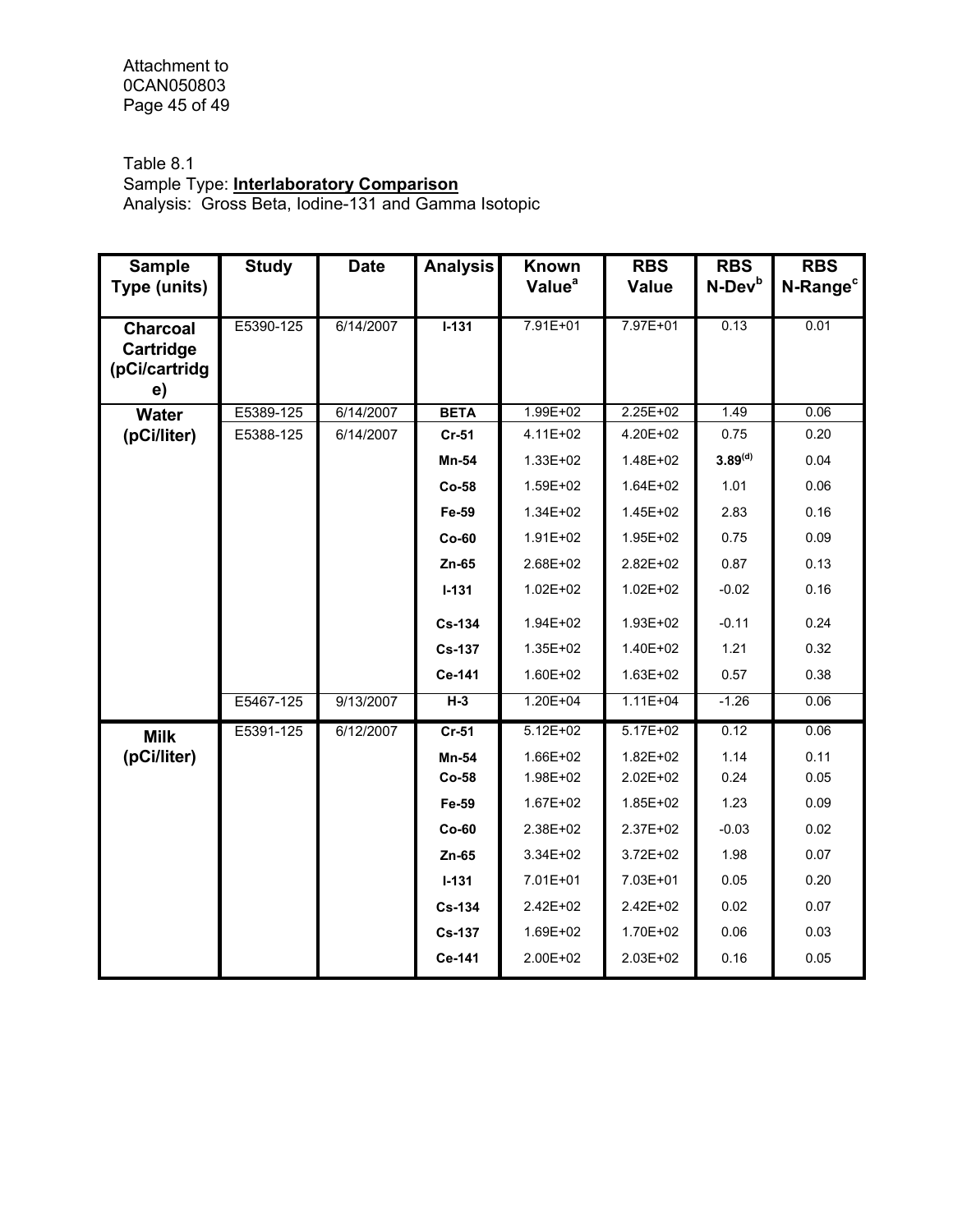Attachment to 0CAN050803 Page 46 of 49

## Table 8.1

Sample Type: **Interlaboratory Comparison** Analysis: Tritium and Gamma Isotopic

| <b>Sample</b><br><b>Type</b><br>(units) | <b>Study</b> | <b>Date</b> | <b>Analysis</b> | <b>Known</b><br>Value <sup>a</sup> | <b>RBS</b><br><b>Value</b> | <b>RBS</b><br>N-Dev <sup>b</sup> | <b>RBS</b><br>N-Range <sup>c</sup> |
|-----------------------------------------|--------------|-------------|-----------------|------------------------------------|----------------------------|----------------------------------|------------------------------------|
| <b>Air Filter</b><br>(pCi/Filter)       | E5468-125    | 9/13/2007   | <b>BETA</b>     | $3.23E + 01$                       | $2.81E+01$                 | $-1.46$                          | 0.03                               |
|                                         | E5469-125    | 9/13/2007   | $Cr-51$         | $1.25E + 02$                       | $1.22E + 02$               | $-0.09$                          | 0.03                               |
|                                         |              |             | Mn-54           | 7.26E+01                           | 7.82E+01                   | 1.93                             | 0.14                               |
|                                         |              |             | Co-58           | 4.94E+01                           | $4.87E + 01$               | $-0.23$                          | 0.19                               |
|                                         |              |             | Fe-59           | 4.79E+01                           | $5.17E + 01$               | 1.33                             | 0.04                               |
|                                         |              |             | $Co-60$         | $6.41E + 01$                       | $6.48E + 01$               | 0.26                             | 0.03                               |
|                                         |              |             | $Zn-65$         | 8.76E+01                           | $9.96E + 01$               | 2.38                             | 0.09                               |
|                                         |              |             | Cs-134          | $6.38E + 01$                       | $6.12E + 01$               | $-0.89$                          | 0.08                               |
|                                         |              |             | <b>Cs-137</b>   | $5.65E + 01$                       | $5.85E + 01$               | 0.69                             | 0.11                               |
|                                         |              |             | Ce-141          | $9.14E + 01$                       | $9.12E + 01$               | $-0.06$                          | 0.12                               |
| <b>Sediment</b><br>(pCi/gram)           | E5470-125    | 9/13/2007   | Cr-51           | 3.91E-01                           | 3.83E-01                   | $-0.07$                          | 0.03                               |
|                                         |              |             | Mn-54           | 2.27E-01                           | 2.43E-01                   | 0.24                             | 0.01                               |
|                                         |              |             | Co-58           | 1.54E-01                           | 1.38E-01                   | $-0.36$                          | 0.04                               |
|                                         |              |             | Fe-59           | 1.49E-01                           | 1.48E-01                   | $-0.03$                          | 0.02                               |
|                                         |              |             | $Co-60$         | 2.00E-01                           | 1.94E-01                   | $-0.11$                          | 0.01                               |
|                                         |              |             | Zn-65           | 2.73E-01                           | 3.00E-01                   | 1.74                             | 0.09                               |
|                                         |              |             | <b>Cs-134</b>   | 1.99E-01                           | 2.03E-01                   | 0.07                             | 0.02                               |
|                                         |              |             | <b>Cs-137</b>   | 2.73E-01                           | 2.99E-01                   | 0.33                             | 0.02                               |
|                                         |              |             | Ce-141          | 2.85E-01                           | 2.81E-01                   | $-0.05$                          | 0.03                               |

#### **NOTES:**

- (a) The known value as determined by Analytics.
- (b) The normalized deviation from the "known" value is computed from the deviation and the standard error of the mean; ±2.00 is the warning limit and ±3.00 is the control limit. This is a measure of accuracy of the analytical methods.
- (c) The normalized range is computed from the mean range, the control limit, and the standard error of the range; +2.000 is the warning limit and +3.000 is the control limit. This is a measure of precision of the analytical methods.
- (d) Results reported were outside Control Limits.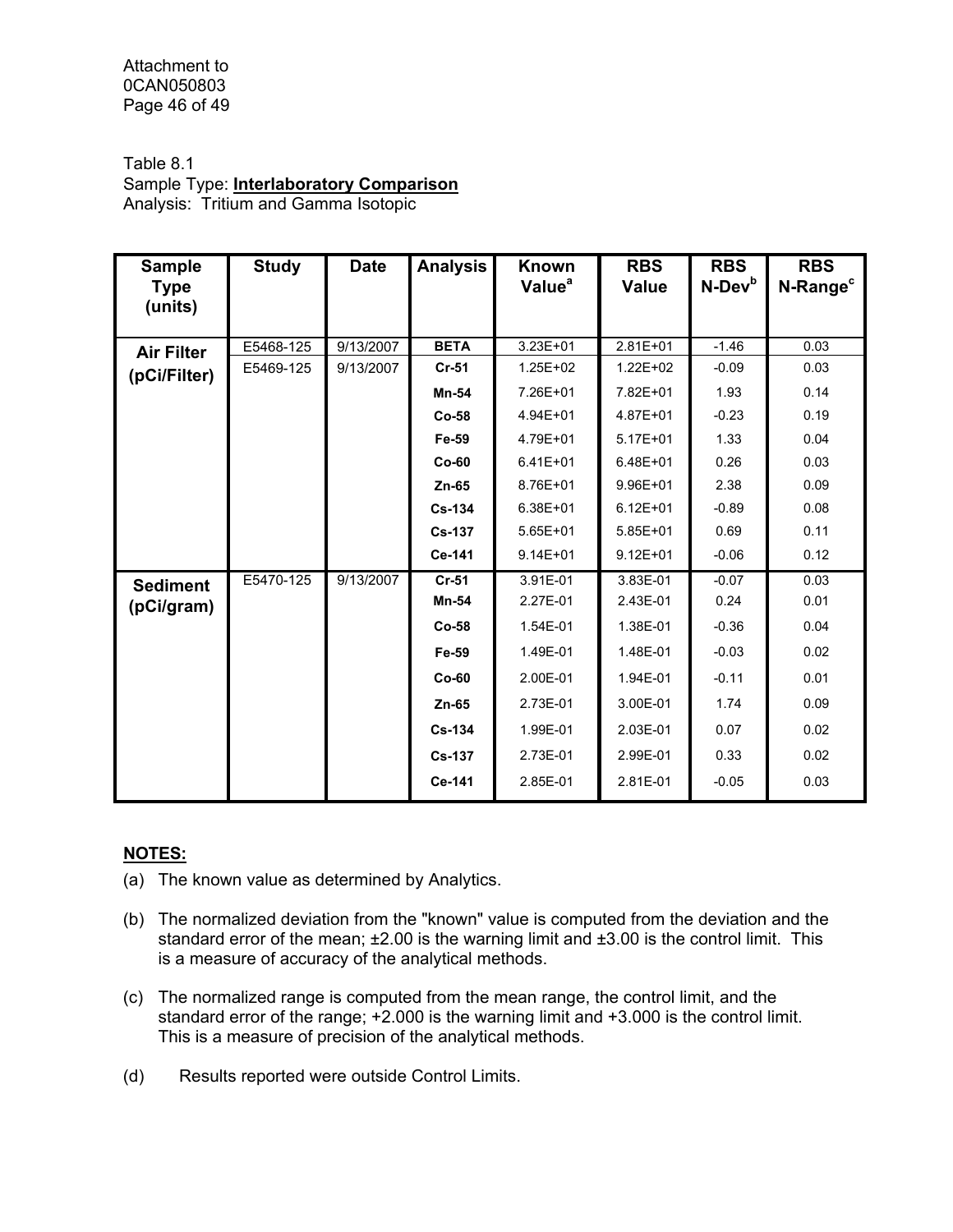Attachment to 0CAN050803 Page 47 of 49

#### **Interlaboratory Comparison Program Exceptions**

There was one result outside the control limits for accuracy in the 2007 Interlaboratory Comparison program participation studies. The RBS normalized-deviation for nuclide Mn-54 in a gamma isotopic water analysis, Analytics sample number E5388-125 of 6/14/2007, was  $+3.89$ , which is outside the control limit of  $\pm 3.00$  for accuracy. This high bias result is considered conservative and is considered as having no impact on past results of the program. The results for Mn-54 in all other program samples were within control limits for the year 2007; with normalized-deviations of 0.24 in sediment sample analysis; 1.93 in an air filter sample analysis; and 1.14 in a milk sample analysis. Reanalysis of the 2007 water sample produced results very similar to the original averaged result.

A review concerning the high bias was performed with no obvious issues associated with the counting of the water samples. Analytics was contacted concerning this result. A possible explanation offered from Analytics was that the effect of coincidence summing in calibration sources containing Y-88 and Co-60 may cause a lower efficiency for energies associated with Mn-54. The lower efficiency will result in a higher concentration for Mn-54. This phenomenon can sometimes also be seen with energies associated with Fe-59 and Zn-65.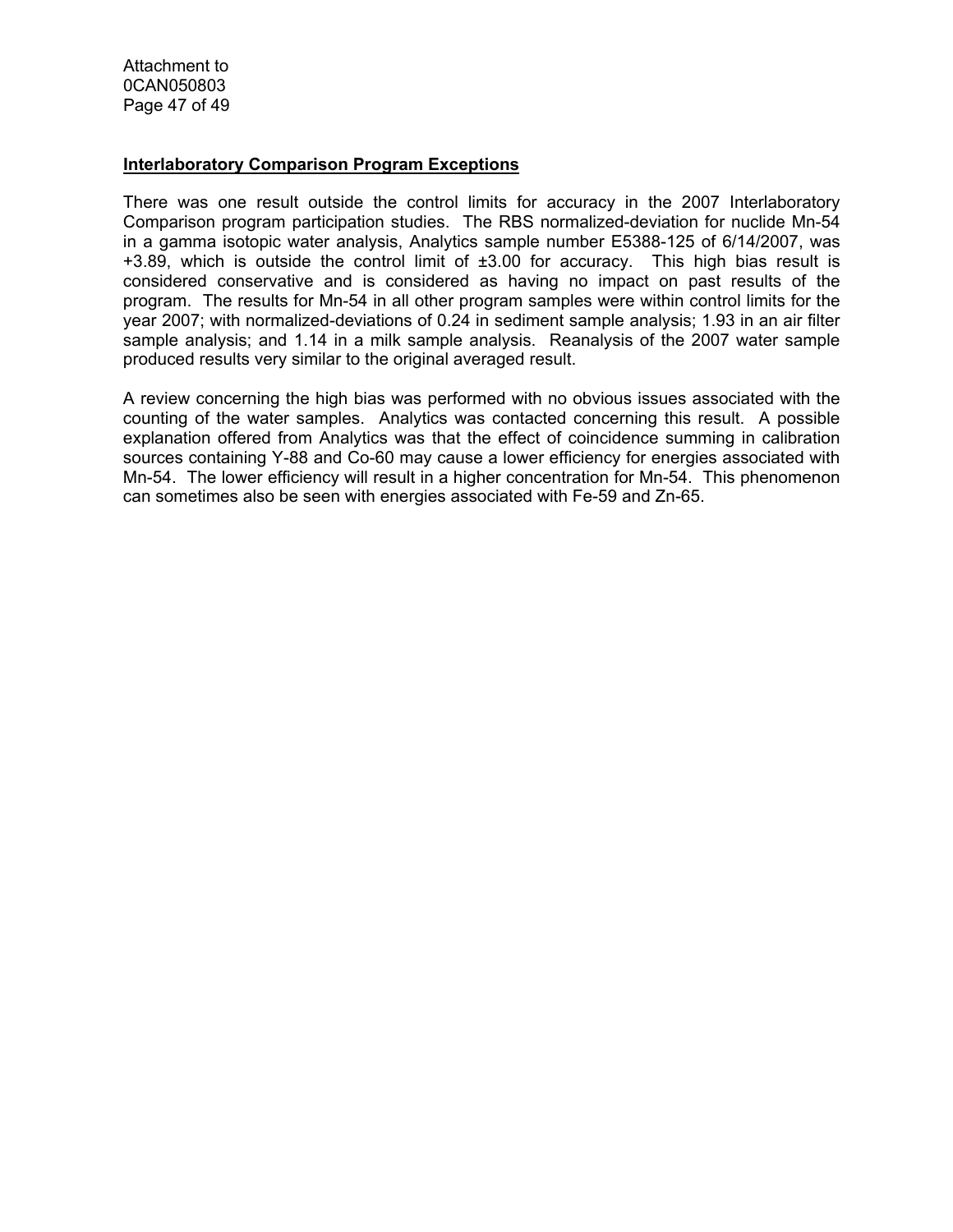Attachment to 0CAN050803 Page 48 of 49

## **ATTACHMENT 3**

**Sediment Dose Calculations**